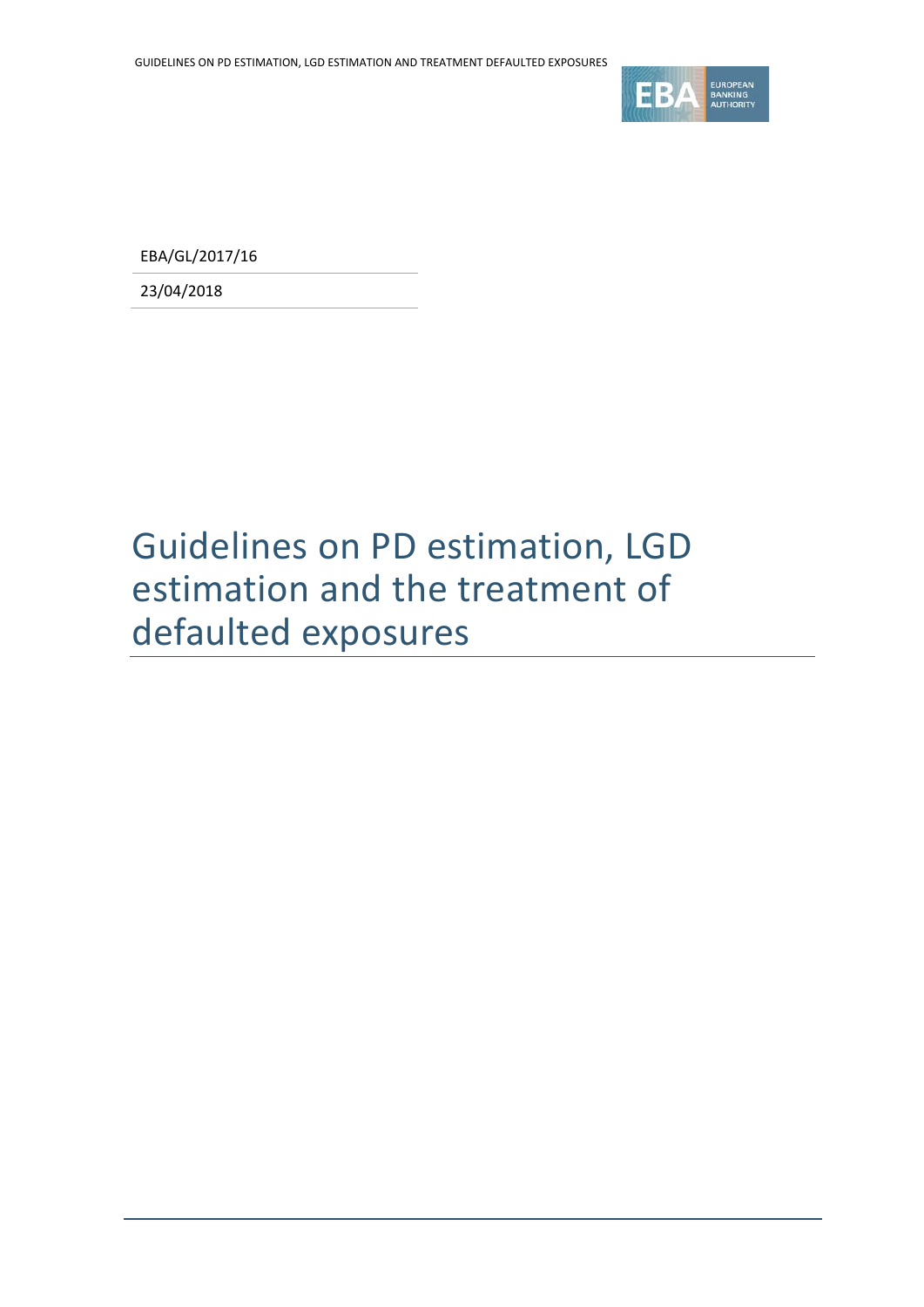

# 1 Compliance and reporting obligations

## Status of these guidelines

- 1. This document contains guidelines issued pursuant to Article 16 of Regulation (EU) No  $1093/2010<sup>1</sup>$  $1093/2010<sup>1</sup>$ . In accordance with Article 16(3) of Regulation (EU) No 1093/2010, competent authorities and financial institutions must make every effort to comply with the guidelines.
- 2. Guidelines set out the EBA's view of appropriate supervisory practices within the European System of Financial Supervision or of how Union law should be applied in a particular area. Competent authorities as defined in Article 4(2) of Regulation (EU) No 1093/2010 to whom guidelines apply should comply by incorporating them into their practices as appropriate (e.g. by amending their legal framework or their supervisory processes), including where guidelines are directed primarily at institutions.

### Reporting requirements

- 3. In accordance with Article 16(3) of Regulation (EU) No 1093/2010, competent authorities must notify the EBA as to whether they comply or intend to comply with these guidelines, or otherwise give reasons for non-compliance, by 25.06.2018. In the absence of any notification by this deadline, competent authorities will be considered by the EBA to be non-compliant. Notifications should be sent by submitting the form available on the EBA website to [compliance@eba.europa.eu](mailto:compliance@eba.europa.eu) with the reference 'EBA/GL/2017/16'. Notifications should be submitted by persons with appropriate authority to report compliance on behalf of their competent authorities. Any change in the status of compliance must also be reported to the EBA.
- 4. Notifications will be published on the EBA website, in line with Article 16(3).

<span id="page-1-0"></span><sup>1</sup> Regulation (EU) No 1093/2010 of the European Parliament and of the Council of 24 November 2010 establishing a European Supervisory Authority (European Banking Authority), amending Decision No 716/2009/EC and repealing Commission Decision 2009/78/EC, (OJ L 331, 15.12.2010, p.12).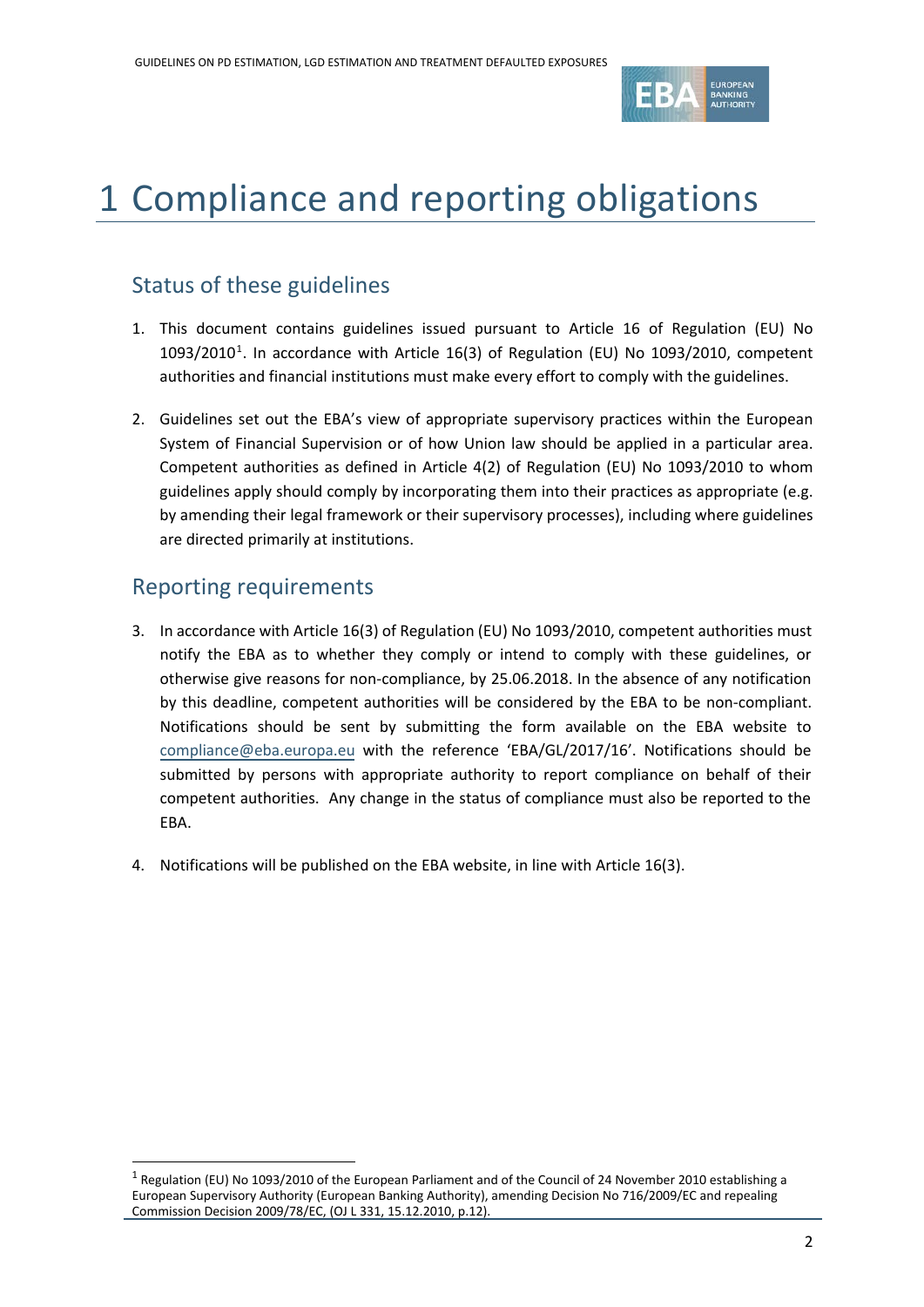

# 2 Subject matter, scope and definitions

## 2.1 Subject matter

5. These guidelines specify the requirements for the estimation of probability of default (PD) and loss given default (LGD), including LGD for defaulted exposures (LGD in-default) and best estimate of expected loss ( $EL_{BE}$ ) in accordance with Part Three, Title II, Chapter 3, Section 6 of Regulation (EU) No 575/2013, Article 159 of that Regulation and the EBA final draft regulatory technical standards on the IRB assessment methodology EBA/RTS/2016/03 [RTS on IRB assessment methodology] of [2](#page-2-0)1 July 2016<sup>2</sup>.

## 2.2 Scope of application

6. These guidelines apply in relation to the IRB Approach in accordance with Part Three, Title II, Chapter 3 of Regulation (EU) No 575/2013 for all methods based on own estimates of PD and LGD. Where, for exposures other than retail, an institution has received permission to use the IRB Approach but has not received permission to use own estimates of LGD in accordance with Article 143(2) in conjunction with Article 151(8) to (9) of that Regulation, all parts of these guidelines apply, except Chapters 6 and 7. These guidelines do not apply to the calculation of own funds requirements for dilution risk in accordance with Article 157 of Regulation (EU) No 575/2013.

## 2.3 Addressees

7. These guidelines are addressed to competent authorities as defined in point (i) of Article 4(2) of Regulation (EU) No 1093/2010 and to financial institutions as defined in Article 4(1) of Regulation (EU) No 1093/2010.

## 2.4 Definitions

 $\overline{a}$ 

8. Unless otherwise specified, terms used and defined in Regulation (EU) No 575/2013 and Directive 2013/36/EU have the same meaning in these guidelines. In addition, for the purposes of these guidelines, the following definitions apply:

| Risk parameters          | One or all of the following: PD, LGD, ELBE and LGD in-default                                                                                                                                            |
|--------------------------|----------------------------------------------------------------------------------------------------------------------------------------------------------------------------------------------------------|
| Reference data set (RDS) | All the datasets used for the purpose of estimation of risk<br>parameters, including the datasets relevant for model<br>development as well as the datasets used for calibration of a<br>risk parameter. |

<span id="page-2-0"></span><sup>&</sup>lt;sup>2</sup> References to Articles of the RTS on IRB assessment methodology will be replaced with references to the Delegated Regulation adopting the EBA final draft RTS on IRB assessment methodology, once that is published in the Official Journal of the EU.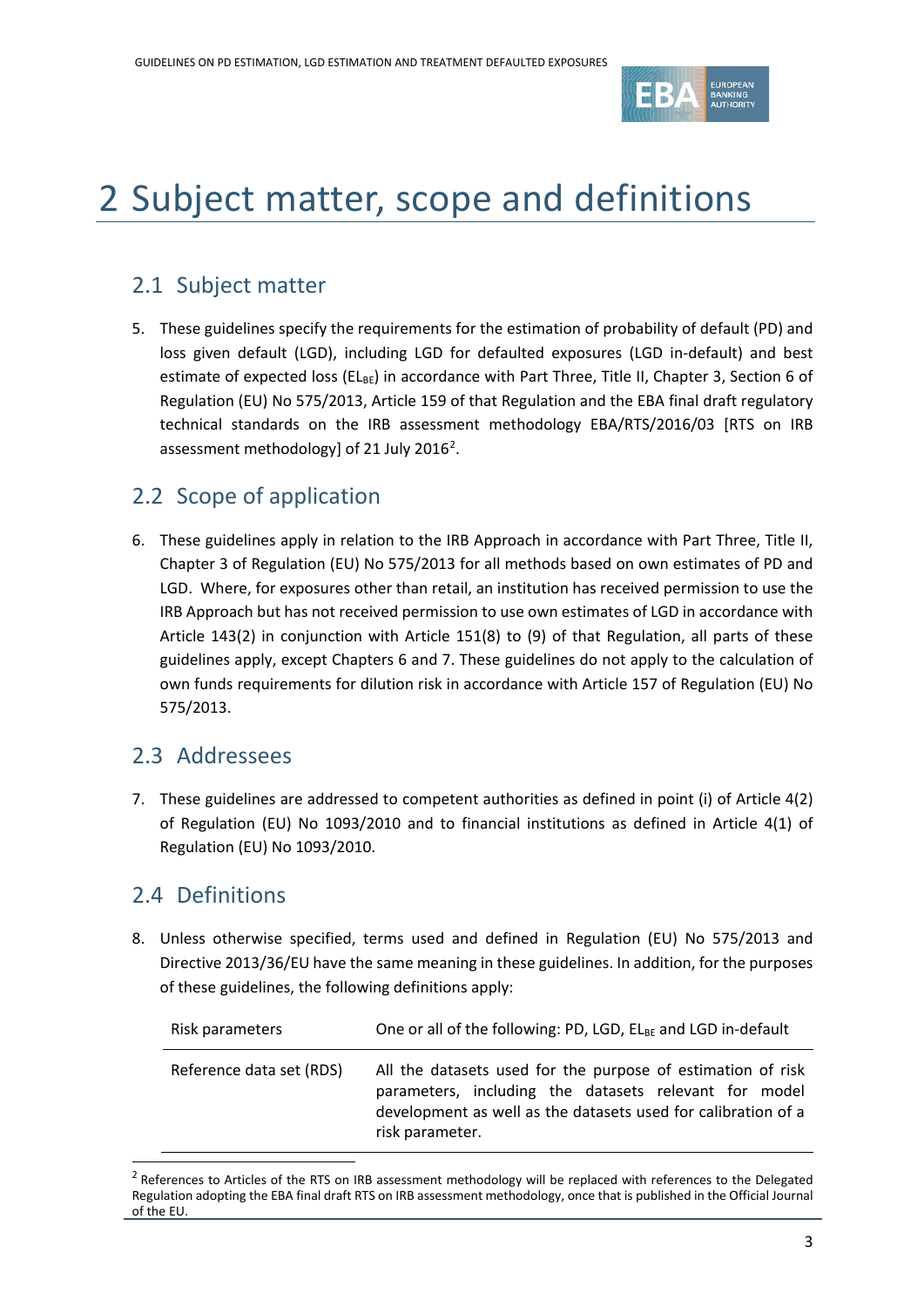

| PD model                                     | All data and methods used as part of a rating system within the<br>meaning of Article 142(1) point (1) of Regulation (EU) No<br>575/2013, which relate to the differentiation<br>and<br>quantification of own estimates of PD and which are used to<br>assess the default risk for each obligor or exposure covered by<br>that model.                                             |
|----------------------------------------------|-----------------------------------------------------------------------------------------------------------------------------------------------------------------------------------------------------------------------------------------------------------------------------------------------------------------------------------------------------------------------------------|
| Ranking method of a PD<br>model              | The method, forming part of a PD model, used to rank the<br>obligors or exposures with respect to the risk of a default.                                                                                                                                                                                                                                                          |
| Scoring method of a PD<br>model              | A ranking method of a PD model which assigns ordinal values<br>('scores') to rank obligors or exposures.                                                                                                                                                                                                                                                                          |
| LGD model                                    | All data and methods used as part of a rating system within the<br>meaning of Article 142(1) point (1) of Regulation (EU) No<br>575/2013, which relate to the differentiation<br>and<br>quantification of own estimates of LGD, LGD in-default and<br>$EL_{BE}$ and which are used to assess the level of loss in the case<br>of default for each facility covered by that model. |
| $EL_{BE}$                                    | Expected loss best estimate for defaulted exposures as<br>referred to in Article 181(1)(h) of Regulation (EU) No<br>575/2013.                                                                                                                                                                                                                                                     |
| LGD in-default                               | Loss given default for defaulted exposures as referred to in<br>Article 181(1)(h) of Regulation (EU) No 575/2013.                                                                                                                                                                                                                                                                 |
| Scope of application of a<br>PD or LGD model | The type of exposures in the meaning of point (2) of Article<br>142(1) of Regulation (EU) No 575/2013 covered by a PD model<br>or an LGD model.                                                                                                                                                                                                                                   |
| <b>Estimation of risk</b><br>parameters      | The full modelling process related to the risk parameters<br>including the selection and preparation of data, model<br>development and calibration.                                                                                                                                                                                                                               |
| Model development                            | The part of the process of the estimation of risk parameters<br>that leads to an appropriate risk differentiation by specifying<br>relevant risk drivers, building statistical or mechanical<br>methods to assign exposures to obligor or facility grades or<br>pools, and estimating intermediate parameters of the model,<br>where relevant.                                    |
| PD calibration sample                        | The data set on which the ranking or pooling method is applied<br>in order to perform the calibration.                                                                                                                                                                                                                                                                            |
| Calibration segment                          | A uniquely identified subset of the scope of application of the<br>PD or LGD model which is jointly calibrated.                                                                                                                                                                                                                                                                   |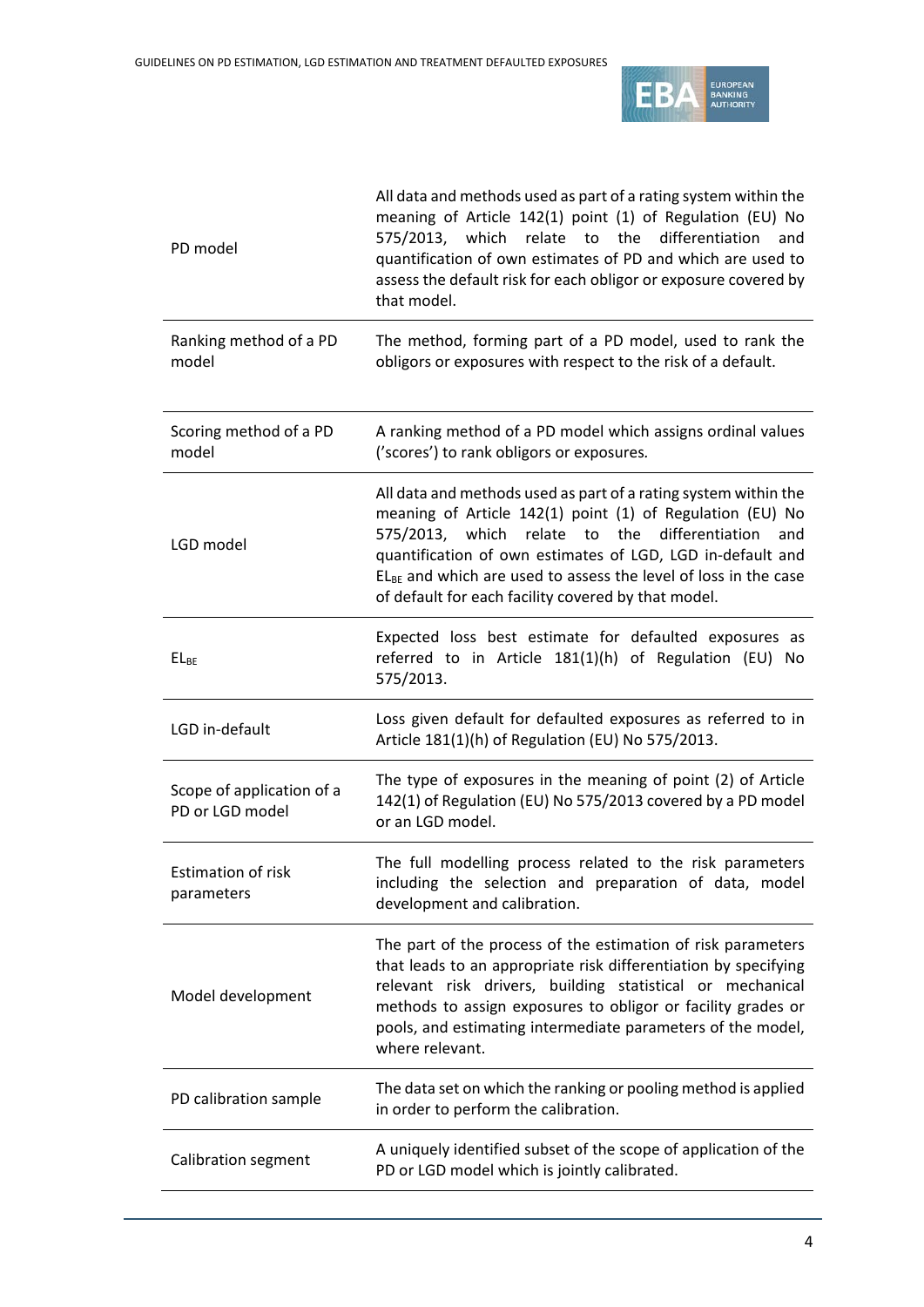

| PD calibration                    | The part of the process of the estimation of risk parameters<br>which leads to appropriate risk quantification by ensuring that<br>when the PD ranking or pooling method is applied to a<br>calibration sample, the resulting PD estimates correspond to<br>the long-run average default rate at the level relevant for the<br>applied method. |
|-----------------------------------|------------------------------------------------------------------------------------------------------------------------------------------------------------------------------------------------------------------------------------------------------------------------------------------------------------------------------------------------|
| LGD calibration                   | The part of the process of the estimation of risk parameters<br>which leads to appropriate risk quantification by ensuring that<br>the LGD estimates correspond to the long-run average LGD, or<br>to the downturn LGD estimate where this is more<br>conservative, at the level relevant for the applied method.                              |
| Application of risk<br>parameters | The assignment of risk parameters estimated in accordance<br>with the PD or LGD model to the current exposures, performed<br>either automatically with the use of a relevant IT system or<br>manually by qualified personnel of an institution.                                                                                                |
| Application portfolio             | The actual portfolio of exposures within the scope of<br>application of the PD or LGD model at the time of the<br>estimation of a risk parameter.                                                                                                                                                                                              |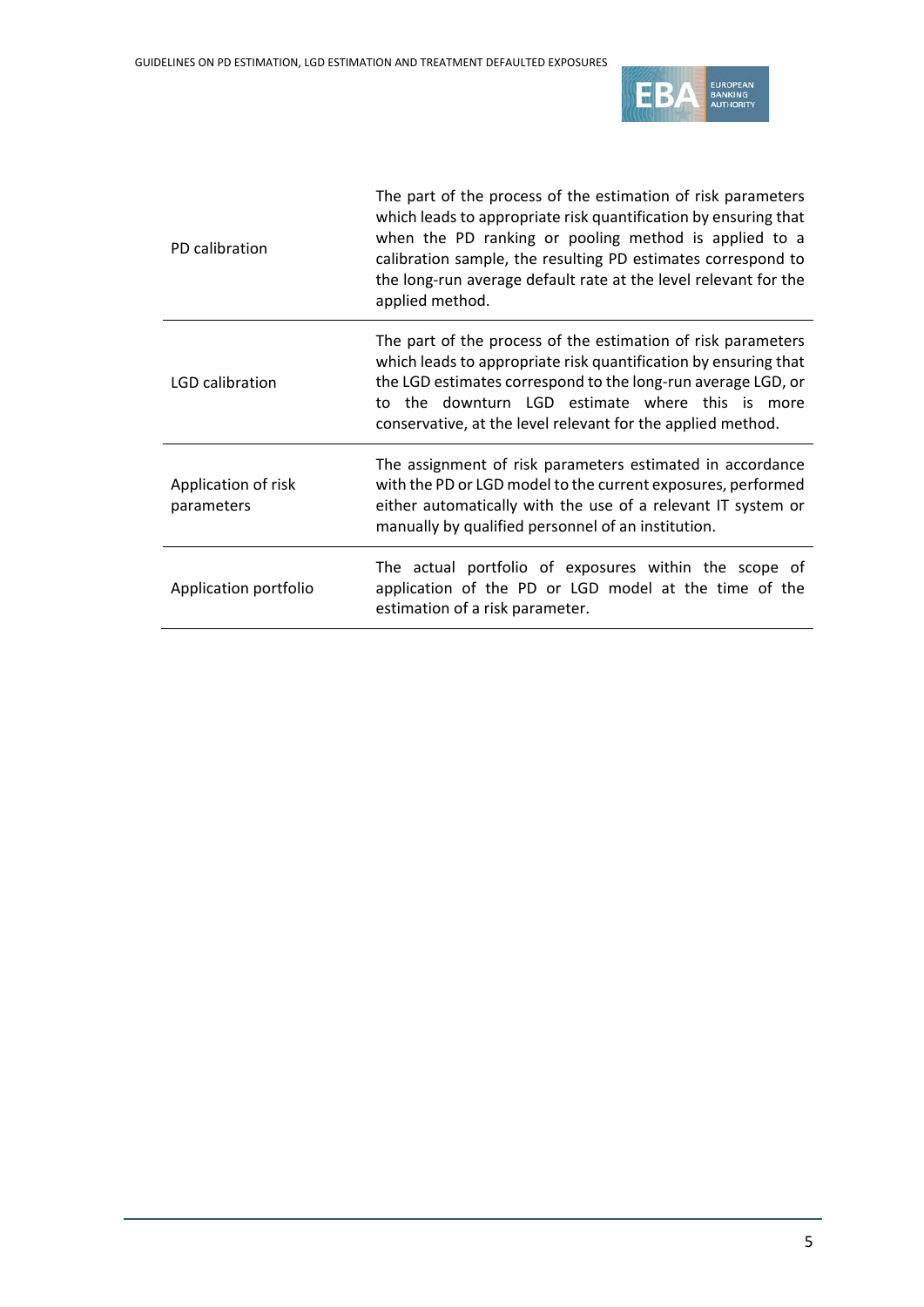

# 3 Implementation

## 3.1 Date of application

<span id="page-5-0"></span>9. These guidelines apply from 1 January 2021. Institutions should incorporate the requirements of these guidelines in their rating systems by that time, but competent authorities may accelerate the timeline of this transition at their discretion.

## 3.2 First application of the Guidelines

- 10. The internal validation function should verify the changes which are applied to the rating systems as a result of the application of these guidelines and the regulatory technical standards to be developed in accordance with Article 144(2) of Regulation (EU) No 575/2013, and the classification of the changes in accordance with Commission Delegated Regulation (EU) No 529/2014[3](#page-5-1) .
- 11. Institutions that need to obtain prior permission from competent authorities in accordance with Article 143(3) of Regulation (EU) No 575/2013 and Regulation (EU) No 529/2014 for the changes in the rating systems required to incorporate these guidelines for the first time by the deadline referred to in paragraph [9](#page-5-0) should agree with their competent authorities the final deadline for submitting the application for such prior permission.

<span id="page-5-1"></span> $\overline{a}$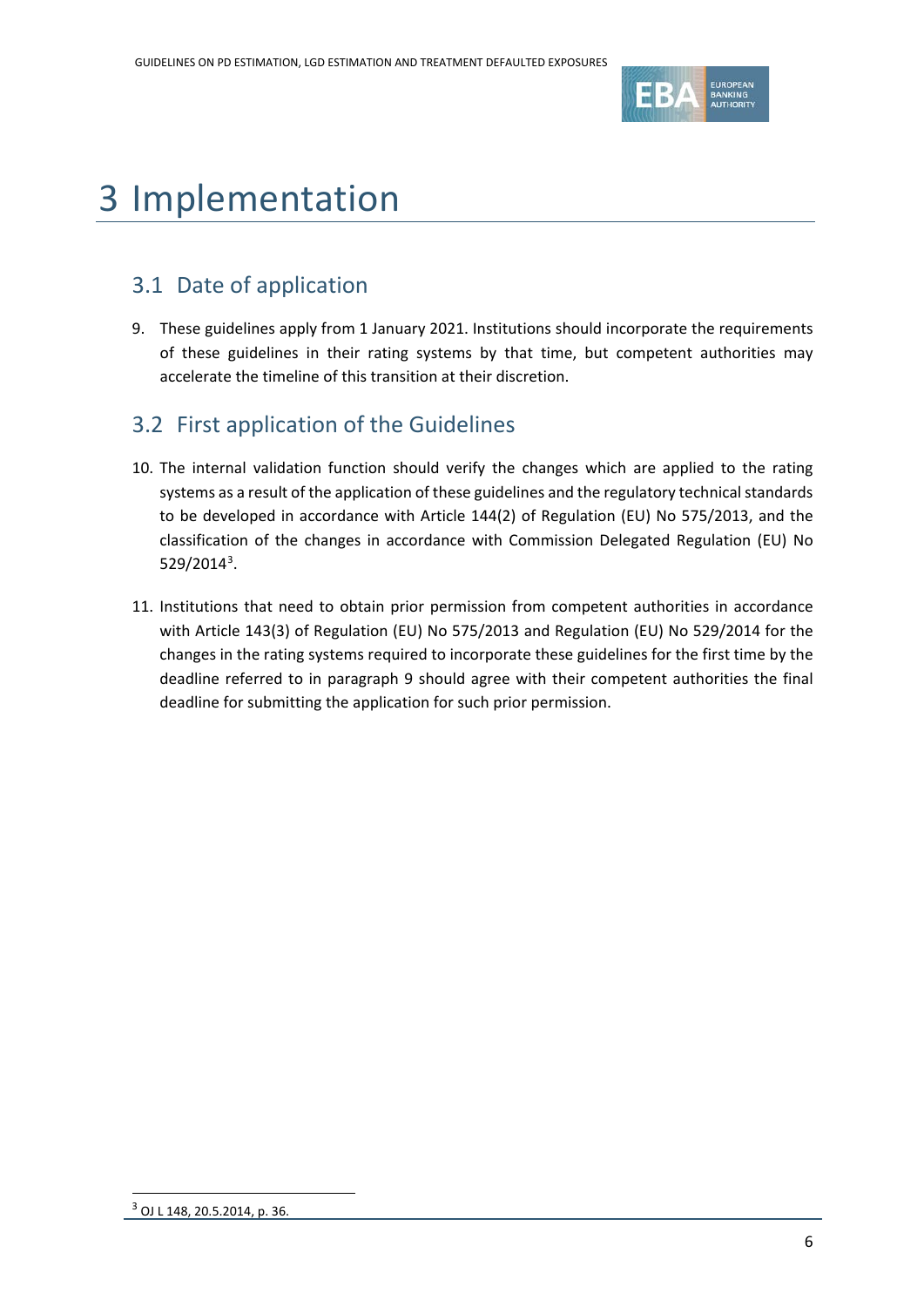

# 4 General estimation requirements

## 4.1 Principles for specifying the range of application of the rating systems

- 12. A rating system in the sense of point (1) of Article 142(1) of Regulation (EU) No 575/2013 should cover all those exposures where the obligors or facilities show common drivers of risk and credit-worthiness and fundamentally comparable availability of credit-related information. The PD and LGD model within a rating system may comprise various calibration segments. Where all obligors or exposures within the range of application of the PD or LGD model are jointly calibrated the whole scope of application of the model is considered one calibration segment.
- 13. Exposures covered by the same rating system should be treated similarly by the institution in terms of risk management, decision making and credit approval process and should be assigned to a common obligor rating scale for the purposes of Article 170(1)(b) of Regulation (EU) No 575/2013 and a common facility rating scale for the purposes of Article 170(1)(e) of that Regulation.
- 14. For the purpose of quantification of various risk parameters within a rating system, institutions should apply the same definition of default for the same historical observations used in different models. Institutions should also apply the same treatment of multiple defaults of the same obligor or exposure across internal, external and pooled data sources.

## 4.2 Data requirements

#### **4.2.1 Quality of data**

- 15. In order to comply with the requirement of Article 76 of the RTS on IRB assessment methodology that institutions should have sound policies, processes and methods for assessing and improving the quality of data used for the purpose of credit risk measurement and management processes, institutions should ensure that those policies apply to all data used in model development and calibration, as well as to the data used in the application of the risk parameters.
- 16. In order for the data used in the model development and in the application of risk parameters as inputs into the model to meet the requirements of accuracy, completeness and appropriateness specified in Article 174(b) of Regulation (EU) No 575/2013, it should be sufficiently precise to avoid material distortions of the outcome of the assignment of exposures to obligors or facility grades or pools, and it should not contain any biases which make the data unfit for purpose.

#### **4.2.2 Governance for data representativeness**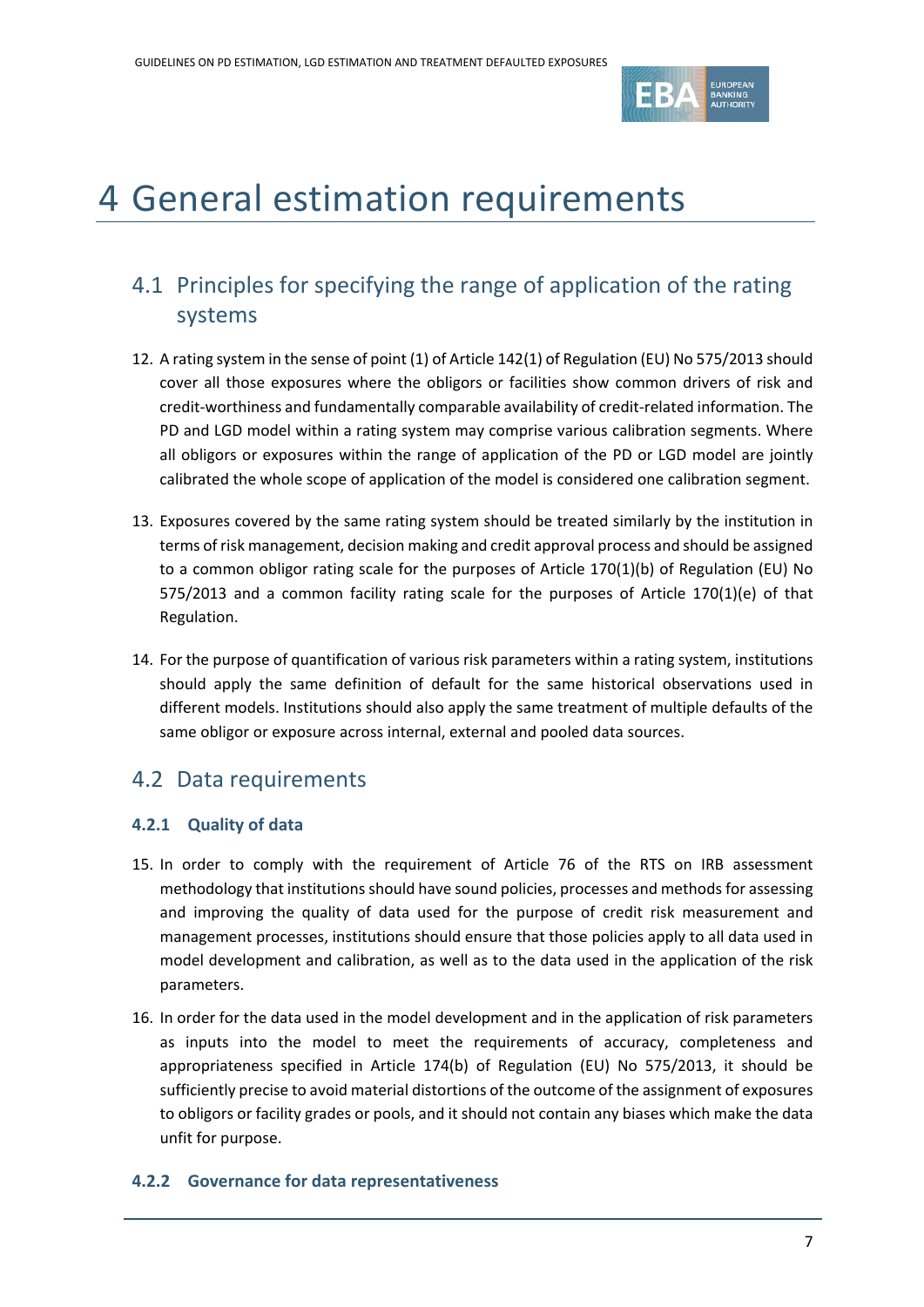

- 17. In order to comply with the requirement of the representativeness of data used in the PD and LGD models specified in Articles 174(c), 179(1)(d) and 179(2)(b) of Regulation (EU) No 575/2013 as well as in Articles 40 and 45 of the RTS on IRB assessment methodology, institutions should have sound policies, processes and methods for assessing the representativeness of data used for the purpose of estimation of risk parameters. Institutions should specify in their internal policies the statistical tests and metrics to be used for the purpose of assessing the representativeness of data used for risk differentiation and, separately, for data underlying the risk quantification. Institutions should also specify methods for qualitative assessment of data for the cases, defined in their policies, where the application of statistical tests is not possible.
- 18. Institutions should use the same standards and methods for the assessment of representativeness of data stemming from different sources, including internal, external and pooled data or a combination of these, unless different methods are justified by the specificity of the data source or availability of information.
- 19. Where external or pooled data are used institutions should obtain sufficient information from the data providers to assess the representativeness of such external or pooled data to the institutions' own portfolios and processes.

#### **4.2.3 Representativeness of data for model development**

- 20. Institutions should analyse the representativeness of data in the case of statistical models and other mechanical methods used to assign exposures to grades or pools, as well as in the case of statistical default prediction models generating default probability estimates for individual obligors or facilities. Institutions should select an appropriate dataset for the purpose of model development to ensure that the performance of the model on the application portfolio, in particular its discriminatory power, is not significantly hindered by insufficient representativeness of data.
- <span id="page-7-0"></span>21. For the purposes of ensuring that the data used in developing the model for assigning obligors or exposures to grades or pools is representative of the application portfolio covered by the relevant model, as required in Article 174(c) of Regulation (EU) No 575/2013 and Article 40(2) of the RTS on IRB assessment methodology institutions should analyse the representativeness of the data at the stage of model development in terms of all of the following:
	- (a) the scope of application;
	- (b) the definition of default;
	- (c) the distribution of the relevant risk characteristics;
	- (d) lending standards and recovery policies.
- <span id="page-7-1"></span>22. For the purpose of paragrap[h 21\(a\)](#page-7-0) institutions should analyse the segmentation of exposures and consider whether there were any changes to the scope of application of the considered model over the period covered by the data used in developing the model for assigning obligors or exposures to grades or pools. Where such changes were observed institutions should analyse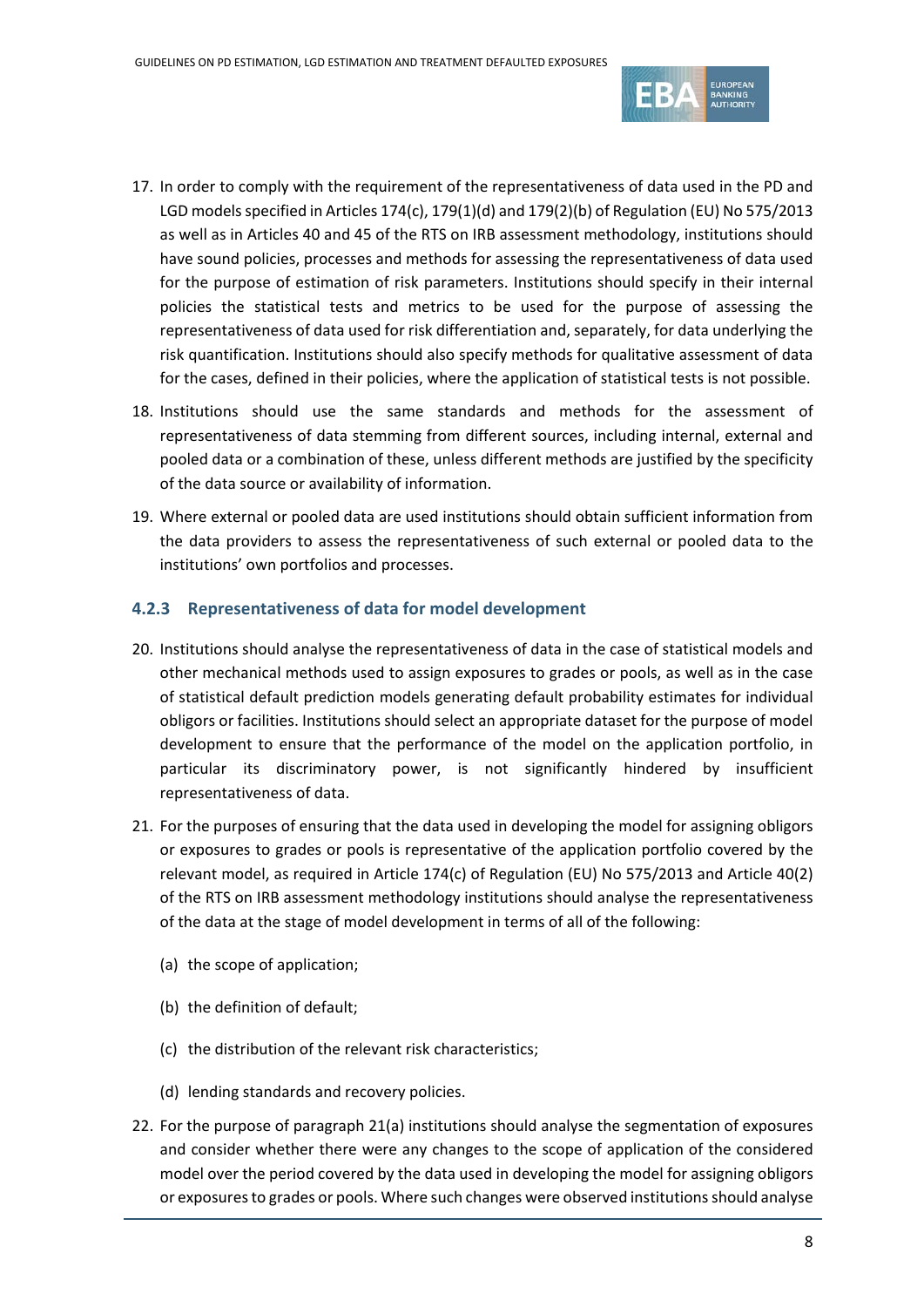

the risk drivers relevant for the change of the scope of application of the model by comparing their distribution in the RDS before and after the change as well as with the distribution of those risk drivers in the application portfolio. For this purpose institutions should apply statistical methodologies such as cluster analysis or similar techniques to demonstrate representativeness. In the case of pooled models the analysis should be performed with regard to the part of the scope of the model that is used by an institution.

- <span id="page-8-3"></span>23. For the purpose of paragraph [21\(b\)](#page-7-0) institutions should ensure that the definition of default underlying the data used for model development is consistent over time and, in particular, that it is consistent with all of the following:
	- (a) that adjustments have been made to achieve consistency with the current default definition where the default definition has been changed during the observation period;
	- (b) that adequate measures have been adopted by the institution, where the model covers exposures in several jurisdictions having or having had different default definitions;
	- (c) that the definition of default in each data source has been analysed separately;
	- (d) that the definition of default used for the purposes of model development does not have a negative impact on the structure and performance of the rating model, in terms of risk differentiation and predictive power, where this definition is different from the definition of default used by the institution in accordance with Article 178 of Regulation (EU) No 575/2013.
- <span id="page-8-0"></span>24. For the purpose of paragraph [21\(c\)](#page-7-0) institutions should analyse the distribution and range of values of key risk characteristics of the data used in developing the model for risk differentiation in comparison with the application portfolio. With regard to LGD models, institutions should perform such analysis separately for non-defaulted and defaulted exposures.
- <span id="page-8-1"></span>25. Institutions should analyse the representativeness of the data in terms of the structure of the portfolio by relevant risk characteristics based on statistical tests specified in their policies to ensure that the range of values observed on these risk characteristics in the application portfolio is adequately reflected in the development sample. Where the application of statistical tests is not possible, institutions should carry out at least a qualitative analysis on the basis of the descriptive statistics of the structure of the portfolio, taking into account the possible seasoning effects referred to in Article 180(2)(f) of Regulation (EU) No 575/2013. When considering the results of this analysis, institutions should take into account the sensitivity of the risk characteristics to economic conditions. Material differences in the key risk characteristics between the data sample and the application portfolio should be addressed, for example by using another data sample or a subset of observations or by adequately reflecting these risk characteristics as risk drivers in the model.
- <span id="page-8-2"></span>26. For the purpose of paragraph [21\(d\)](#page-7-0) institutions should analyse whether, over the relevant historical observation period, there were significant changes in their lending standards or recovery policies or in the relevant legal environment, including changes in insolvency law, legal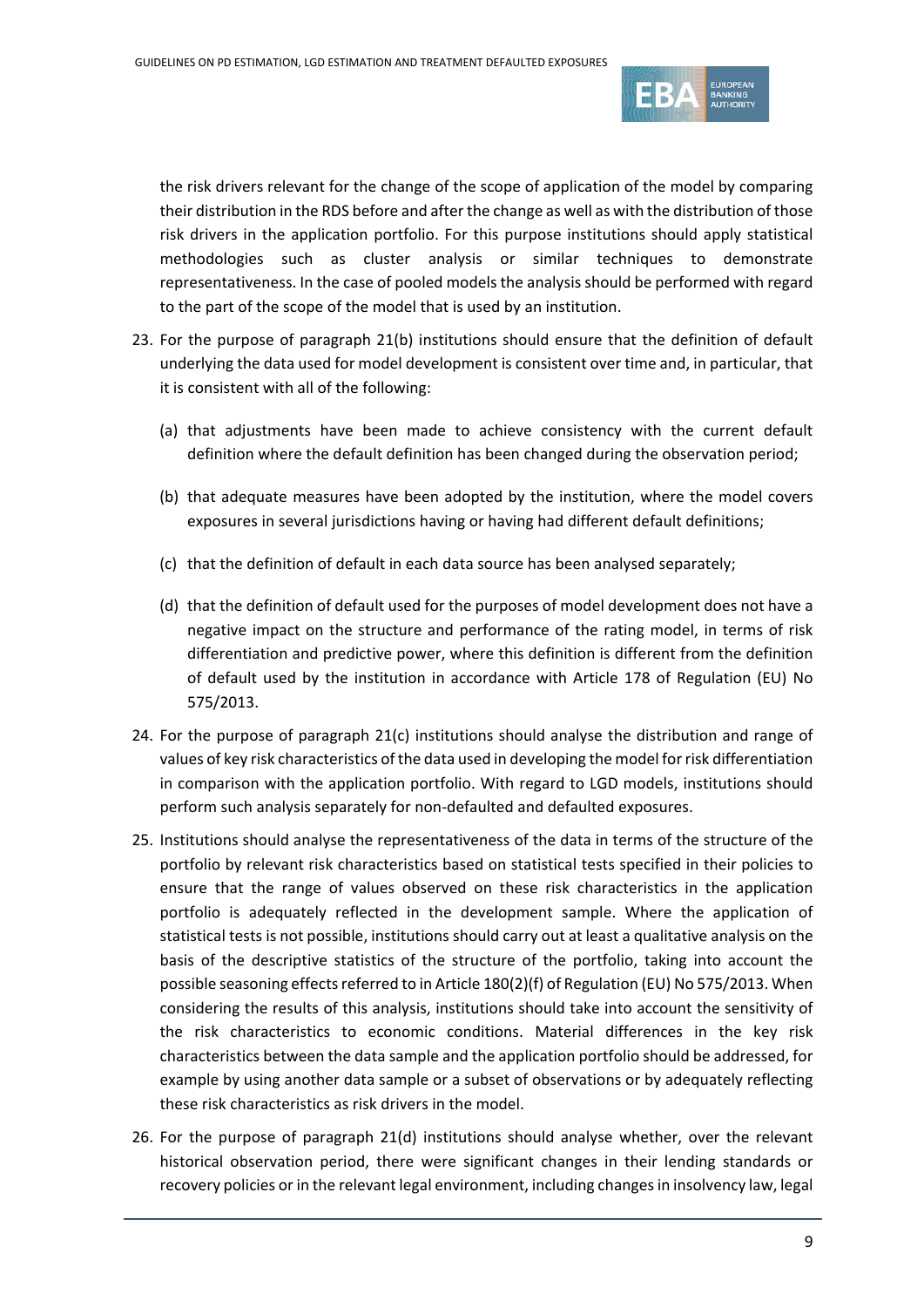

foreclosure procedures and any legal regulations related to realisation of collaterals, which may influence the level of risk or the distribution or ranges of the risk characteristics in the portfolio covered by the considered model. Where institutions observe such changes they should compare the data included in the RDS before and after the change of the policy. Institutions should ensure comparability of the current underwriting or recovery standards with those applied to the observations included in the RDS and used for model development.

27. Within the PD model the representativeness of data used in developing the model for risk differentiation does not require that the proportion of defaulted and non-defaulted exposures in this dataset be equal to the proportion of defaulted and non-defaulted exposures in the institution's application portfolio. However, institutions should have a sufficient number of defaulted and non-defaulted observations in the development dataset and they should document the difference.

#### <span id="page-9-1"></span>**4.2.4 Representativeness of data for calibration of risk parameters**

- <span id="page-9-0"></span>28. In order for institutions to ensure that the data used in risk quantification is representative of the application portfolio covered by the relevant model in accordance with Sub-section 2 of Section 6 of Chapter 3 in Part Three of Regulation (EU) No 575/2031 and Article 45(2) of the RTS on IRB assessment methodology, institutions should analyse the comparability of the data used for the purpose of calculating long-run average default rates or long-run average LGDs as referred to in Article 179(1)(d) of Regulation (EU) No 575/2013 and, where relevant, the representativeness of the pool in accordance with Article 179(2)(b) of that Regulation, in terms of all of the following:
	- (a) the scope of application;
	- (b) the definition of default;
	- (c) the distribution of the relevant risk characteristics;
	- (d) the current and foreseeable economic or market conditions;
	- (e) lending standards and recovery policies.
- 29. For the purpose of paragraph [28\(a\)](#page-9-0) institutions should perform an analysis as specified in paragrap[h 22.](#page-7-1)
- 30. For the purpose of paragraph [28\(b\)](#page-9-0) and in order to ensure that the definition of default underlying the data used for risk quantification from each data source is consistent with the requirements of Article 178 of Regulation (EU) No 575/2013, institutions should compare the definition of default applied by the institution currently with the definitions used for the observations included in the dataset used for risk quantification. Where the definition of default has changed during the historical observation period institutions should assess the representativeness of historical data included in the RDS and used for risk quantification in the same way as specified for external data in Chapter 6 of the EBA Guidelines on the application of the definition of default under Article 178 of Regulation (EU) No 575/2013. Where the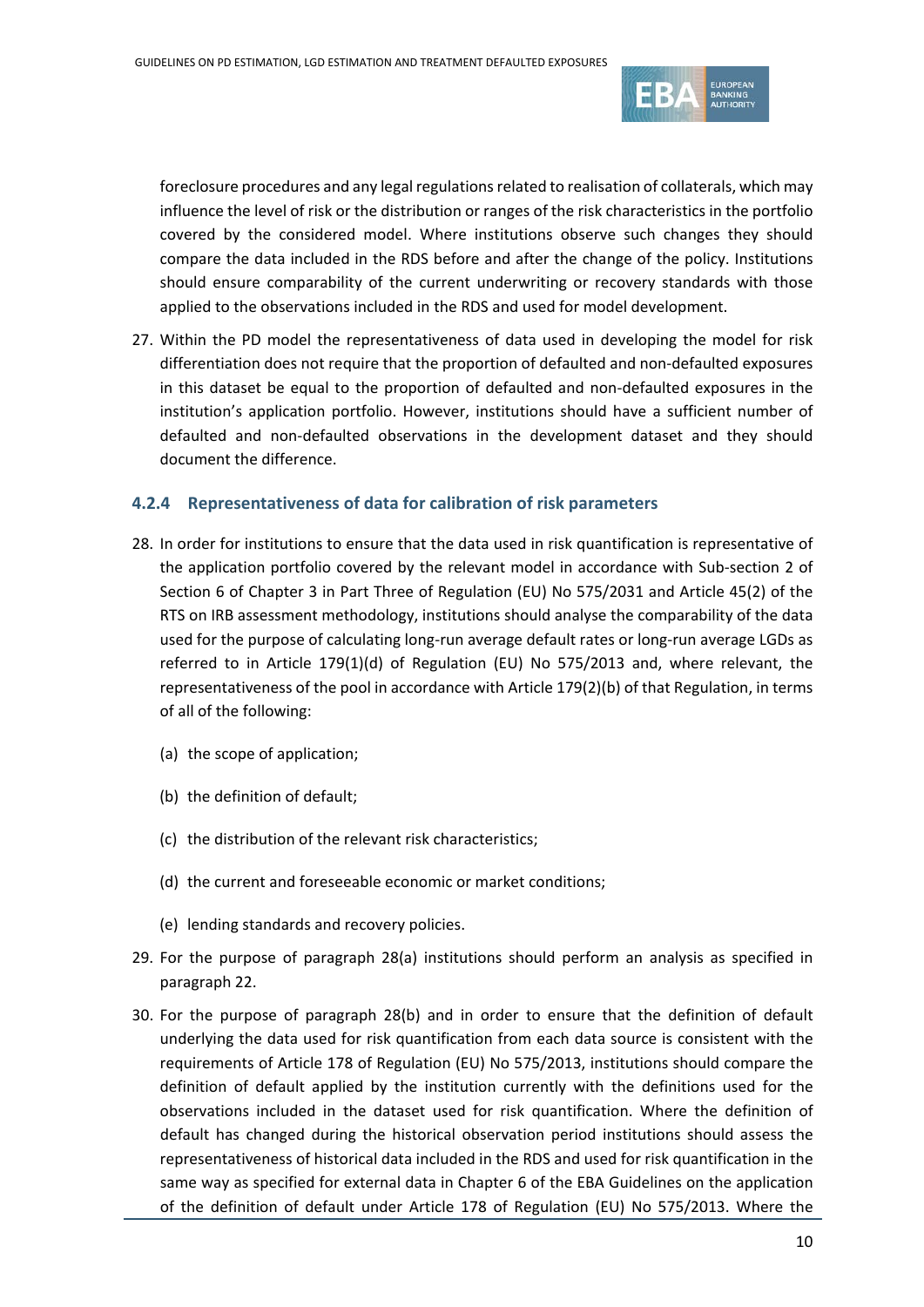

definition of default has changed during the historical observation period more than once, institutions should perform the analysis of each of the past definitions of default separately.

- 31. For the purpose of paragraph [28\(c\)](#page-9-0) institutions should perform an appropriate analysis to ensure that at the level of the calibration segment the ranges of values of the key risk characteristics in the application portfolio are comparable to those in the portfolio constituting the reference data set for risk quantification to the degree required to ensure that the risk quantification is not biased.
- 32. For the purpose of paragraph [28\(d\)](#page-9-0) institutions should perform the analysis of the market and economic conditions underlying the data in the following manner:
	- (a) with regard to the PD estimation, in accordance with section [5.3.4;](#page-22-0)
	- (b) with regard to the LGD estimation, in accordance with section [6.3.2](#page-39-0) and taking into account the consideration of economic downturn as required by Article 181(1)(b) of Regulation (EU) No 575/2013.
- <span id="page-10-0"></span>33. For the purpose of paragraph [28\(e\)](#page-9-0) institutions should analyse whether there were significant changes in the lending standards or recovery policies over the relevant historical observation period that may influence the level of risk or the distribution or ranges of the characteristics of relevant risk drivers in the portfolio covered by the considered model. Where institutions observe such changes they should analyse the potential biasin the estimates of risk parameters resulting from these changes in the following manner:
	- (a) with regard to the PD estimation, in terms of the level of default rates and the likely range of variability of default rates;
	- (b) with regard to the LGD estimation, in terms of loss rates, average duration of the recovery processes, frequencies of use of certain recovery scenarios and the loss severity distributions.
- 34. Where the representativeness of data assessed in accordance with paragraphs [28](#page-9-0) to [33](#page-10-0) is insufficient and leads to a bias or increased uncertainty of risk quantification, institutions should introduce an appropriate adjustment to correct the bias and they should apply a margin of conservatism in accordance with section [4.4.](#page-11-0)

### 4.3 Human judgement in estimation of risk parameters

35. In order for institutions to complement their statistical models with human judgement, as referred to in Articles 174(b), 174(e), 175(4), 179(1)(a) and 180(1)(d) of Regulation (EU) No 575/2013, they should do all of the following: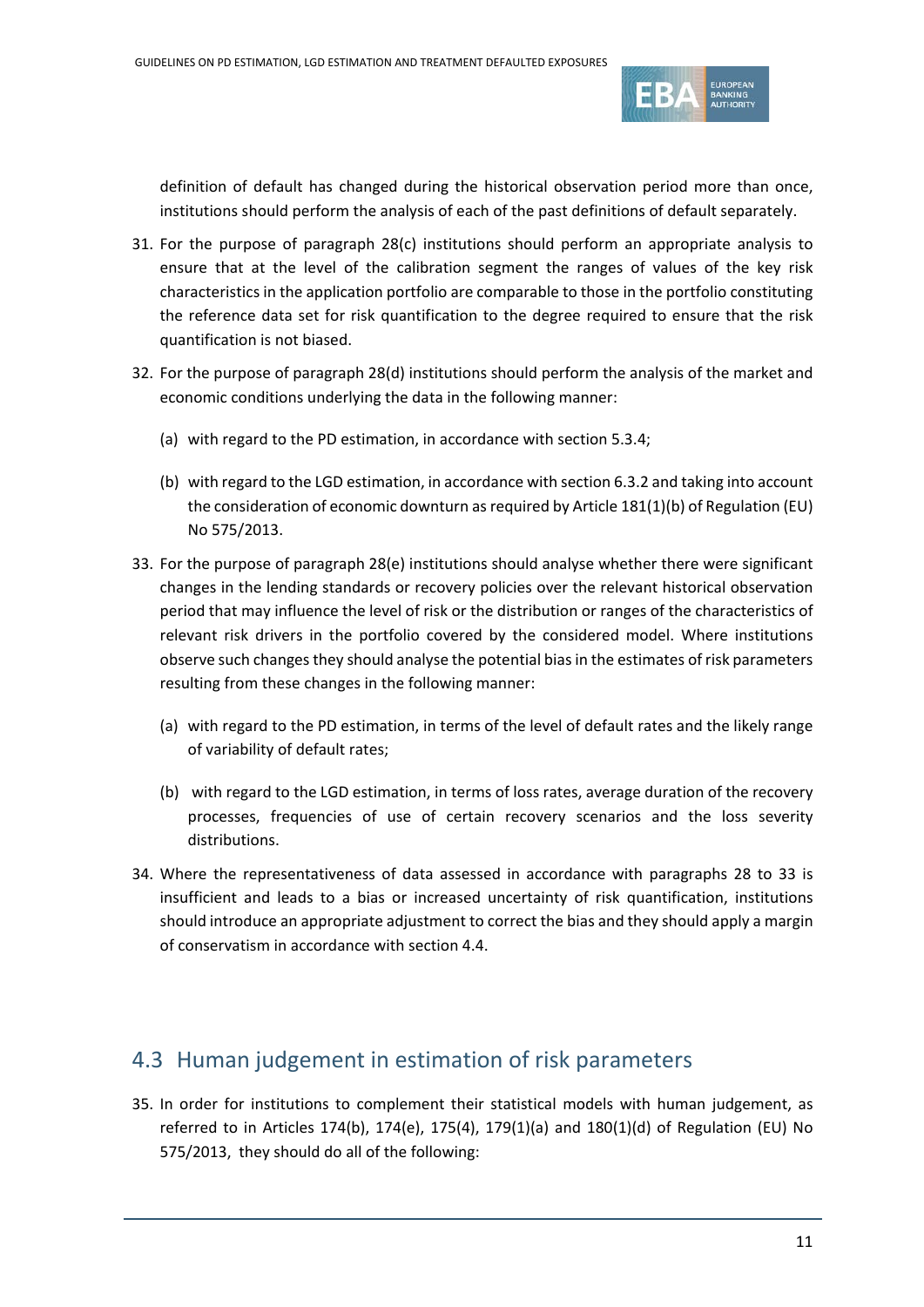

- (a) assess the modelling assumptions and whether the selected risk drivers contribute to the risk assessment in line with their economic meaning;
- (b) analyse the impact of the human judgement on the performance of the model and ensure that any form of human judgement is properly justified;
- (c) document the application of human judgement in the model, including at least the criteria for the assessment, rationale, assumptions, experts involved and description of the process.

### <span id="page-11-0"></span>4.4 Treatment of deficiencies and margin of conservatism

#### **4.4.1 Identification of deficiencies**

- <span id="page-11-1"></span>36. Institutions should identify all deficiencies related to the estimation of risk parameters that lead to a bias in the quantification of those parameters or to an increased uncertainty that is not fully captured by the general estimation error, and classify each deficiency into one of the following categories:
	- (a) Category A: Identified data and methodological deficiencies;
	- (b) Category B: Relevant changes to underwriting standards, risk appetite, collection and recovery policies and any other source of additional uncertainty.
- <span id="page-11-2"></span>37. For the purposes of identifying and classifying all deficiencies referred to in paragraph [36](#page-11-1) institutions should take into account all relevant deficiencies in methods, processes, controls, data or IT systems that have been identified by the credit risk control unit, validation function, internal audit function or any other internal or external review and should analyse at least all of the following potential sources of additional uncertainty in risk quantification:
	- (a) under category A:
		- (i) missing or materially changed default triggers in historical observations, including changed criteria for recognition of materially past due credit obligations;
		- (ii) missing or inaccurate date of default;
		- (iii) missing, inaccurate or outdated rating assignment used for assessing historical grades or pools for the purpose of calculation of default rates or average realised LGDs per grade or pool;
		- (iv) missing or inaccurate information on the source of cash flows;
		- (v) missing, inaccurate or outdated data on risk drivers and rating criteria;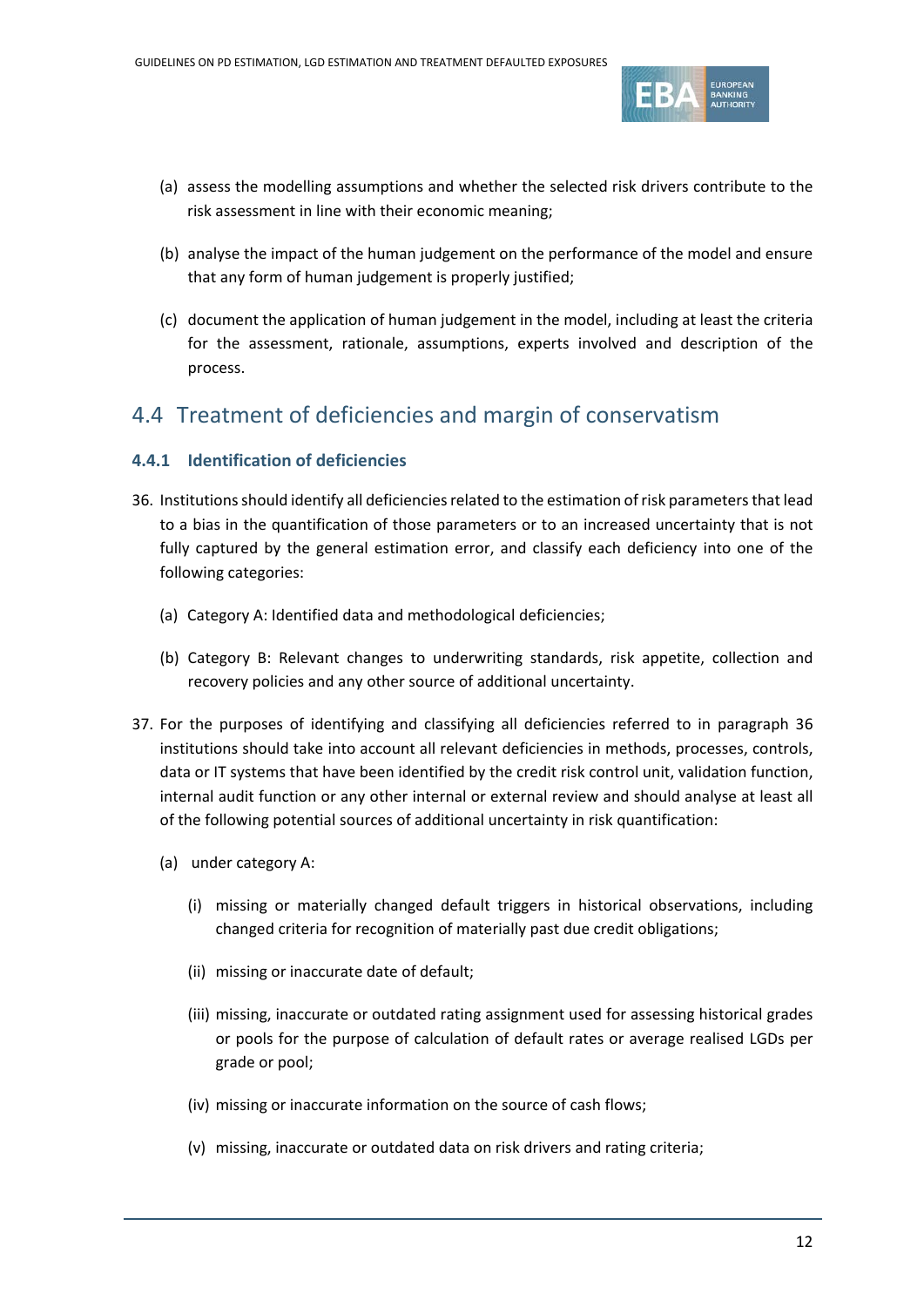

- (vi) missing or inaccurate information used for the estimation of future recoveries as referred to in paragrap[h 159;](#page-42-0)
- (vii)missing or inaccurate data for the calculation of economic loss;
- (viii) limited representativeness of the historical observations due to the use of external data;
- (ix) potential bias stemming from the choice of the approach to calculating the average of observed one year default rates in accordance with paragraph [80;](#page-22-1)
- (x) necessity of adjusting the average of observed one-year default rates in accordance with paragrap[h 86;](#page-23-0)
- (xi) missing information for the purpose of estimating loss rates or for the purpose of reflecting economic downturn in LGD estimates;
- (b) under category B:
	- (i) changes to underwriting standards, collection or recovery policies, risk appetite or other relevant internal processes;
	- (ii) unjustified deviations in the ranges of values of the key risk characteristics of the application portfolio compared with those of the dataset used for risk quantification;
	- (iii) changes to market or legal environment;
	- (iv) forward-looking expectations regarding potential changes in the structure of the portfolio or the level of risk, especially based on actions or decisions that have already been taken but which are not reflected in the observed data.

#### **4.4.2 Appropriate adjustment**

- <span id="page-12-0"></span>38. In order to overcome biases in risk parameter estimates stemming from the identified deficiencies referred to in paragraphs [36](#page-11-1) and [37,](#page-11-2) institutions should apply adequate methodologies to correct the identified deficiencies to the extent possible. The impact of these methodologies on the risk parameter ('appropriate adjustment'), which should result in a more accurate estimate of the risk parameter ('best estimate'), represents either an increase or a decrease in the value of the risk parameter. Institutions should ensure and provide evidence that the application of an appropriate adjustment results in a best estimate.
- 39. Institutions should document the methods used to apply appropriate adjustments to rectify the identified deficiencies, where relevant, as well as their justification.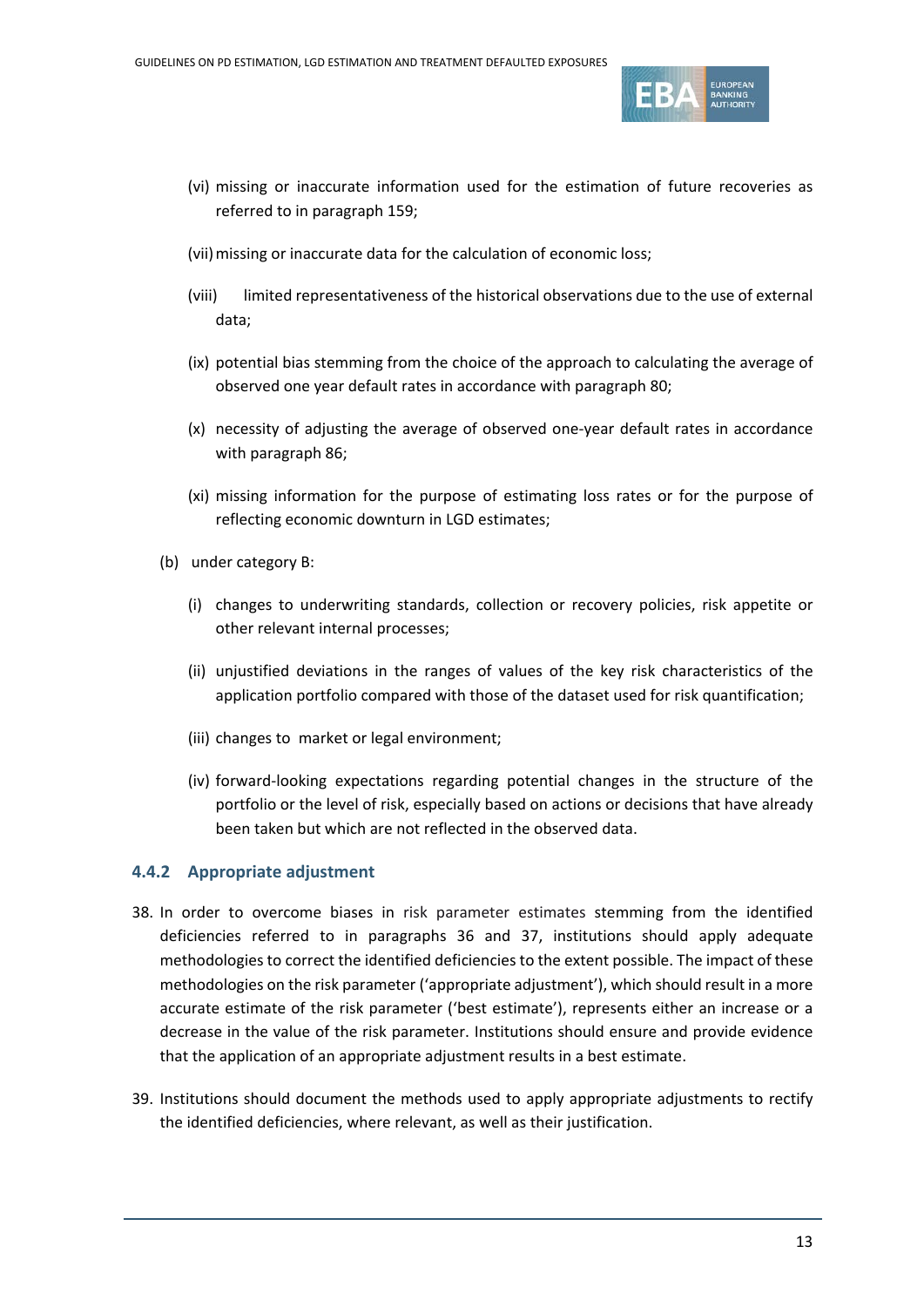

40. Institutions should regularly monitor the adequacy of appropriate adjustments. The adoption of an appropriate adjustment by institutions should not replace the need to address the identified deficiencies.

#### <span id="page-13-3"></span>**4.4.3 Margin of conservatism**

- 41. In relation to the requirement that institutions should add a margin of conservatism ('MoC') that is related to the expected range of estimation errors as required by Articles 179(1)(f) and 180(1)(e) of Regulation (EU) No 575/2013, institutions should implement a framework for quantification, documentation and monitoring of estimation errors.
- <span id="page-13-0"></span>42. The final MoC on a risk parameter estimate should reflect the uncertainty of the estimation in all of the following categories:

Category A: MoC related to data and methodological deficiencies identified under category A as referred to in paragraph [36\(a\);](#page-11-1)

Category B: MoC related to relevant changes to underwriting standards, risk appetite, collection and recovery policies and any other source of additional uncertainty identified under category B as referred to in paragraph [36\(b\);](#page-11-1)

Category C: the general estimation error.

- <span id="page-13-2"></span><span id="page-13-1"></span>43. In order to quantify MoC institutions should do all of the following:
	- (a) quantify MoC for the identified deficiencies referred to in paragraph[s 36](#page-11-1) and [37,](#page-11-2) to the extent not covered by the general estimation error, at least for each of the categories A and B at the level of the calibration segment ensuring that:
		- (i) where appropriate adjustments in the sense of paragraph [38](#page-12-0) are used, the MoC accounts for any increase in the uncertainty or additional estimation error associated with these adjustments;
		- (ii) the MoC at category level related to the appropriate adjustments is proportionate to the uncertainty around these adjustments;
		- (iii) the MoC is applied to address the uncertainty of the risk parameter estimate stemming from any deficiencies among those referred to in paragraphs [36](#page-11-1) and [37](#page-11-2) that have not been corrected via appropriate adjustments as referred to in point (i);
	- (b) quantify the general estimation error of category C referred to in paragraph [42](#page-13-0) associated with the underlying estimation method at least for every calibration segment; the MoC for the general estimation error should reflect the dispersion of the distribution of the statistical estimator.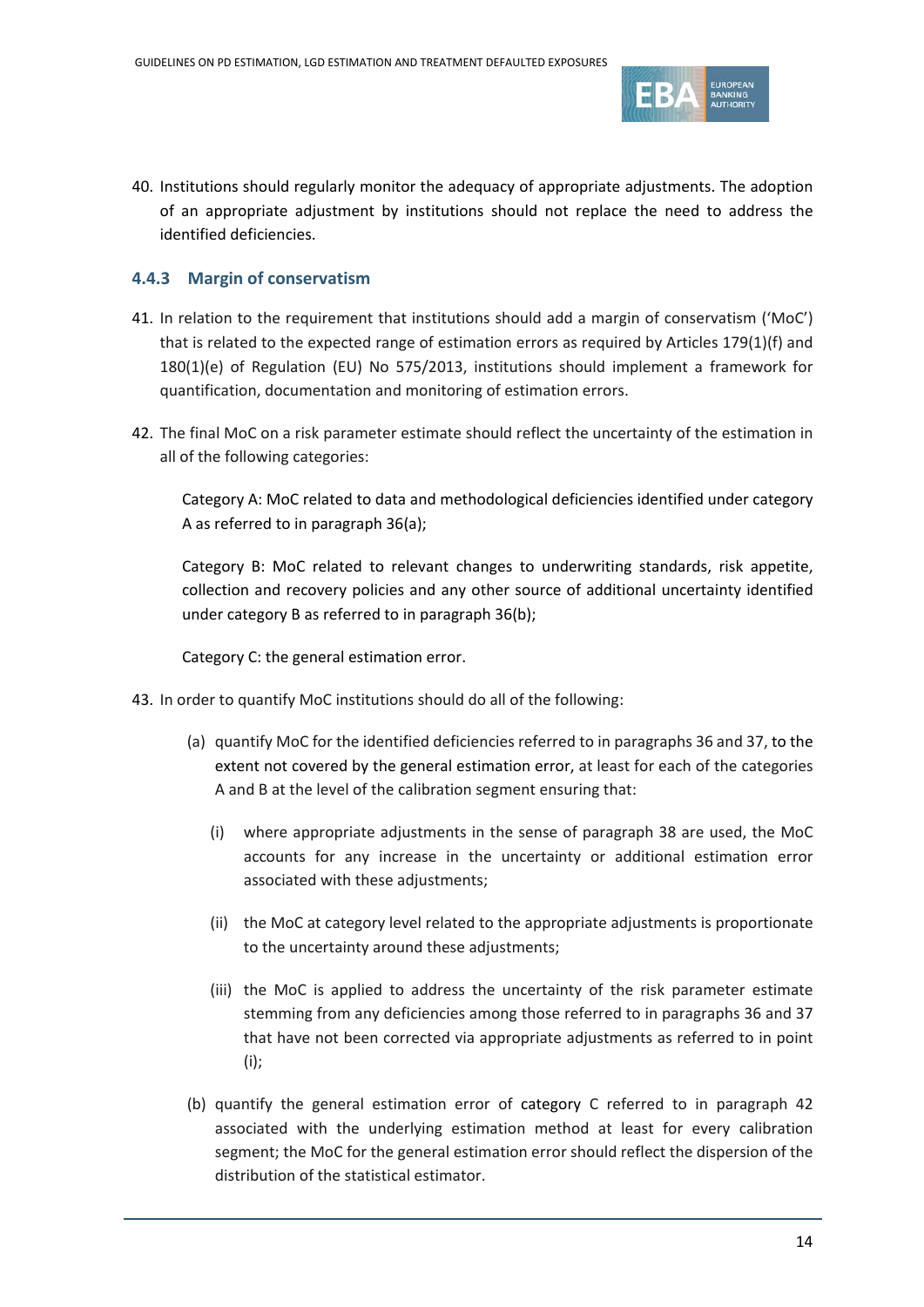

- 44. For the purpose of paragraph [43\(a\)](#page-13-1) and for each of the categories A and B, institutions may group all or selected deficiencies, where justified, for the purpose of quantifying MoC.
- 45. Institutions should quantify the final MoC as the sum of:
	- (a) the MoC under category A as referred to in paragraph [43\(a\);](#page-13-1)
	- (b) the MoC under category B as referred to in paragraph [43\(a\);](#page-13-1)
	- (c) the MoC for the general estimation error (category C) as referred to in paragraph [43\(b\).](#page-13-2)
- 46. Institutions should add the final MoC to the best estimate of the risk parameter.
- 47. Institutions should ensure that the impact of the final MoC does not result in lowering the risk parameter estimates and in particular that:
	- (a) the MoC stemming from the general estimation error is greater than zero;
	- (b) the MoC stemming from each of the categories A and B is proportionate to the increased uncertainty in the best estimate of risk parameters caused by the identified deficiencies listed in each category. In any case, the MoC under each of the categories A and B should be greater than or equal to zero.
- 48. Institutions should consider the overall impact of the identified deficiencies and the resulting final MoC on the soundness of the model and ensure that the estimates of the risk parameters and the resulting own funds requirements are not distorted by the necessity for excessive adiustments.
- 49. For each rating system, the MoC applied should be documented in the relevant model documentation and methodology manuals. The documentation should contain at least the following:
	- (a) a complete list of all identified deficiencies, including errors and uncertainties, and the potentially affected model components or risk parameters;
	- (b) the category under which these deficiencies are classified, as referred to in paragraph [42;](#page-13-0)
	- (c) a description of the methods for quantification of the MoC related to identified deficiencies as referred to in paragraph [43\(a\)](#page-13-1) and in particular the methodologies used to quantify the MoC per category.
- 50. Institutions should regularly monitor the levels of the MoC. The adoption of a MoC by institutions should not replace the need to address the causes of errors or uncertainties, or to correct the models to ensure their full compliance with the requirements of Regulation (EU) No 575/2013. Following an assessment of the deficiencies or the sources of uncertainty, institutions should develop a plan to rectify the data and methodological deficiencies as well as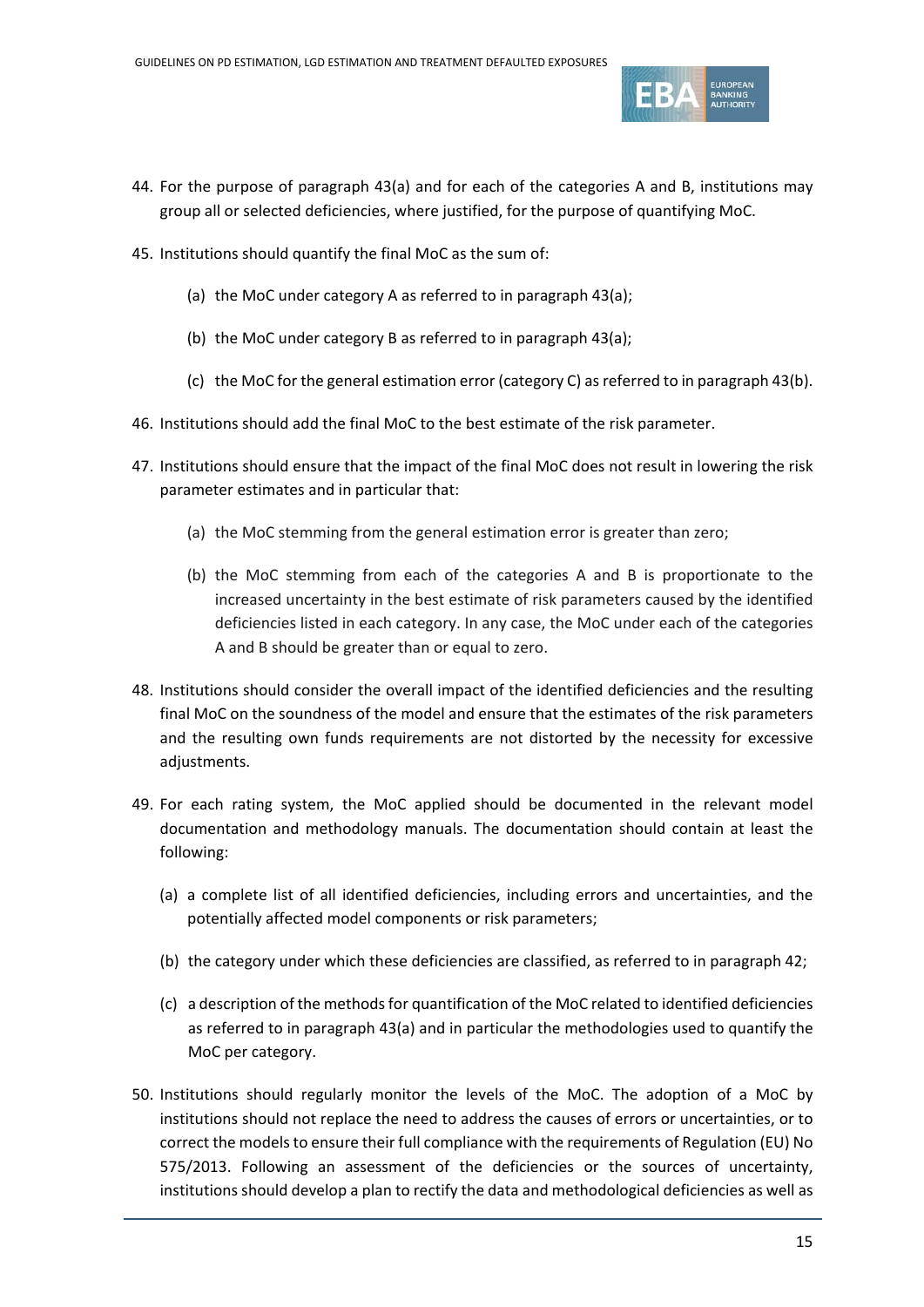

any other potential source of additional uncertainty and reduce the estimation errors within a reasonable timeframe, taking into consideration the materiality of the estimation error and the materiality of the rating system.

- <span id="page-15-0"></span>51. When reviewing the levels of the MoC institutions should ensure all of the following:
	- (a) that the MoC stemming from categories A and B referred to in paragraphs [36](#page-11-1) and [37](#page-11-2) is included in internal reporting separately for each category and may be reduced over time and eventually eliminated once the deficiencies are rectified in all parts of the rating system that were affected;
	- (b) that the MoC stemming from the general estimation error referred to in paragrap[h 43\(b\)](#page-13-2) is included in internal reporting in a separate category ('C');
	- (c) that the level of the MoC is assessed as part of the regular reviews referred to in Chapter 9 and in particular that the level of MoC related to the general estimation error remains appropriate after the inclusion of the most recent data relevant for the risk parameter estimation.
- 52. Institutions should ensure that necessary changes in the MoC are implemented in a timely manner.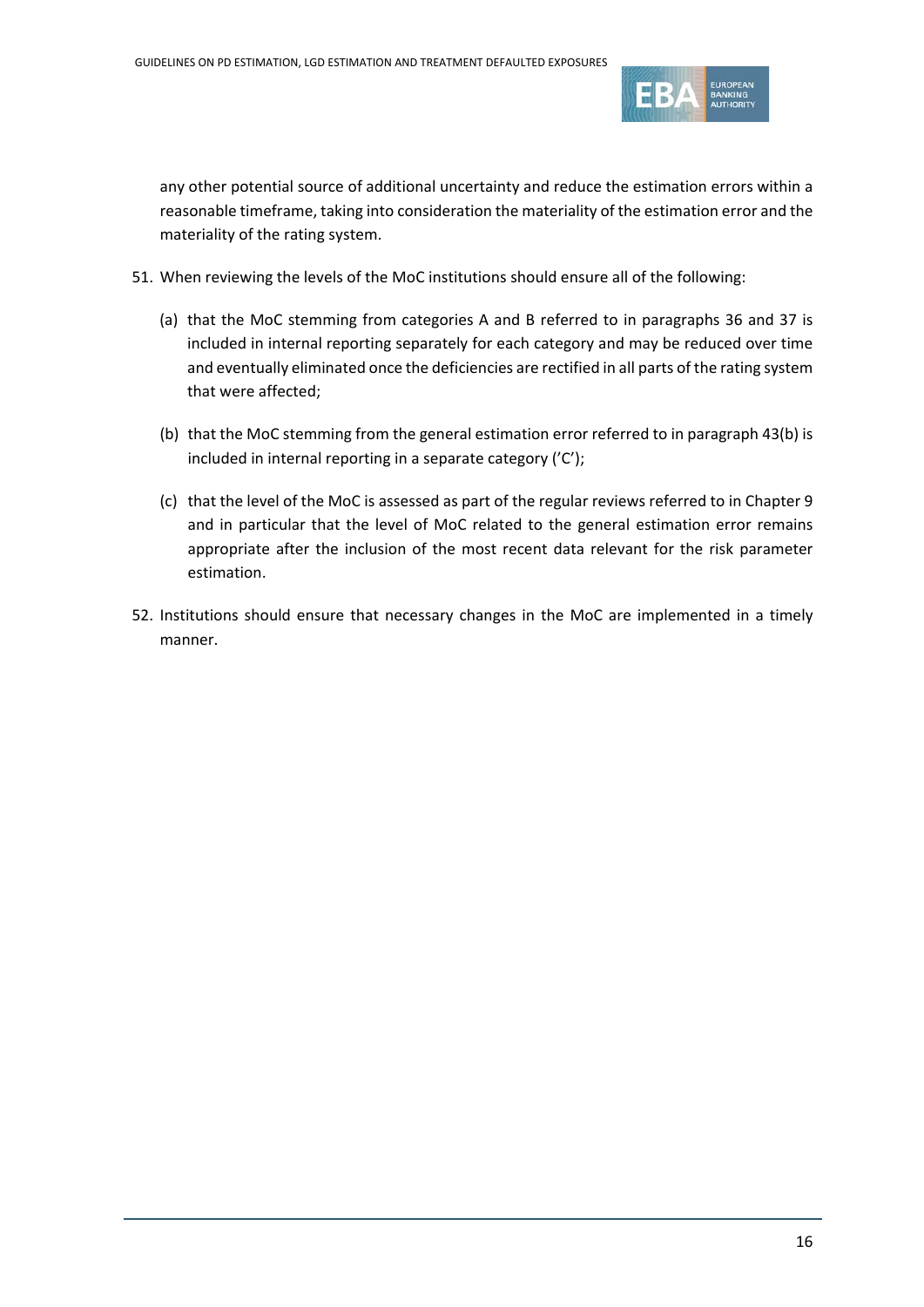

# 5 PD estimation

### 5.1 General requirements specific to PD estimation

- 53. For the purpose of assigning obligors to an obligor grade as part of the credit approval process in accordance with Article 172(1)(a) of Regulation (EU) No 575/2013 as well as for the purpose of the review of those assignments, in accordance with Article 173(1)(b) of that Regulation, institutions should ensure that each and every natural or legal person towards whom an IRB exposure exists is rated by the institution with the model approved to be used on a given type of exposures. This model should fit the single original obligor within the applicable rating system, including exposures secured by unfunded credit protection as referred to in Article 161(3) of that Regulation.
- 54. For the purpose of assigning retail exposures to a grade or pool as part of the credit approval process in accordance with Article 172(2) of Regulation (EU) No 575/2013 as well as for the purpose of the review of those assignments in accordance with Article 173(2) of that Regulation, institutions should ensure that each and every IRB exposure is rated by the institution with the model approved to be used on a given type of exposures. This model should fit the single original obligor or exposure within the applicable rating system, including exposures secured by unfunded credit protection as referred to in Article 164(2) of that Regulation.
- 55. A PD model can contain several different methods for ranking the obligors or exposures as well as various calibration segments.

### 5.2 Model development in PD estimation

#### **5.2.1 Data requirements specific for model development**

56. For the purpose of model development, institutions should ensure that the RDS contains the values of the risk drivers for appropriate points in time. These points in time may vary between different risk drivers. In the selection of appropriate points in time institutions should take into account the dynamics as well as the update frequency of the risk drivers throughout the whole period in which an obligor was in the portfolio and, in the case of a default, throughout the year prior to default.

#### <span id="page-16-0"></span>**5.2.2 Risk drivers and rating criteria**

- 57. In the process of selecting risk drivers and rating criteria, institutions should consider a broad set of information relevant to the type of exposures covered by the rating system. Potential risk drivers analysed by institutions should include in particular the following:
	- (a) obligor characteristics, including sector and geographic location for corporates;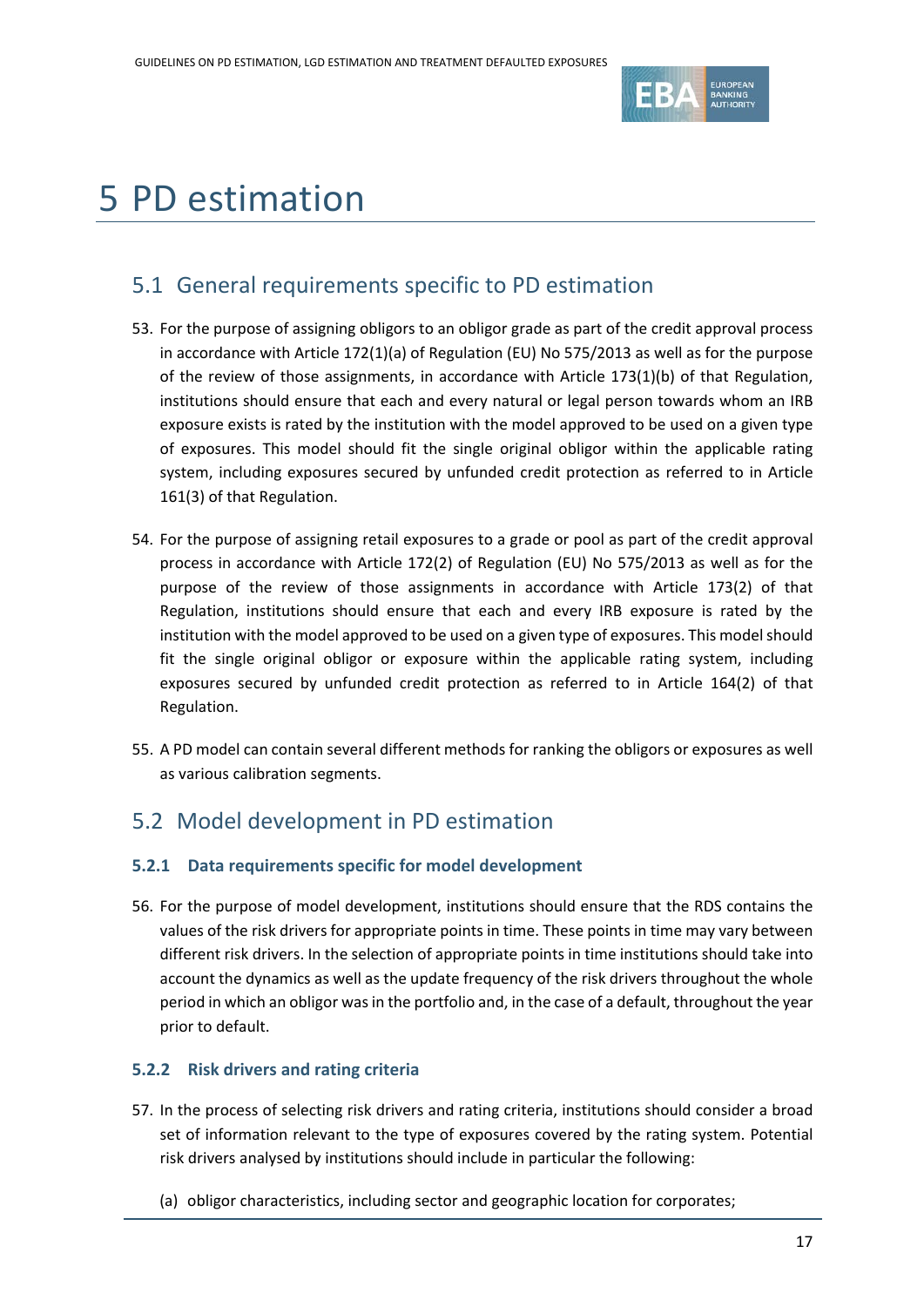

- (b) financial information, including financial statements or income statements;
- (c) trend information, including growing or shrinking sales or profit margin;
- (d) behavioural information, including delinquency and the use of credit facilities.
- 58. Institutions should ensure that for the purpose of selecting risk drivers and rating criteria the relevant experts from business areas of the institution are consulted with respect to the business rationale and risk contribution of the considered risk drivers and rating criteria.
- <span id="page-17-0"></span>59. Institutions should ensure that the decrease of reliability of information over time, for instance of information on obligor characteristics obtained at the time of the loan origination, is appropriately reflected in the PD estimation. Institutions should also ensure that the model estimates the proper level of risk with respect to all relevant, currently available and most upto-date information and that an adequate MoC is applied where a higher degree of uncertainty exists due to the lack of up-to-date information. In particular the model or the assignment process should provide for an adequate and conservative adjustment in both of the following situations:
	- (a) in accordance with Article 24(1)(g) of the RTS on IRB assessment methodology, in case of financial statements older than 24 months where information stemming from these financial statements is a relevant risk driver;
	- (b) in the case of credit bureau information that is older than 24 months, if still relevant at that point in time, where credit bureau information is a relevant risk driver.
- 60. Institutions should use the risk drivers and rating criteria consistently, in particular with respect to the considered time horizon, in model development, model calibration and model application.
- 61. Where there is a significant proportion of customers using multiple facilities of the same type within a considered retail rating system institutions should analyse the level of risk of such customers compared with customers carrying only one facility of the relevant type and, where necessary, reflect the difference in the level of risk in the model through appropriate risk drivers.

#### **5.2.3 Treatment of ratings of third parties**

- 62. Institutions should have clear policies specifying the conditions under which the rating of a third party who has a contractual or organisational relation with an obligor of the institution may be taken into account in the assessment of risk of the considered obligor. Such policies should take into account the following possible manners in which the rating of such a third party may be taken into account in the assessment of risk of the considered obligor:
	- (a) the rating of such third party being transferred to a relevant obligor ('rating transfer'), where there is no difference in risk between the obligor and the related party because of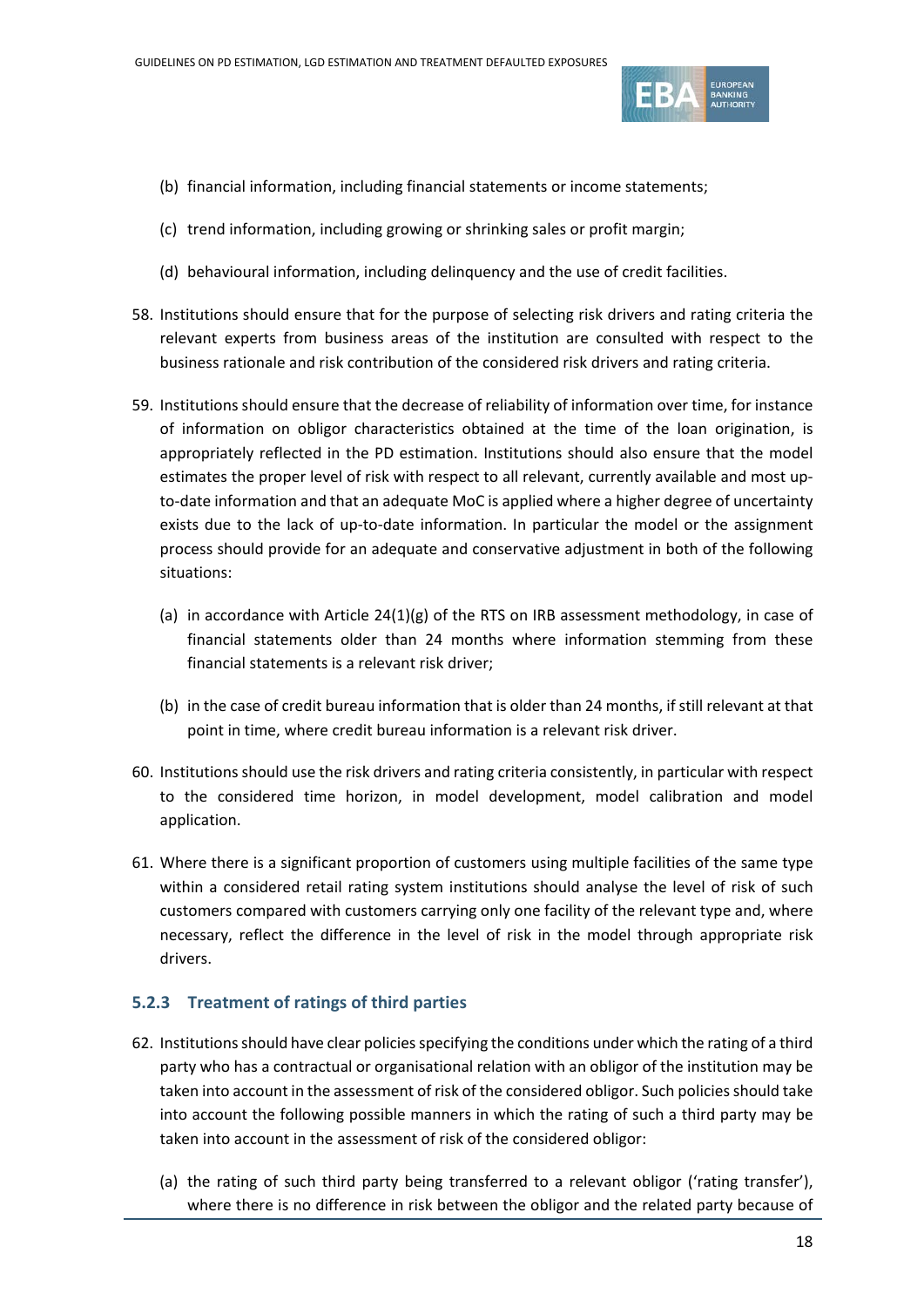

the existence of an appropriate guarantee and the rating of a third party is assigned internally in accordance with the rating system for which the institution has received permission in accordance with Article 143(2) of Regulation (EU) No 575/2013;

- (b) the rating of a such third party being taken into account as an indication for an override of the assignment of the relevant obligor to a grade or pool;
- (c) the rating of such a third party serving as an input to the PD model, reflecting contractual support of the related party for the obligor.
- 63. In order for an internal or external ratings of a third party to be incorporated into a PD model, institutions should ensure all of the following:
	- (a) that the rating of a third party fulfils all the requirements for relevant risk drivers set out in section [5.2.2;](#page-16-0)
	- (b) that other relevant obligor and transaction risk characteristics are properly reflected in the model in accordance with Articles 170(1)(a) and 170(3)(a) of Regulation (EU) No 575/2013, and that no material biases are introduced by a high weighting of the internal or external rating information;
	- (c) that there is no double counting of effects of any relations to third parties.
- 64. A rating transfer should not change the assignment of exposures to exposure classes, rating systems or models, but should only affect the assignment to grades or pools. Rating transfers should be set up in such a way that any changes to a rating of a third party which is material information on the obligor or exposure with regard to Article 173(1)(b) of Regulation (EU) No 575/2013 is reflected in all influenced ratings in a timely manner.
- 65. The material contractual support granted by an obligor to a third party should be seen as diminishing the free financial strength of the supporting obligor, including the strength to repay all obligations to the institution in full. This should be reflected in the rating of the supporting obligor.

#### **5.2.4 Rating philosophy**

- 66. Institutions should choose an appropriate philosophy underlying the assignment of obligors or exposures to grades or pools ('rating philosophy') taking into account all of the following principles:
	- (a) Institutions should assess whether the method used to quantify the risk parameter is adequate for the rating philosophy and understand the characteristics and dynamics of the assignment of obligors or exposures to grades or pools ('rating assignment') and of the risk parameter estimates that result from the method used.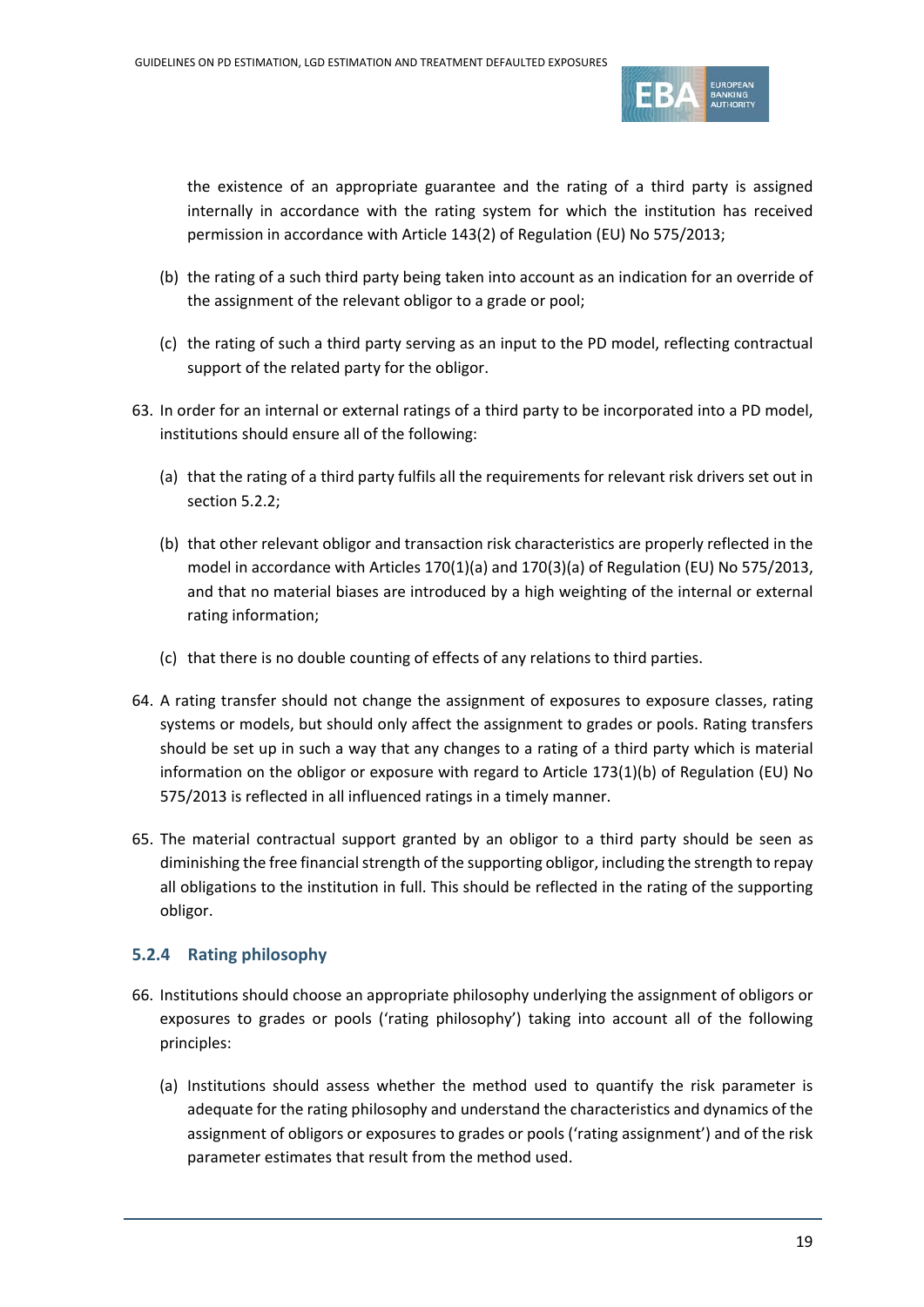

- (b) Institutions should assess the adequacy of the resulting characteristics and dynamics of the rating assignment and risk parameter estimates that result from the method used, with regard to their various uses and should understand their impact on the dynamics and volatility of own funds requirements.
- (c) The rating philosophy should also be taken into account for back testing purposes. Philosophies sensitive to economic conditions tend to estimate PDs that are better predictors of each year's default rates. On the other hand, philosophies less sensitive to economic conditions tend to estimate PDs that are closer to the average PD across the various states of the economy, but that differ from observed default rates in years where the state of the economy is above or below its average. Deviations between observed default rates and the long-run average default rate of the relevant grade will hence be more likely in rating systems less sensitive to economic conditions. In contrast, migrations among grades will be more likely in rating systems which are more sensitive to economic conditions. These patterns should be taken into account when assessing the results of backtesting and, where relevant, benchmarking analysis.
- 67. Institutions should apply the chosen rating philosophy consistently over time. Institutions should analyse the appropriateness of the philosophy underlying the assignment of obligors or exposures to grades or pools ('rating philosophy'), taking into account all of the following:
	- (a) design of risk drivers;
	- (b) migration across grades or pools;
	- (c) changes in the yearly default rates of each grade or pool.
- 68. Where institutions use different rating systems characterised by different rating philosophies, they should use the information on the rating assignments or risk parameters estimates with caution, especially when making use of rating information or default experience obtained from external rating agencies. Where institutions use different rating systems with different characteristics, such as different philosophies or different levels of objectivity, accuracy, stability, or conservatism, they should ensure that the rating systems have an appropriate level of consistency and that any differences between them are well understood. Such understanding should at least enable the institution to define an appropriate way to combine or aggregate the information produced by the various rating systems when this is necessary according to the institution's policies. Institutions should have full understanding of the assumptions and potential inaccuracies arising from such a combination or aggregation.

#### **5.2.5 Homogeneity of obligor grades or pools**

69. In order to comply with the requirements of Article 170(1) and 170(3)(c) of Regulation (EU) No 575/2013 and of Article 38 of the RTS on IRB assessment methodology, institutions should check the homogeneity of obligors or exposures assigned to the same grades or pools. In particular, grades should be defined in such a manner that each obligor within each grade or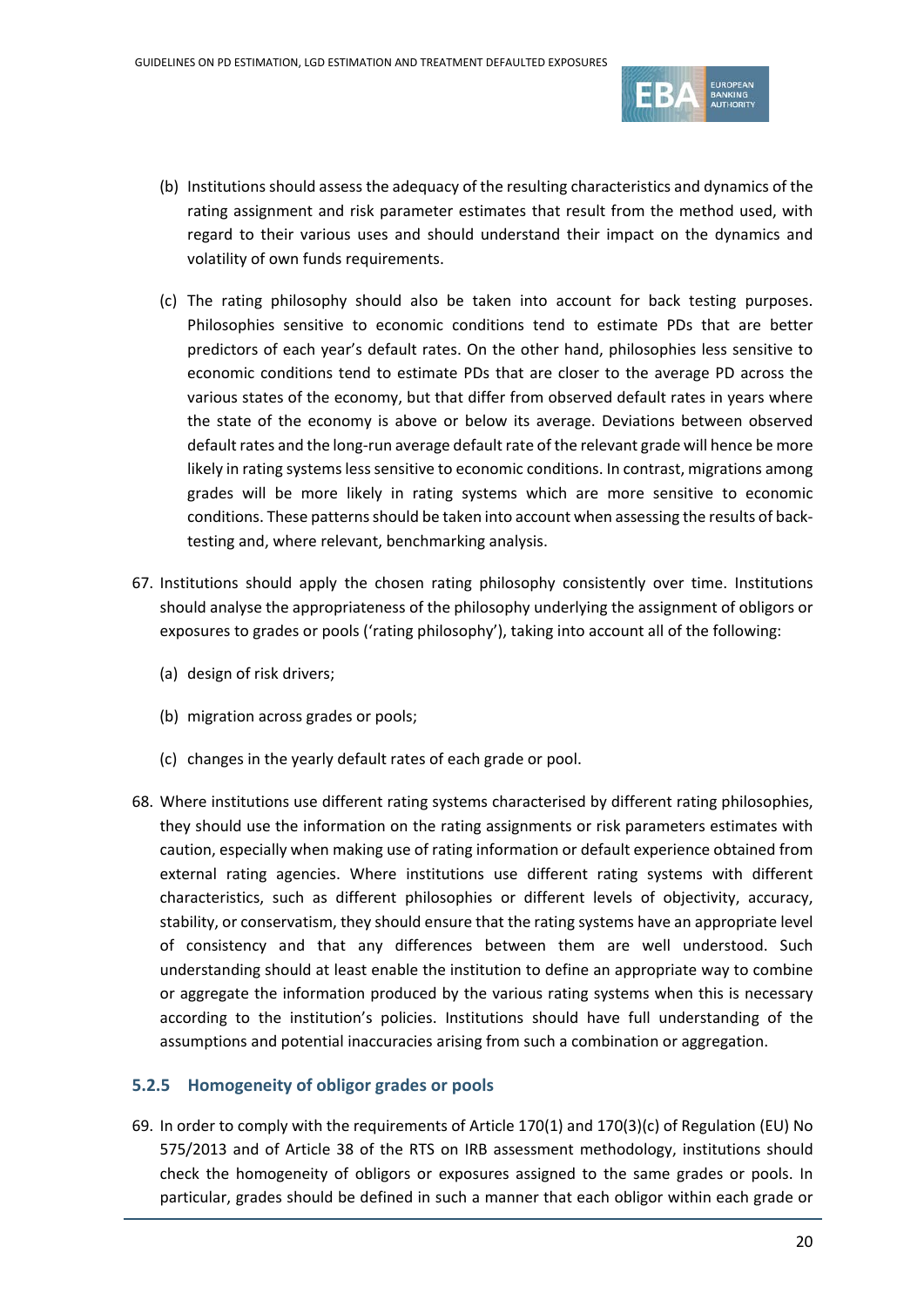

pool has a reasonably similar risk of default and that significant overlaps of the distributions of the default risk between grades or pools are avoided.

### 5.3 PD calibration

#### **5.3.1 Data requirements for the calculation of observed default rates**

- 70. For the purpose of calculating the one-year default rate defined in point (78) of Article 4(1) of Regulation (EU) No 575/2013, institutions should ensure the completeness of the quantitative and qualitative data and other information in relation to the denominator and numerator as outlined in paragraph[s 73](#page-21-0) and [74](#page-21-1) and used for the calculation of the observed average default rate. In particular, institutions should ensure that at least the following data for the relevant observation period referred to in paragraphs [82](#page-22-2) to [83](#page-23-1) is properly stored and available:
	- (a) the criteria for identifying the relevant type of exposures covered by the PD model under consideration;
	- (b) the criteria for identifying the calibration segments;
	- (c) the risk drivers used for risk differentiation; where a newly relevant risk driver has been included in the model for which no historical data is available institutions should, make efforts to minimise missing data on risk drivers over time as outlined in paragraph [51\(](#page-15-0)a), and apply an appropriate adjustment and a MoC in accordance with section [4.4;](#page-11-0)
	- (d) all identification numbers of obligors and exposures relevant for default rate calculation, taking into account situations where the identification number has changed over time, including changes due to restructuring of exposures.
- <span id="page-20-0"></span>71. Exclusion of observations from the one-year default rate calculation should be undertaken only in the following two situations:
	- (a) obligors wrongly included in the data set of defaults, as they did not default in the meaning of the definition of default pursuant to Article 178 of Regulation (EU) No 575/2013 as further specified in the Guidelines on the application of the definition of default of an obligor under that Article should not be included in the numerator of the one-year default rate;
	- (b) obligors wrongly assigned to the considered rating model, despite not falling in the range of application of that rating model, should be excluded from both the numerator and the denominator of the one-year default rate.
- 72. Institutions should document all data cleansing in accordance with Article 32(3)(b) of the RTS on IRB assessment methodology, with respect to the one-year default rate calculation and in particular: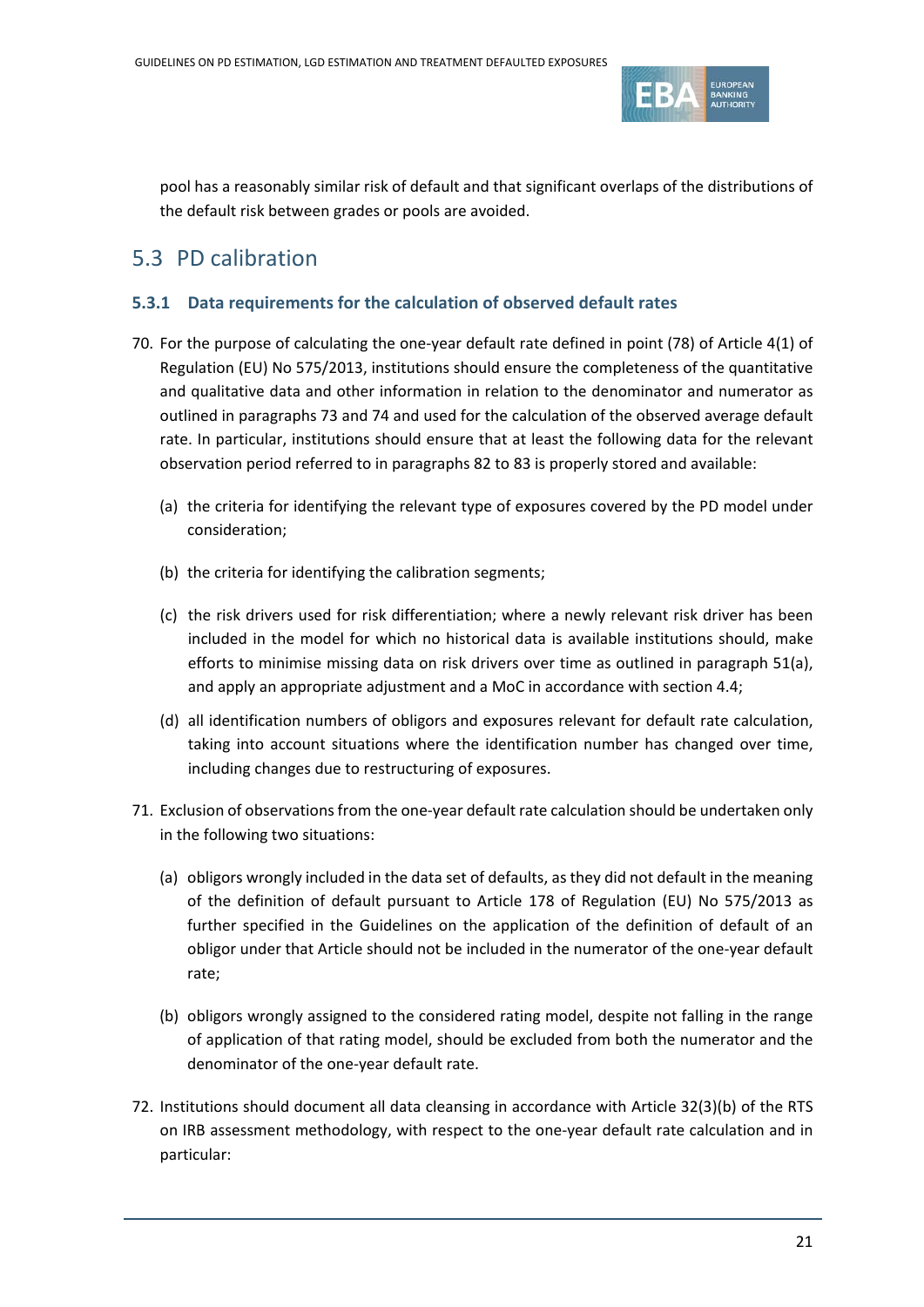

- (a) for non-retail PD models, a list of all observations within the dataset that were excluded according to paragraph [71,](#page-20-0) with a case-by-case justification;
- (b) for retail PD models, information on the reasons and quantity of exclusions of observations made in accordance with paragraph [71.](#page-20-0)

#### **5.3.2 Calculation of one-year default rates**

- <span id="page-21-0"></span>73. For the purpose of calculating the one-year default rate referred to in point (78) of Article 4(1) of Regulation (EU) No 575/2013, institutions should ensure both of the following:
	- (a) that the denominator consists of the number of non-defaulted obligors with any credit obligation observed at the beginning of the one-year observation period; in this context a credit obligation refers to both of the following:
		- (i) any on balance sheet item, including any amount of principal, interest and fees;
		- (ii) any off-balance sheet items, including guarantees issued by the institution as a guarantor.
	- (b) that the numerator includes all those obligors considered in the denominator that had at least one default event during the one-year observation period.
- <span id="page-21-1"></span>74. When assigning the obligors or exposures to grades or pools for the purpose of the one-year default rate calculation, institutions should take overrides into account, but they should not reflect in this assignment any substitution effects due to credit risk mitigation, nor any ex post conservative adjustments introduced in accordance with section [8.1.](#page-50-0) Where the one-year default rate is calculated by rating grade or pool, the denominator should refer to all obligors assigned to a rating grade or pool at the beginning of the observation period. Where the oneyear default rate is calculated at the portfolio level, the denominator should refer to all obligors assigned to the relevant calibration segment at the beginning of the observation period.
- <span id="page-21-2"></span>75. Institutions should calculate the one-year default rate also for the subset of obligors with any credit obligation that did not have a rating at the start of the relevant observation period, but which were within the range of application of the model under consideration ('missing ratings'), even if these obligors were assigned to a rating grade or pool in a conservative manner for the purpose of calculation of own funds requirements. Obligors whose ratings are based on missing or partly missing information or where the rating is outdated but still deemed valid by the institution should not be considered as missing ratings.
- <span id="page-21-3"></span>76. For the purposes of paragraphs [73](#page-21-0) t[o 75](#page-21-2) an obligor has to be included in the denominator and, where relevant, numerator, also in the case of a migration to a different rating grade, pool or rating model, rating system or approach to calculation of capital requirements within the observation period or where the corresponding credit obligations were sold, written off, repaid or otherwise closed during the observation period. Institutions should analyse whether such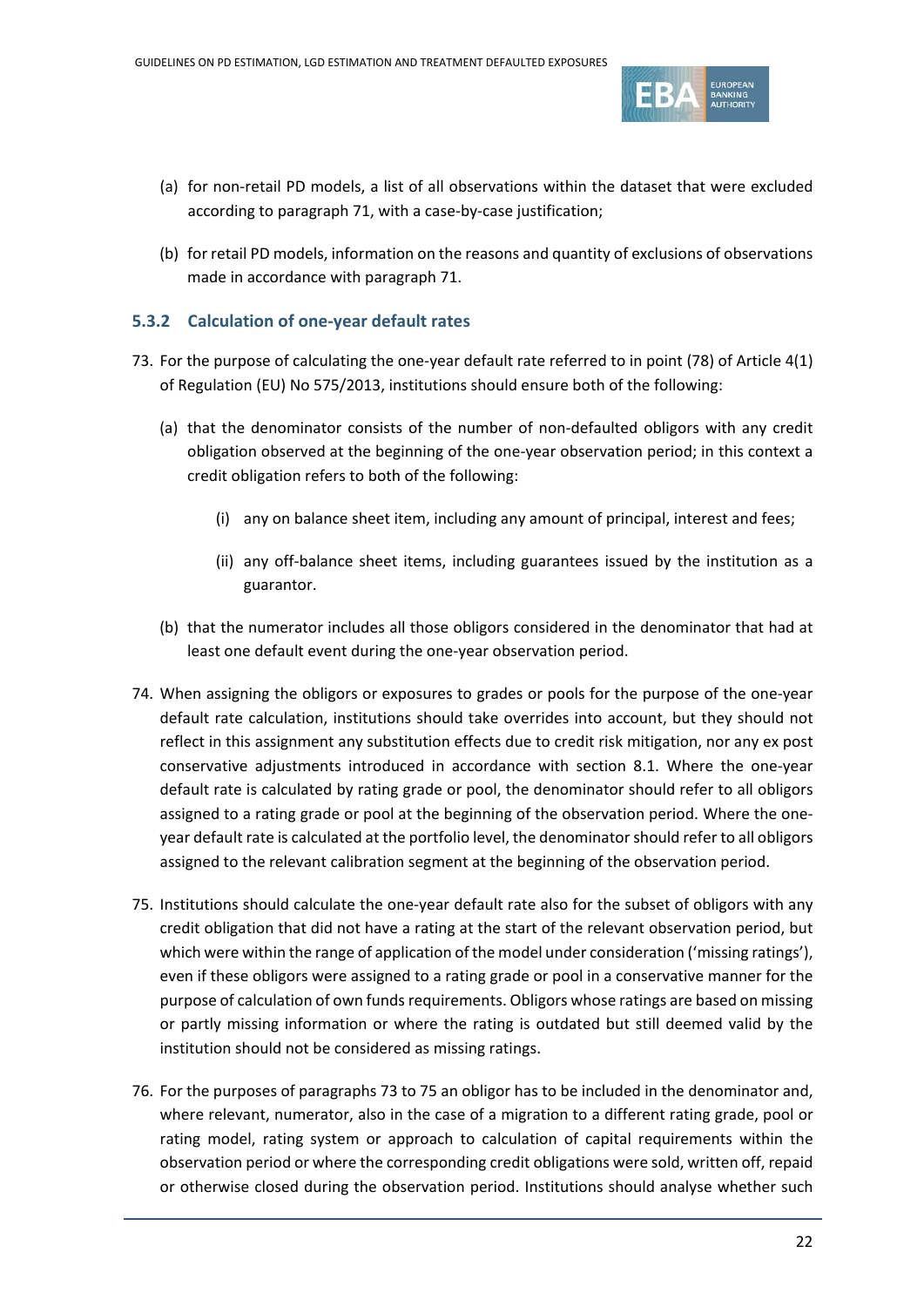

migrations or sales of credit obligations bias the default rate and, if so, they should reflect this in an appropriate adjustment and consider an adequate MoC.

- 77. In any case institutions should ensure that each defaulted obligor is counted only once in the numerator and denominator of the one-year default rate calculation, even where the obligor defaulted more than once during the relevant one-year period.
- 78. In order to choose an appropriate calculation approach as required by paragraph [80,](#page-22-1) institutions should evaluate the observed one year default rates within the historical observation period at least quarterly.

#### **5.3.3 Calculation of the observed average default rate**

- <span id="page-22-3"></span>79. The observed average of one-year default rates ('observed average default rate') should be calculated for each rating grade or pool and additionally for the type of exposures covered by the relevant PD model as well as for any relevant calibration segment.
- <span id="page-22-1"></span>80. Institutions should choose an appropriate approach between an approach based on overlapping and an approach based on non-overlapping one-year time windows, to calculate the observed average default rate based on a documented analysis. This analysis should include at least the following:
	- (a) an analysis of possible bias due to the proportion of short-term and terminated contracts that cannot be observed during the relevant one-year periods;
	- (b) an analysis of possible bias due to the specific calculation dates chosen;
	- (c) for institutions using overlapping one-year time windows, an analysis of potentially significant bias due to implicit over-weighting of the overlapping time period;
	- (d) an analysis of potentially significant bias due to seasonal effect related to the chosen calculation dates.
- 81. For the purposes of paragraphs [79](#page-22-3) and [80](#page-22-1) institutions should calculate the observed average default rates as the arithmetic average of all one year default rates calculated in accordance with paragraphs [73](#page-21-0) to [76.](#page-21-3) In the case of PD models for retail exposure class institutions may calculate the observed average default rate as a weighted average of one-year default rates where an institution does not give equal importance to historic data because more recent data is a better predictor of losses in accordance with Article 180(2)(e) of Regulation (EU) No 575/2013.

#### <span id="page-22-0"></span>**5.3.4 Long-run average default rate**

<span id="page-22-2"></span>82. For the purpose of determining the historical observation period referred to in Articles 180(1)(h) and 180(2)(e) of Regulation (EU) No 575/2013, additional observations to the most recent 5 years, at the time of model calibration, should be considered relevant when these observations are required in order for the historical observation period to reflect the likely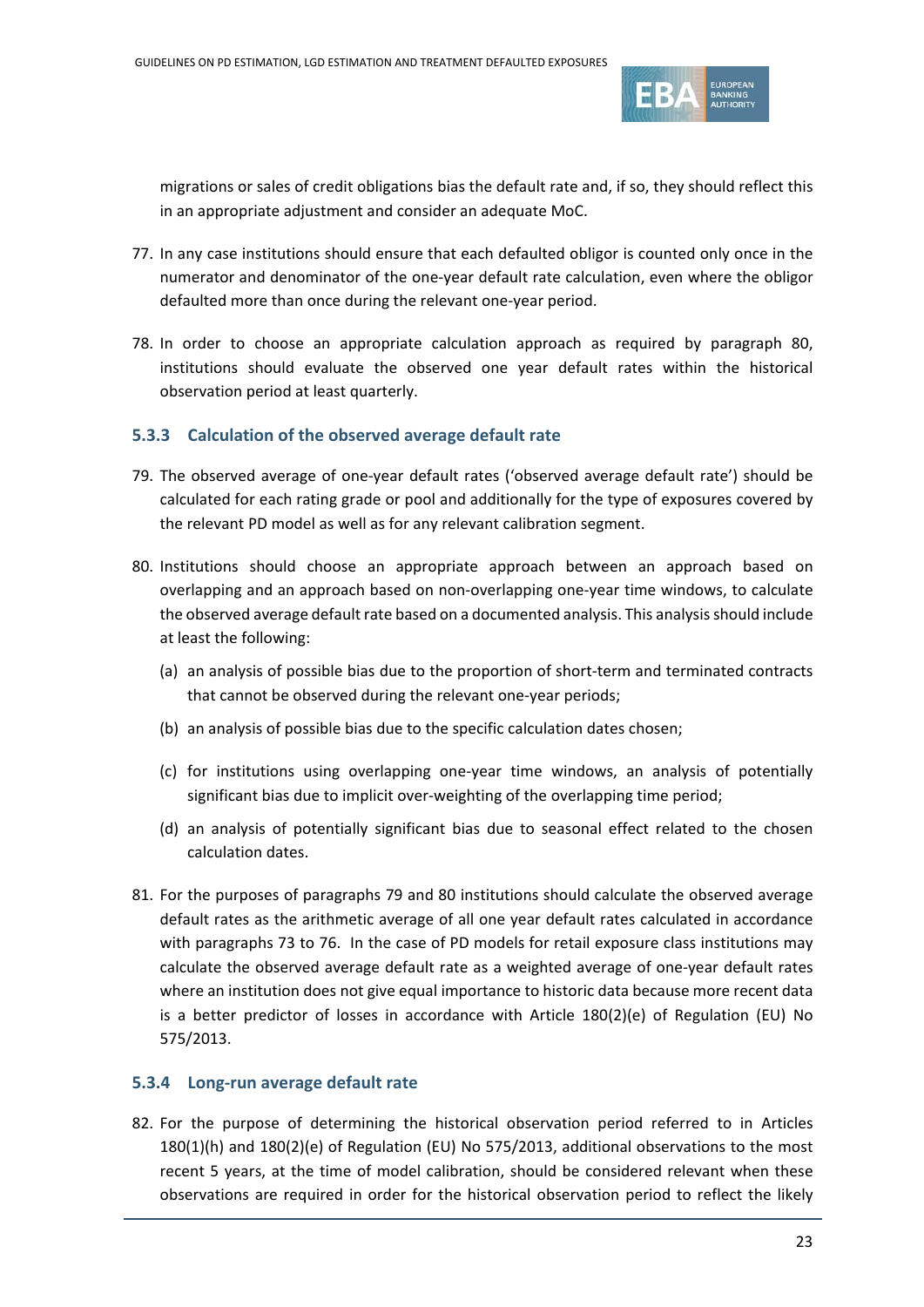

range of variability of default rates of that type of exposures as referred to in Article 49(3) of the RTS on IRB assessment methodology.

- <span id="page-23-1"></span>83. For the purpose of assessing the representativeness of the historical observation period referred to in paragraph [82](#page-22-2) for the likely range of variability of one-year-default rates, institutions should assess whether the historical observation period contains a representative mix of good and bad years, and they should take into account all of the following:
	- (a) the variability of all observed one-year-default rates;
	- (b) the existence, lack or prevalence of one-year default rates relating to bad years as reflected by economic indicators that are relevant for the considered type of exposures within the historical observation period;
	- (c) significant changes in the economic, legal or business environment within the historical observation period.
- 84. Where the historical observation period referred to in paragraph [82](#page-22-2) is representative of the likely range of variability of the default rates, the long-run average default rate should be computed as the observed average of the one-year default rates in that period.
- <span id="page-23-2"></span>85. Where the historical observation period referred to in paragraph [82](#page-22-2) is not representative of the likely range of variability of default rates as referred to in Article 49(4) of the RTS on IRB assessment methodology, institutions should apply the following:
	- (a) where no or insufficient bad years are included in the historical observation period the average of observed one year default rates should be adjusted in order to estimate a longrun average default rate;
	- (b) where bad years are over-represented in the historical observation period, the average of observed one-year default rates may be adjusted to estimate a long-run average default rate where there is a significant correlation between economic indicators referred to in paragraph [83\(b\)](#page-23-1) and the available one-year default rates.

Institutions should ensure that, as a result of the adjustments referred to in points (a) and (b), the adjusted long-run average default rate reflects the likely range of variability of default rates.

- <span id="page-23-0"></span>86. In the exceptional case where the long-run average default rate is below the average of all observed one-year default rates due to any adjustment made in accordance with paragrap[h 85,](#page-23-2) institutions should compare their adjusted long-run average default rates with the higher of the following:
	- (a) the observed average of the one-year default rates of the most recent 5 years;
	- (b) the observed average of all available one-year default rates.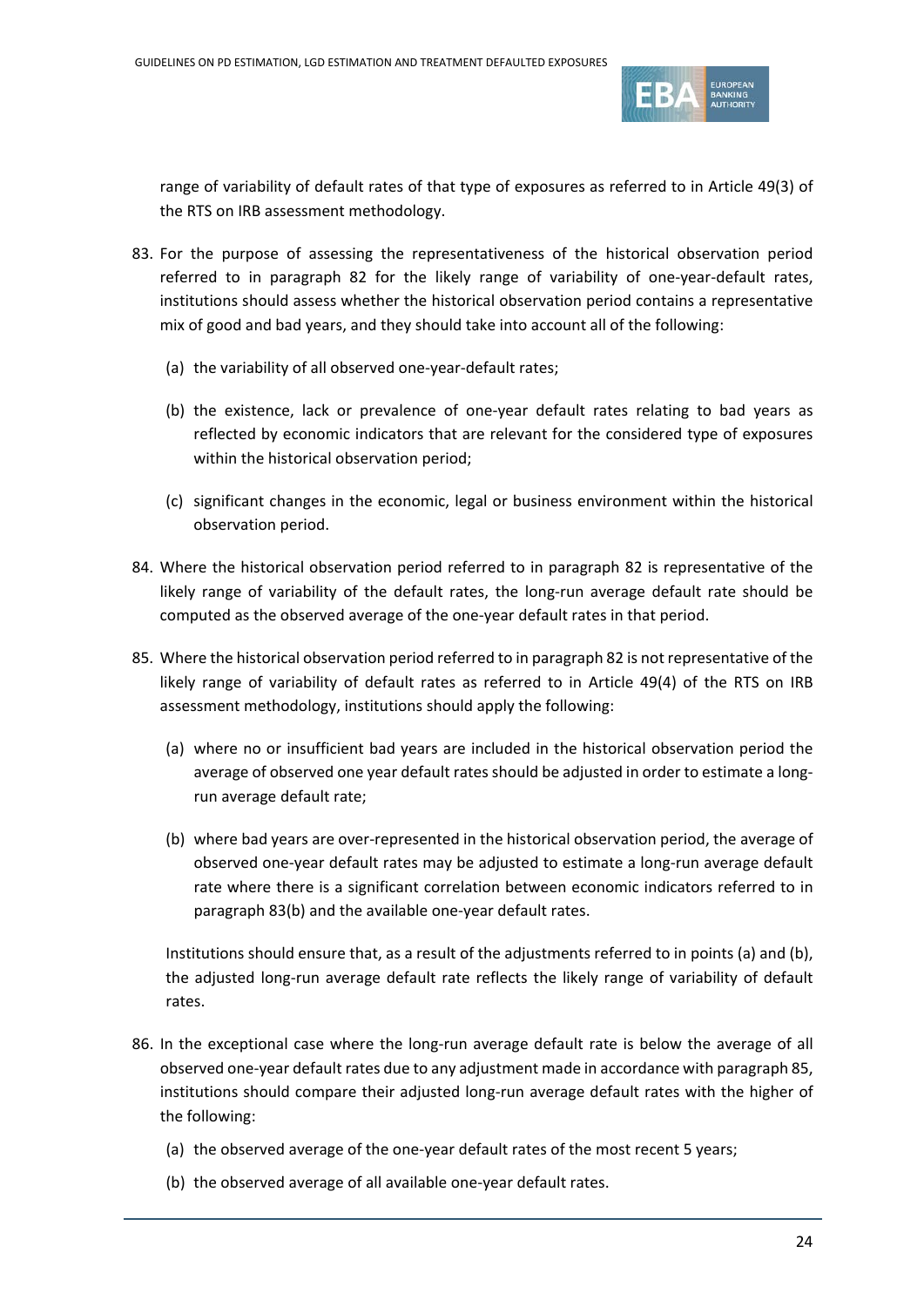

Institutions should justify the direction and magnitude of the adjustment, including the adequacy of the considered MoC, in line with the requirement in Article 49(4)(b) of the RTS on IRB assessment methodology and sectio[n 4.4.](#page-11-0) In addition, where the adjusted long-run average default rate is lower than the higher of the two values referred to in points (a) and (b), they should specifically justify why these two values are not appropriate.

#### **5.3.5 Calibration to the long-run average default rate**

- 87. Institutions should have sound and well-defined processes in place which ensure sound calibration by including all of the following in their calibration process:
	- (a) quantitative calibration tests by rating grade or pool;
	- (b) quantitative calibration tests on calibration segment level;
	- (c) supplementary qualitative analyses such as expert judgements on the shape of the resulting obligor distribution, minimum obligor numbers per grade and avoidance of undue concentration in certain grades or pools.
- 88. Institutions should store and describe in the documentation of the PD model the calibration sample associated with each calibration segment. In order to ensure compliance with Article 180(1)(a) or 180(2)(a) of Regulation (EU) No 575/2013, institutions should find an appropriate balance between the comparability of the calibration sample with the application portfolio in terms of obligor and transaction characteristics and its representativeness of the likely range of variability of default rates as referred to in section [5.3.4.](#page-22-0)
- 89. Institutions should conduct the calibration after taking into account any overrides applied in the assignment of obligors to grades or pools, and before the application of MoC or floors to PD estimates as referred to in Articles 160(1) and 163(1) of Regulation (EU) No 575/2013. Where a ranking method or overrides policy has changed over time, institutions should analyse the effects of these changes on the frequency and scope of overrides and take them into account appropriately.
- 90. The process of grouping ranked obligors or exposures to grades or pools, in particular where institutions conduct this grouping by identification of intervals of score values reflecting a predefined PD level assigned to a grade of a master scale, may be performed during the calibration.
- <span id="page-24-0"></span>91. Taking into account the availability of data, the structure of the model and portfolio as well as the business requirements, institutions should choose an appropriate method to perform the calibration in accordance with the following principles:
	- (a) institutions may choose one of the following types of calibration:
		- (i) a calibration in accordance with Article 180(1)(a) or 180(2)(a) of Regulation (EU) No 575/2013;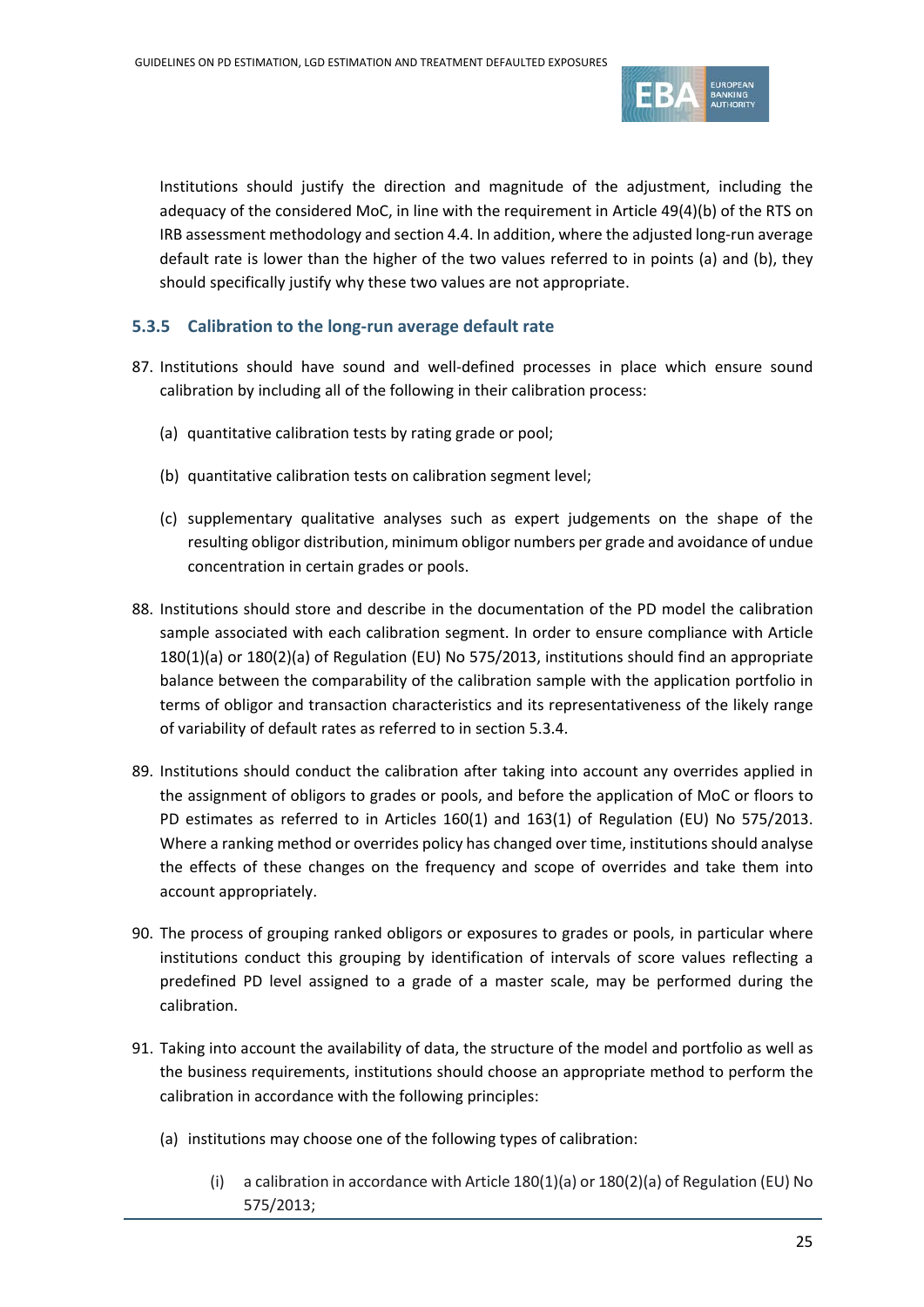

- (ii) a calibration in accordance with Article 169(3) of Regulation (EU) No 575/2013 in combination with Article 180(1)(a) or 180(2)(a) of that Regulation if a continuous rating scale is used;
- <span id="page-25-1"></span>(b) for exposures to corporates, institutions, central governments and central banks and for equity exposures where an institution uses the PD/LGD approach set out in Article 155(3) of Regulation (EU) No 575/2013, institutions may choose one of the following types of calibration:
	- (i) a calibration based on a mapping to the rating scale used by an external credit assessment institution (ECAI) or similar organisation in accordance with Article 180(1)(f) of Regulation (EU) No 575/2013;
	- (ii) for a statistical default prediction model, in accordance with Section 4 of the RTS on IRB assessment methodology, where the PDs are estimated as simple averages of default probability estimates for individual obligors in a given grade or pool in accordance with Article 180(1)(g) of Regulation (EU) No 575/2013, a calibration at the level of appropriate calibration segments of the relevant default probability estimates;
- (c) for retail exposures institutions may choose a calibration based on total losses and LGDs in accordance with Articles 180(2)(b) and 180(2)(d) of Regulation (EU) No 575/2013;
- (d) for corporate purchased receivables institutions may choose a calibration based on expected losses and LGDs in accordance with Articles 180(1)(b) and 180(1)(c) of Regulation (EU) No 575/2013.
- <span id="page-25-0"></span>92. For the purpose of determining the PD estimates referred to in paragraph [91,](#page-24-0) the calibration should consider either:
	- (a) the long-run average default rate at the level of grade or pool, in which case institutions should provide additional calibration tests at the level of the relevant calibration segment; or
	- (b) the long-run average default rate at the level of the calibration segment, in which case institutions should provide additional calibration tests at the level of the relevant grades or pools or, where they use direct PD estimates in accordance with Article 169(3) of Regulation (EU) No 575/2013, at a level that is appropriate for the application of the probability model.
- 93. Irrespective of which of the approaches mentioned in paragraph [92](#page-25-0) institutions choose, they should assess the potential effect of the chosen calibration method on the behaviour of PD estimates over time.
- 94. For the purpose of determining PD estimates based on a mapping to an external rating scale as referred to in paragraph [91\(b\)](#page-24-0)[\(\(i\)\)](#page-25-1), institutions should base the default rates observed for the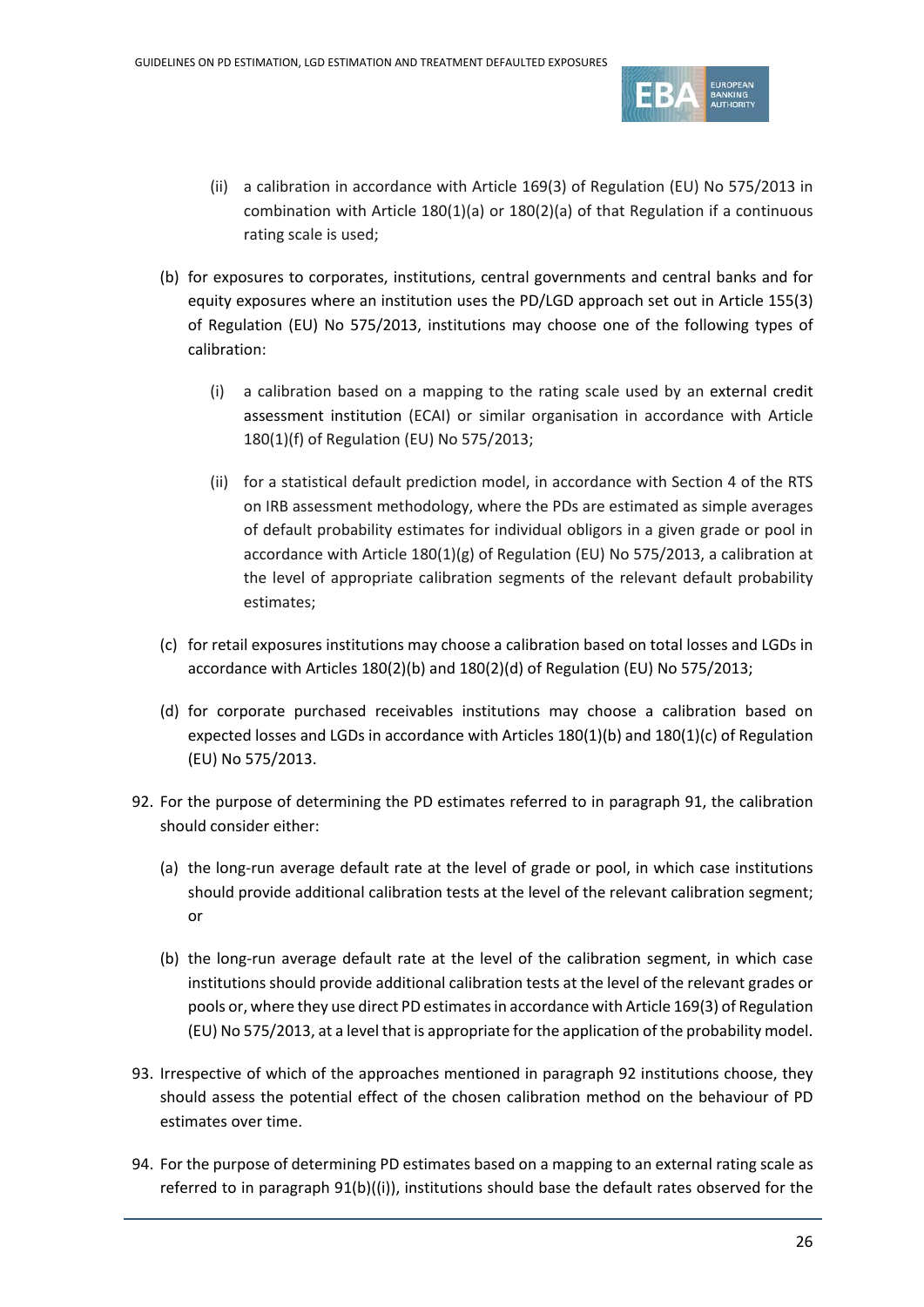

external organisation's grades on a time series representative of the likely range of variability of default rates for the grades and pools of the given portfolio.

- 95. Where institutions derive PD estimates from the estimates of losses and LGDs in accordance with Articles 161(2) and 180(2)(b) of Regulation (EU) No 575/2013 they should use a RDS that includes realised losses on all defaults identified during the historical observation period specified in accordance with section [6.3.2.1](#page-39-1) and relevant drivers of loss.
- 96. In order to use direct PD estimates for the calculation of own funds requirements in accordance with Article 169(3) of Regulation (EU) No 575/2013, institutions should demonstrate that the theoretical assumptions of the probability model underlying the estimation methodology are met to a sufficient extent in practice and that the long-run average default rate is retained. In particular, all data and representativeness requirements should be met, including those in Article 174(c) of Regulation (EU) No 575/2013, and the definition of default should be applied in accordance with Article 178 of Regulation (EU) No 575/2013. Under no circumstances should the use of continuous PDs or any smoothening of default rates be adopted in order to overcome the lack of data, low discriminatory capacity or any other deficiencies in the rating assignment or PD estimation process, or to reduce the own funds requirements.
- 97. Institutions may split exposures covered by the same PD model into as many different calibration segments as needed where one or more subsets of these exposures carry a significantly different level of risk. For this purpose institutions should use relevant segmentation drivers and they should justify and document the use and scope of the calibration segments.
- 98. Where scoring methods are used, institutions should ensure that:
	- (a) where there is a change in the scoring method used, the institutions consider whether it is necessary to recalculate scores of obligors or exposures based on the original dataset instead of using scores that were calculated based on previous versions of the scoring method, and, where such recalculation is not possible, that institutions assess potential effects and take those effects into account via an appropriate increase of the MoC to their PD estimates;
	- (b) where Article  $180(1)(g)$  of Regulation (EU) No 575/2013 applies, the PD estimates which were derived as a simple average of individual PD estimates are adequate for relevant grades, by applying calibration tests to these estimates at a grade level, on the basis of oneyear default rates representative of the likely range of variability of default rates.
- 99. The calibration should not influence the rank ordering of obligors or exposures within a calibration segment other than within each grade or pool.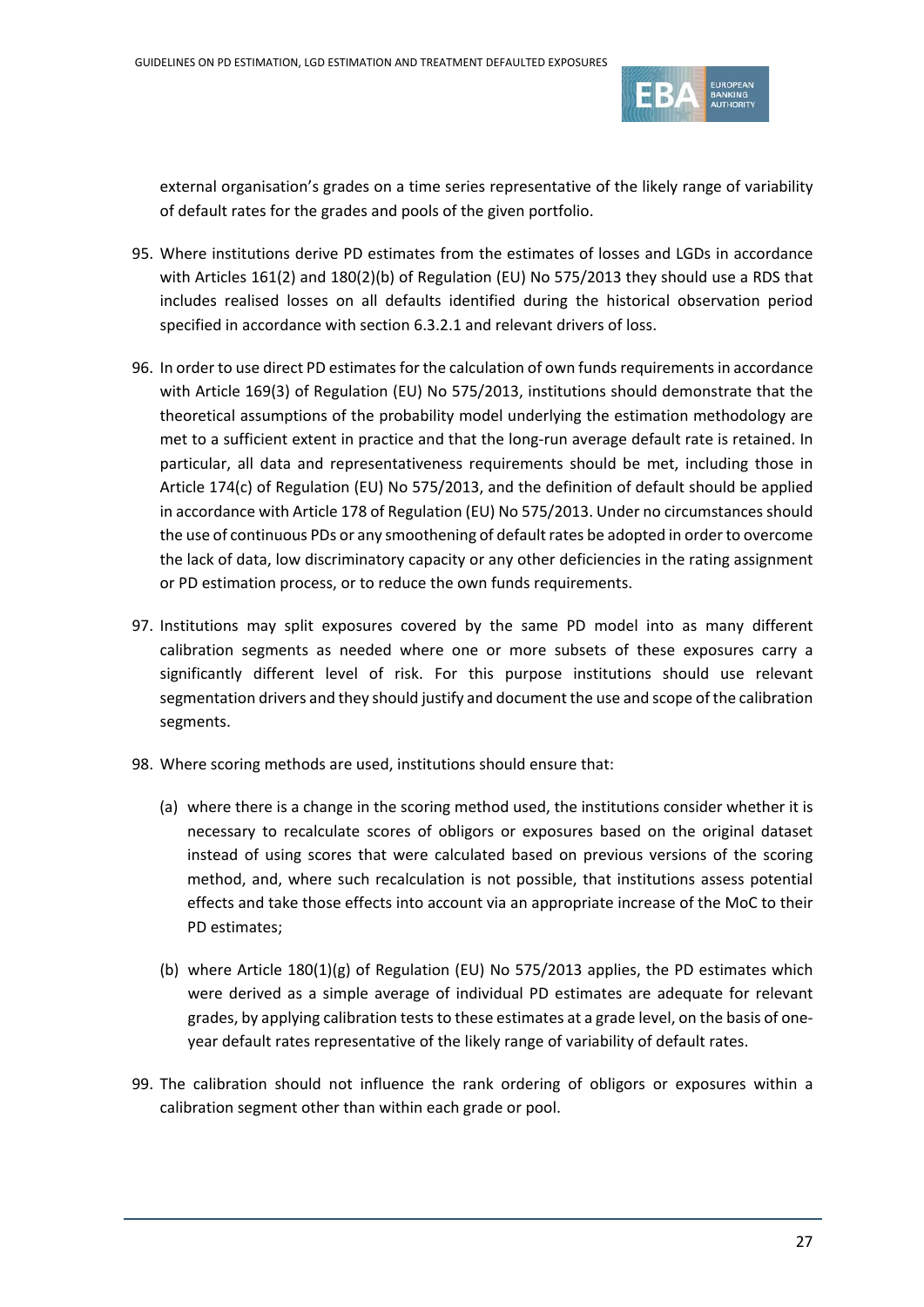

# 6 LGD estimation

## 6.1 General requirements specific to LGD estimation

#### **6.1.1 LGD estimation methodologies**

- 100. Institutions that have obtained permission to use own estimates of LGD in accordance with Article 143(2) of Regulation (EU) No 575/2013 should assign an LGD estimate to each nondefaulted exposure and an estimate of LGD in-default and  $EL_{BE}$  to each defaulted exposure within the range of application of the rating system subject to such permission in accordance with Articles 172 and 173 of Regulation (EU) No 575/2013. Institutions should estimate LGDs for all facility grades of the distinct facility rating scale or for all pools that are incorporated in the rating system. For the purpose of LGD estimation institutions should treat each defaulted facility as a distinct default observation, unless more than one independent defaults were recognised on a single facility which do not meet the conditions of paragraph [101.](#page-27-0)
- <span id="page-27-0"></span>101. For the purpose of LGD estimation, with regard to defaults recognised on a single facility, where the time between the moment of the return of the exposure to non-defaulted status and the subsequent classification as default is shorter than nine months, institutions should treat such exposure as having been constantly defaulted from the first moment when the default occurred. Institutions may specify a period longer than nine months for the purpose of considering two subsequent defaults as a single default in the LGD estimation, if this is adequate to the specific type of exposures and reflects the economic meaning of the default experience.
- 102. Institutions should estimate their own LGDs based on their own loss and recovery experience, as it is reflected in historical data on defaulted exposures. Institutions may supplement their own historical data on defaulted exposures with external data. In particular, institutions should not derive their LGD estimates only from the market prices of financial instruments, including, but not limited to, marketable loans, bonds or credit default instruments, but they may use this information to supplement their own historical data.
- 103. Where in the case of retail exposures and purchased corporate receivables institutions derive LGD estimates from realised losses and appropriate estimates of PDs in accordance with Articles 161(2) and 181(2)(a) of Regulation (EU) No 575/2013 they should ensure that:
	- (a) the process for estimating total losses meets the requirements of Article 179 of Regulation (EU) No 575/2013 and the outcome is consistent with the concept of LGD as set out in Article 181(1)(a) of this Regulation, as well as with the requirements specified in Chapter 6, in particular with the concept of economic loss as specified in section [6.3.1;](#page-36-0)
	- (b) the process for estimating PD meets the requirements of Articles 179 and 180 of Regulation (EU) No 575/2013 as well as the requirements specified in Chapter 5.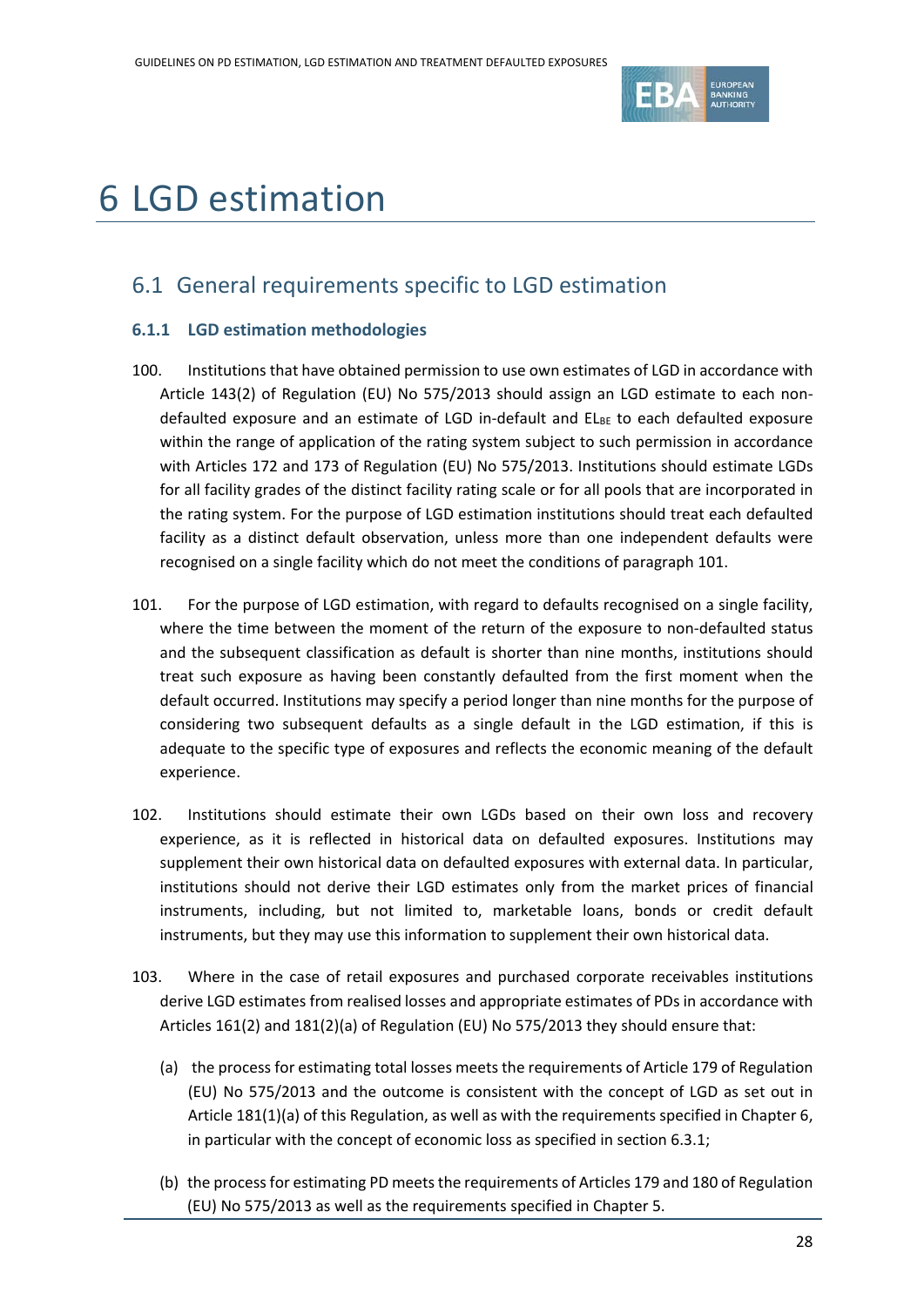

- 104. An LGD model can contain several different methods, especially with respect to different types of collateral, which are combined to arrive at an LGD for a given facility.
- 105. Institutions should be able to demonstrate that the methods that they choose for the purpose of LGD estimation are appropriate to their activities and the type of exposures to which the estimates apply and they should be able to justify the theoretical assumptions underlying those methods. The methods used in the LGD estimation should in particular be consistent with the collection and recovery policies adopted by the institution and should take into account possible recovery scenarios as well as potential differences in the legal environment in relevant jurisdictions.
- 106. The methods used by the institution in the LGD estimation, the assumptions underlying these methods, the institution's consideration of any downturn effect, the length of data series used, the MoC, the human judgement and, where applicable, the choice of risk drivers, should be adequate to the type of exposures to which they are applied.

#### <span id="page-28-0"></span>**6.1.2 Data requirements for LGD estimation**

- 107. For the purpose of LGD estimation institutions should use an RDS covering all of the following items:
	- (a) all defaults identified during the historical observation period specified in accordance with section [6.3.2.1;](#page-39-1)
	- (b) all data necessary for calculating realised LGDs in accordance with section [6.3.1;](#page-36-0)
	- (c) relevant factors that can be used to group the defaulted exposures in meaningful ways and relevant drivers of loss, including their values at the moment of default and at least within the year before default when available.
- 108. Institutions should include in the RDS information on the results of the recovery processes, including recoveries and costs, related to each individual defaulted exposure. To this end institutions should include:
	- (a) information on the results of incomplete recovery processes until the reference date for the LGD estimation;
	- (b) information on the results of recovery processes at portfolio level, where such aggregation of the information is justified, and in particular in the case of indirect costs and sale of a portfolio of credit obligations.
	- (c) information on external or pooled data used in the estimation of LGDs.
- 109. The RDS should contain at least the following information: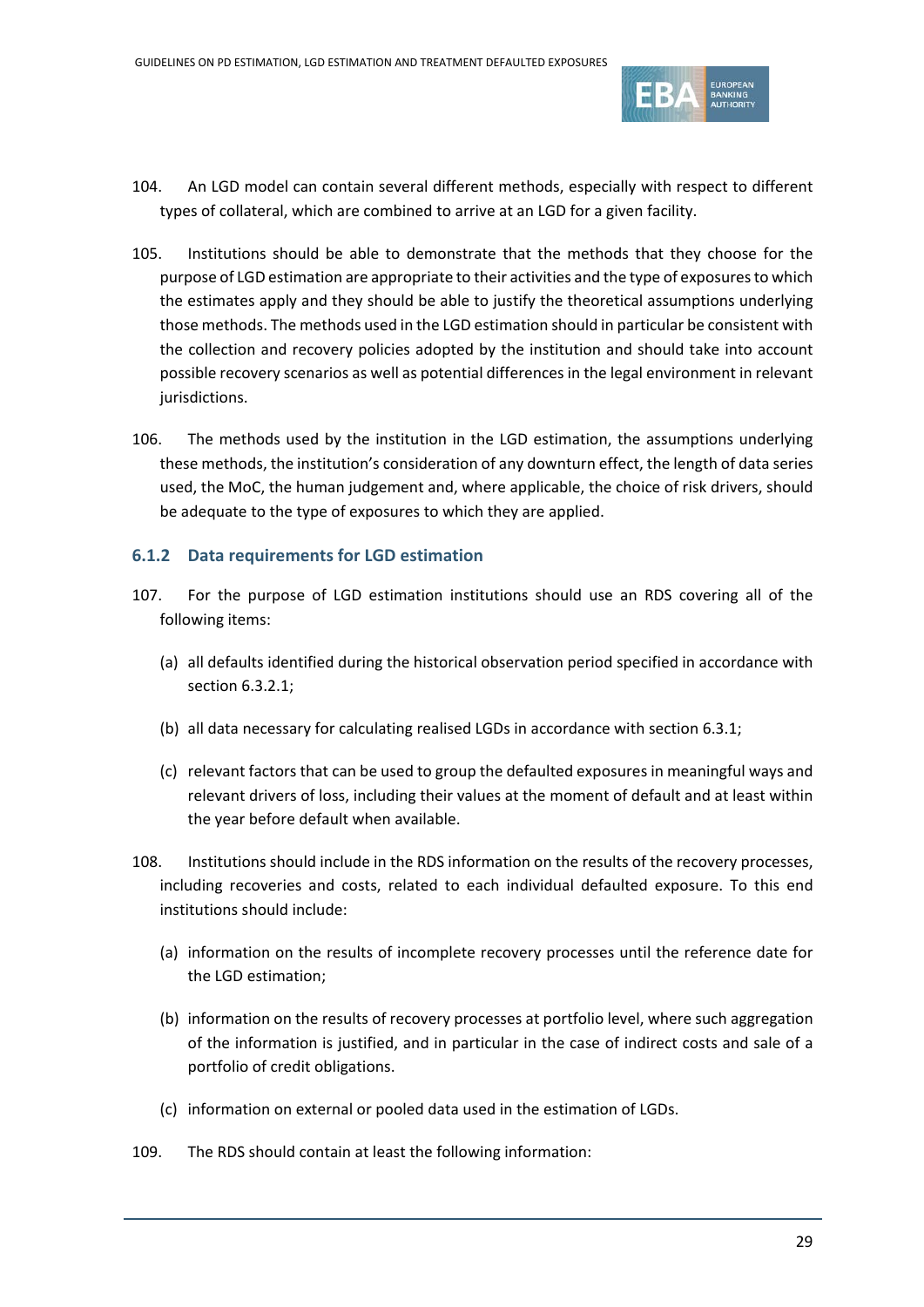

- (a) obligor-related, transaction-related and institution-related risk characteristics as well as external factors as referred to in paragraph [121](#page-33-0) that are potential risk drivers at the relevant reference dates as specified in paragraph [122;](#page-33-1)
- (b) moment (date) of default;
- (c) all default triggers that have occurred, including both past due events and unlikeliness to pay events, even after the identification of default; in the case of exposures subject to distressed restructuring the amount by which the financial obligation has diminished calculated in accordance with the EBA Guidelines on the definition of default;
- (d) the outstanding amount of the exposure at the moment of default including principal, interest and fees;
- (e) the amounts and timing of the additional drawings after default;
- (f) the amounts and timing of write-offs;
- (g) the values of collaterals associated with the exposure and, where applicable, the type of valuation (such as market value or mortgage lending value as defined in points (74) and (76) of Article 4(1) of Regulation (EU) No 575/2013), date of valuation, a flag of whether the collateral has been sold and the sale price;
- (h) information on any dependence between the risk of the obligor and the risk of the collateral or collateral provider;
- (i) the types, amounts and maturities of unfunded credit protection including the specification and credit quality of the protection provider;
- (j) the amounts, timing and sources of recoveries;
- (k) the amounts, timing and sources of direct costs associated with recovery processes;
- (l) a clear identification of the type of termination of the recovery process;
- (m) where applicable, currency mismatches between two or more of the following elements: the currency unit used by the institution for financial statements, the underlying obligation, any funded or unfunded credit protection and any cash flows from the liquidation of the obligor's assets;
- (n) amount of realised loss.
- 110. In accordance with Article 229(1) of Regulation (EU) No 575/2013 institutions may use various methods for the valuation of the collateral in the form of immovable property including in particular market value or mortgage lending value as defined in points (74) and (76) of Article 4(1) of that Regulation. Where institutions use various valuation approaches with regard to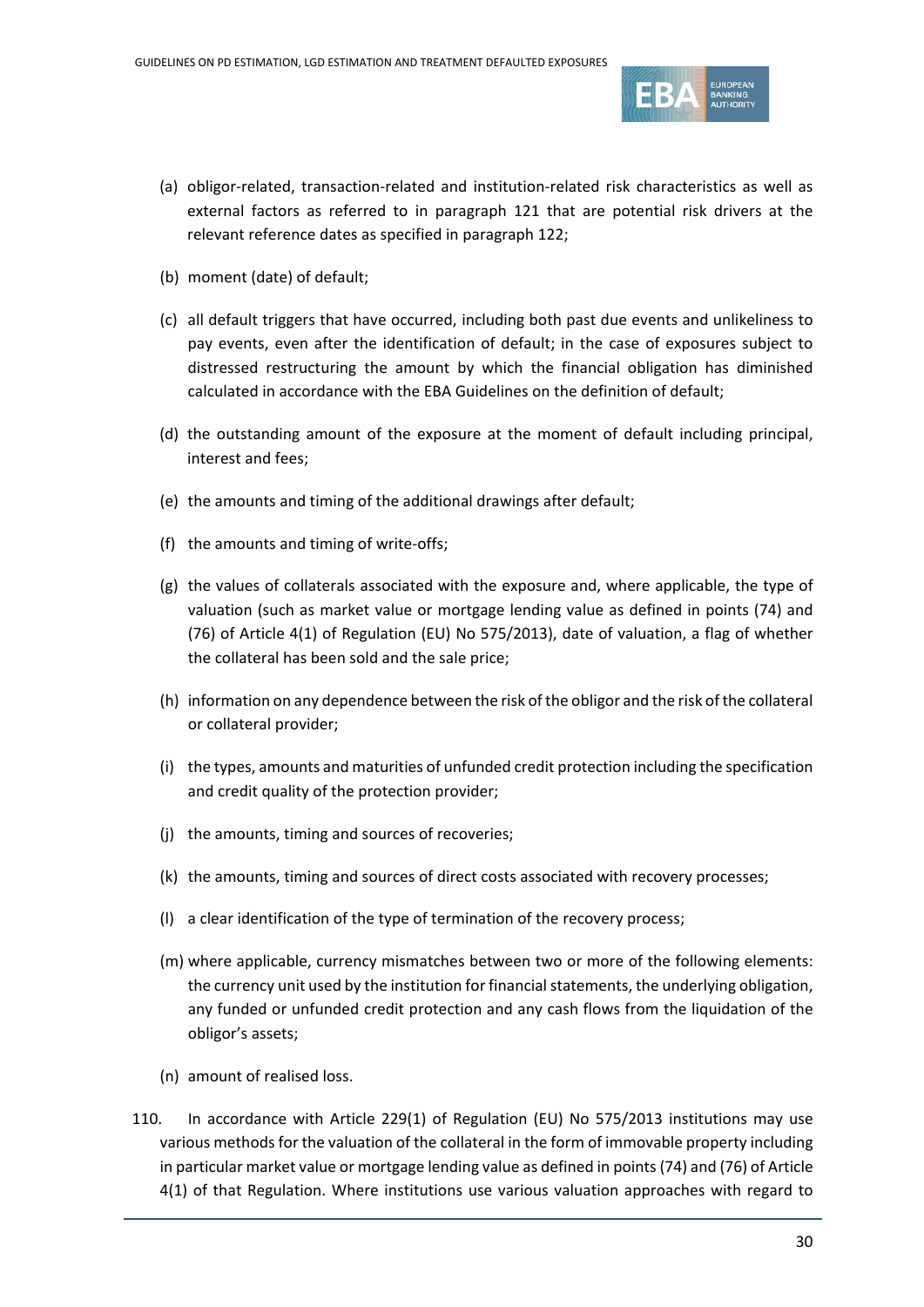

immovable properties that secure exposures included in the range of application of a certain rating system, they should collect and store in the RDS the information on the type of valuation and they should use this information consistently in the LGD estimation and in the application of LGD estimates.

- 111. Where institutions derive LGD estimates from realised losses and appropriate estimates of PDs in accordance with Articles 161(2) and 181(2)(a) of Regulation (EU) 575/2013 they should use a RDS that includes realised losses on all defaults identified during the historical observation period specified in accordance with sectio[n 6.3.2.1](#page-39-1) and relevant drivers of loss.
- 112. Where aggregated information is collected and stored, institutions should develop an appropriate methodology for the allocation of recoveries and costs to individual defaulted exposures and should apply this methodology consistently across exposures and over time. In any case institutions should demonstrate that the process of allocation of recoveries and costs is effective and that it does not lead to biased LGD estimates.
- 113. Institutions should demonstrate that they collect and store in their databases all information required to calculate direct and indirect costs. All material indirect costs should be allocated to the corresponding exposures. This cost allocation process should be based on the same principles and techniques that institutions use in their own cost accounting systems. For the purpose of indirect cost allocation institutions may use methods based on exposure weighted averages, or statistical methods based on a representative sample within the population of defaulted obligors or facilities.
- 114. Institutions should take reasonable steps to recognise the sources of the cash flows and allocate them adequately to the specific collateral or unfunded credit protection that has been realised. Where the source of the cash flows cannot be identified, institutions should specify clear policies for the treatment and allocation of such recovery cash flows, which should not lead to a bias in LGD estimation.

#### **6.1.3 Recoveries from collaterals**

- <span id="page-30-1"></span><span id="page-30-0"></span>115. Institutions should recognise the recoveries as stemming from collaterals in all of the following situations:
	- (a) the collateral is sold by the obligor and the obtained price has been used to cover parts or all of the outstanding amount of the defaulted credit obligation;
	- (b) the collateral is repossessed or sold by the institution, the parent undertaking or any of its subsidiaries on behalf of the institution;
	- (c) the collateral is sold in a public auction of the property by court order or in a similar procedure in accordance with the applicable legal framework;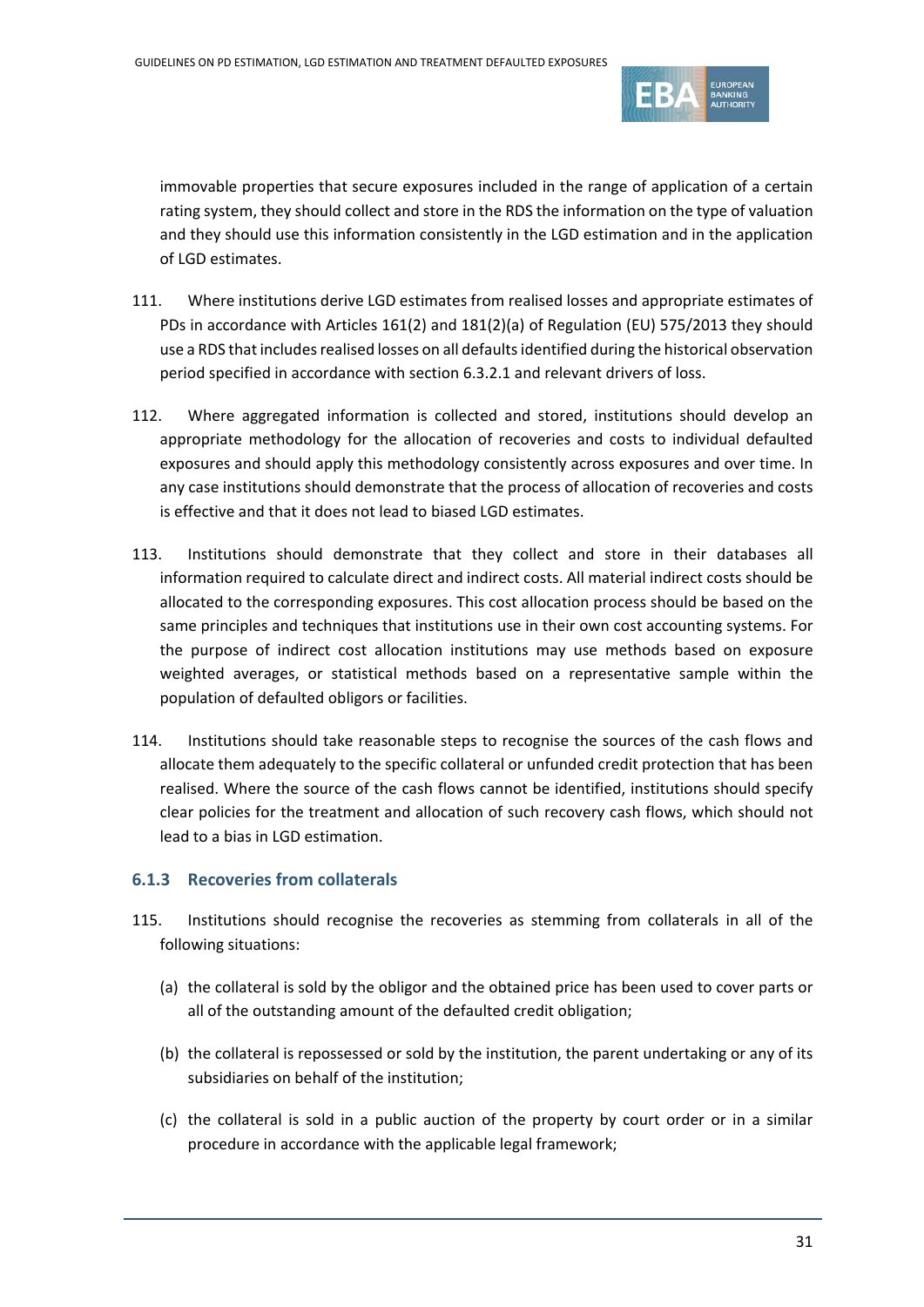

- <span id="page-31-0"></span>(d) the credit obligation is sold together with the collateral and the sale price for the credit obligation included the existing collateral;
- (e) in the case of leasing, the leasing object is sold by the institution;
- <span id="page-31-1"></span>(f) the collateral is realised by any other method that is eligible under the legal framework of the relevant jurisdiction.
- 116. For the purpose of point [\(b\)](#page-30-0) of paragraph [115](#page-30-1) institutions should determine the value of repossession as the value by which the credit obligation of the obligor has been diminished as a result of the repossession of the collateral, and with which the repossessed collateral was recorded as an asset on the balance sheet of the institution. Where these values are different institutions should consider the lower of the two the value of repossession. The value of repossession should be considered a value of recovery at the date of repossession and should be included in the calculation of the economic loss and realised LGD in accordance with section [6.3.1.](#page-36-0)
- 117. Institutions should consider whether the value of repossession adequately reflects the value of the repossessed collateral, consistently with any established internal requirements for collateral management, legal certainty and risk management. Where the collateral repossessed meets the criteria for high quality liquid assets at Level 1, as defined in Article 10 of Commission Delegated Regulation (EU) 2015/61, institutions may take into account directly as a realised recovery the market value of the collateral at the time of the repossession. In all other cases institutions should apply an appropriate haircut to the value of repossession and include in the calculation of economic loss a recovery in the amount of the value of repossession after applying the appropriate haircut. Institutions should estimate this haircut taking into account all of the following conditions:
	- (a) the haircut should reflect possible errors in the valuation of the collateral at the moment of repossession taking into account the type of the valuation available at the moment of repossession, the date it was performed and the liquidity of the market for this type of asset;
	- (b) the haircut should be estimated with the assumption that the institution intends to sell the repossessed collateral to an independent third party and should reflect the potential price that could be achieved from such sale, the costs of the sale and the discounting effect for the period from the sale to the moment of repossession taking into account the liquidity of the market for this type of assets;
	- (c) where there are observations available regarding the repossessions and subsequent sales of similar types of collaterals the estimation of the haircut should be based on these observations and should be regularly backtested; for this purpose institutions should take into account all of the following: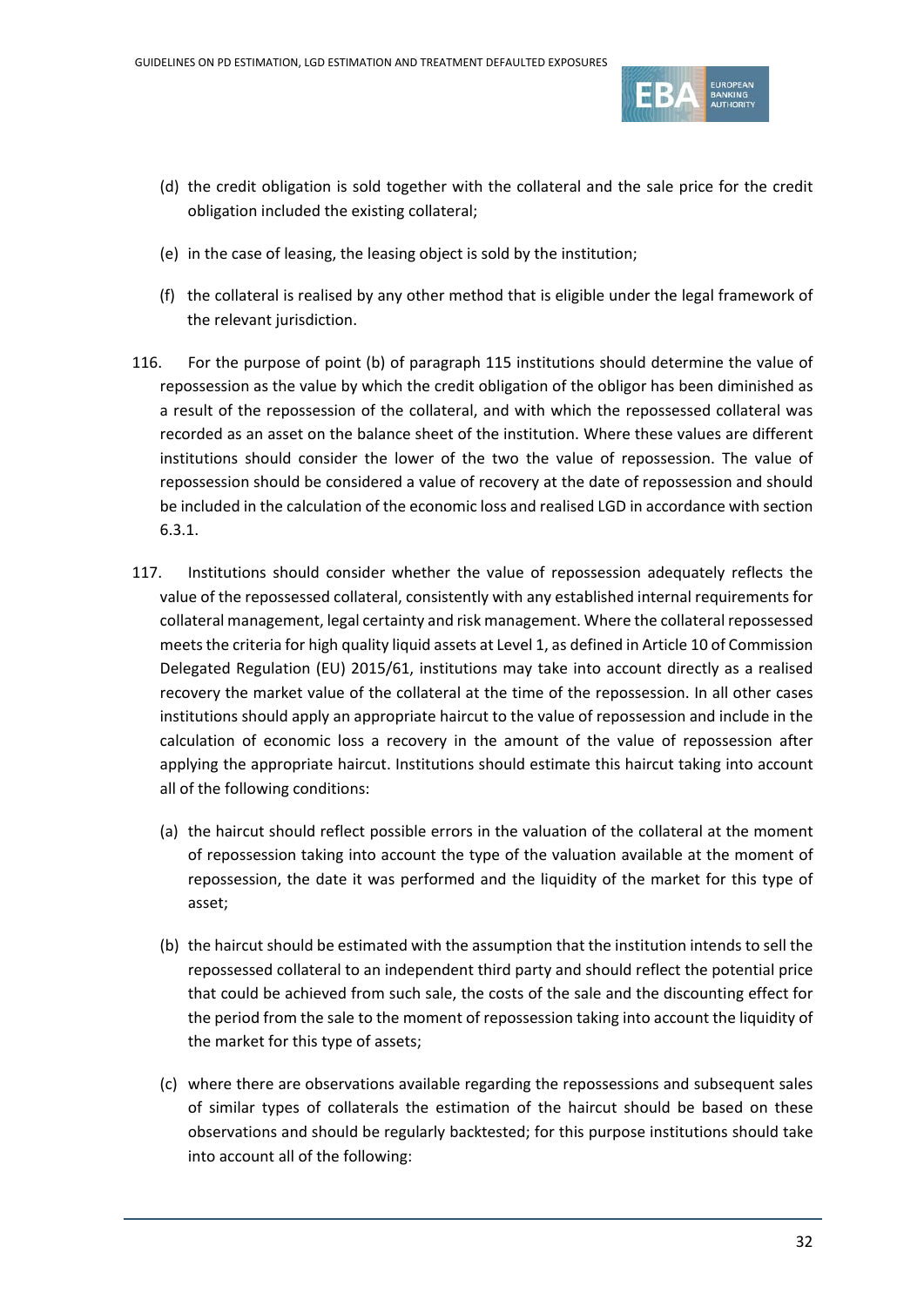

- (i) the difference between the value of repossession and the sale price, especially where there were no significant changes in market and economic conditions between the moment of the repossession and the moment of the sale;
- (ii) any income and costs related to this asset that were observed between the date of repossession and the moment of the sale;
- (iii) discounting effects;
- (iv) whether the institution repossessed the collateral with the intention of immediate sale or whether another strategy was adopted.
- (d) where historical observations regarding the repossessions and subsequent sales of similar types of collaterals are not available the estimation of the haircut should be based on a case-by-case assessment, including the analysis of the current market and economic conditions;
- (e) the fewer data an institution has on previous repossessions and the less liquid the market for the given type of assets is, the more uncertainty is attached to the resulting estimates, which should be adequately reflected in the MoC in accordance with section [4.4.3.](#page-13-3)
- 118. In any case the repossession of collateral should be recognised at the moment of repossession and should not prevent the institution from closing the recovery process in accordance with paragrap[h 155.](#page-41-0)
- 119. Any sale of credit obligations in accordance with point [\(d\)](#page-31-0) of paragraph [115](#page-30-1) should be included in the LGD estimation in a manner appropriate to the LGD estimation methodology taking into account all of the following conditions:
	- (a) where institutions regularly sell credit obligations as part of their recovery processes, they should appropriately reflect the observations related to credit obligations subject to the sale in the model development process;
	- (b) where institutions do not regularly sell credit obligations as part of their recovery processes and the allocation of the part of the price related to collaterals is too burdensome to make or too unreliable, they may decide not to take these observations into account in the process of model development;
	- (c) institutions should not treat recoveries from the sales of the secured credit obligations as recoveries realised without the use of collaterals unless they can demonstrate that the recoveries related to these collaterals are immaterial;
	- (d) in any case institutions should include all observations, including the sales of credit obligations, in the calculation of long-run average LGD.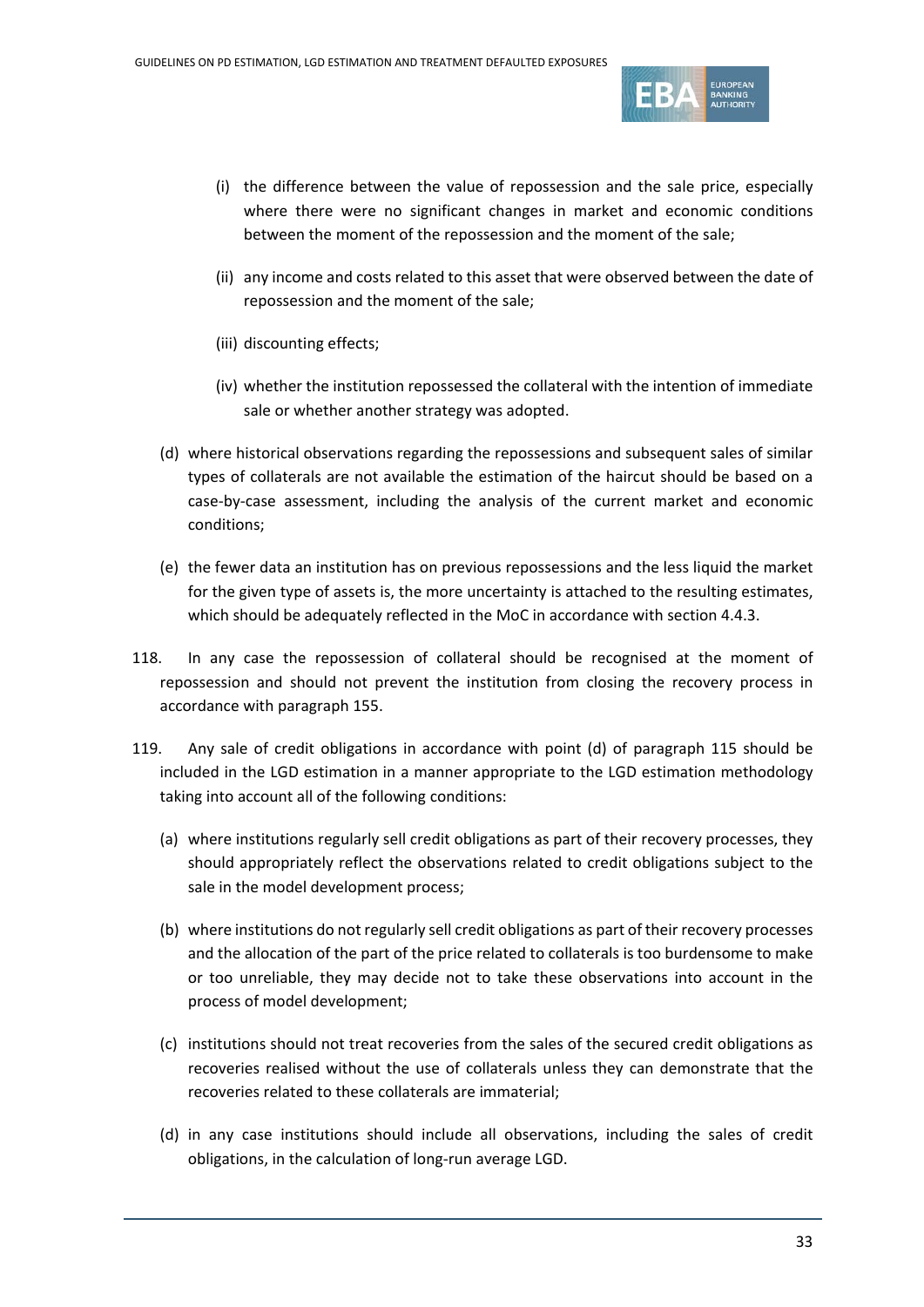

120. In accordance with point [\(f\)](#page-31-1) of paragraph [115](#page-30-1) institutions may specify and recognise any other forms of realising collaterals adequate to the types of collaterals used by the institution that are eligible under the applicable legal framework. When recognising such other forms of realising collateral, institutions should take into account the fact that the collateral may take various forms and that various forms of collaterals may be related to the same asset. Where different forms of collateral refer to the same asset but the realisation of one of the collaterals does not decrease the value of the other, institutions should consider them separate collaterals in the process of LGD estimation. In particular, institutions should recognise separately the form of collateral which gives a right to repossess or sell the asset (such as a mortgage) and the form of collateral which gives a right to collect cash flows generated by the asset (such as a cession of rent or fees).

## 6.2 Model development in LGD estimation

#### **6.2.1 Risk drivers**

- <span id="page-33-0"></span>121. Institutions should identify and analyse potential risk drivers that are relevant to their specific circumstances and to the specific characteristics of the type of exposures covered by the rating system. Potential risk drivers analysed by institutions should include in particular the following:
	- (a) transaction-related risk characteristics, including type of product, type of collateral, geographical location of the collateral, unfunded credit protection, seniority, Loan-to-Value ratio (LtV), exposure size, seasoning, and recovery procedures;
	- (b) obligor-related risk characteristics, including, where applicable, size, capital structure, geographical region, industrial sector, and line of business;
	- (c) institution-related factors, including internal organisation and internal governance, relevant events such as mergers, and existence of specific entities within the group dedicated to recoveries;
	- (d) external factors, including interest rates, legal framework and other factors influencing the expected length of the recovery process.
- <span id="page-33-1"></span>122. Institutions should analyse the risk drivers not only at the moment of default but also at least within a year before default. Institutions should use a reference date for a risk driver that is representative of the realisations of the risk driver within a year before default. When choosing the appropriate reference date for a risk driver institutions should take into account its volatility over time. Institutions should apply these practices also with regard to the reference date of the valuation of collateral; the value of the collateral at the reference date should not reflect the impact of the decrease in credit quality of the exposure shortly before default.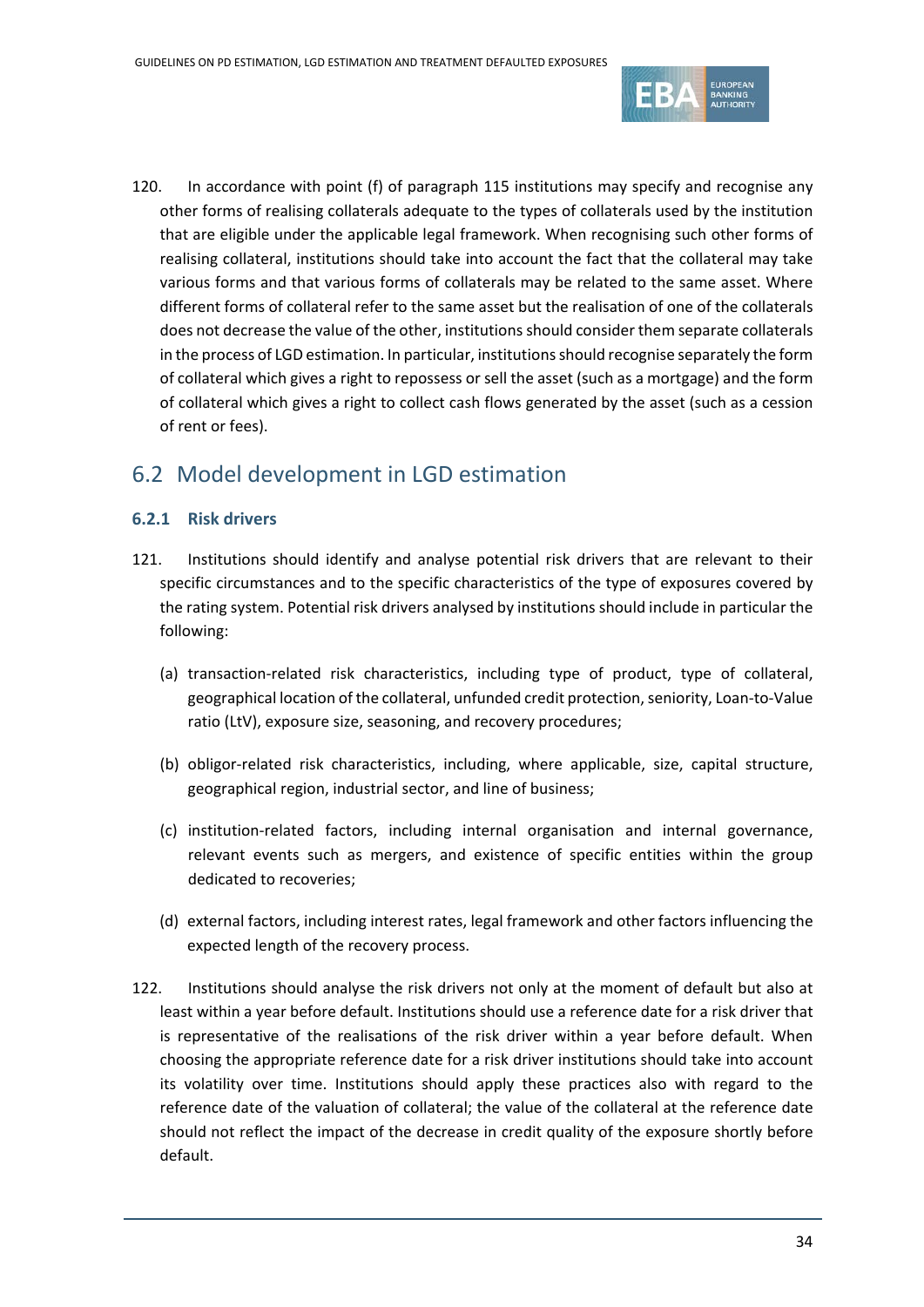

123. Institutions should specify or calculate the risk drivers in the application of LGD estimates in the same way as they are specified or calculated in the estimation of LGD.

#### **6.2.2 Eligibility of collaterals**

- 124. In accordance with Articles 170 and 181(1)(f) of Regulation (EU) No 575/2013 institutions may take into account in their LGD estimations the existence of any types of collaterals for which they have established internal requirements in terms of collateral management, legal certainty and risk management that are generally consistent with those set out in Section 3 of Chapter 4 of Title II in Part Three of that Regulation. In the case of the types of collateral that are not specified in Chapter 4 of Title II in Part Three of that Regulation institutions may use those types of collaterals in their LGD estimations where their policies and procedures relating to internal requirements for valuation and legal certainty of these collaterals are appropriate to the respective type of collateral.
- 125. To the extent that LGD estimates take into account the existence of unfunded credit protection institutions should specify the criteria and methodology for recognising and including in their LGD estimates the protection in the form of guarantees and credit derivatives that meet the criteria specified in Article 60 of the RTS on IRB assessment methodology.
- 126. Institutions should take into account as a risk driver or segmentation criterion information on all main types of collaterals that are used within the scope of application of the LGD model. Institutions should clearly define in their internal policies the main and other types of collaterals used for the type of exposures covered by the rating system and should ensure that, to the extent that LGD estimates take into account the existence of collateral, the policies regarding the management of these types of collateral comply with the requirement of Article 181(1)(f) of Regulation (EU) No 575/2013. Institutions should specify the main types of collaterals in such a way that the cash flows from the remaining types of collaterals will not significantly bias the estimation of recoveries that are realised without the use of collaterals.
- 127. Collaterals which do not meet the requirement of Article 181(1)(f) of Regulation (EU) No 575/2013 cannot be included as a risk driver in the LGD estimation and the cash flows received from those collaterals should be treated as if they had been received without the use of collaterals. Regardless of this treatment in the LGD estimation, institutions should collect the information about the source of the cash flows related to those collaterals and allocate them as related to those collaterals. Institutions should regularly monitor the levels of such cash flows as well as the extent to which the relevant types of collaterals are used. Where necessary, institutions should perform appropriate adjustments in order to avoid any bias in the LGD estimates.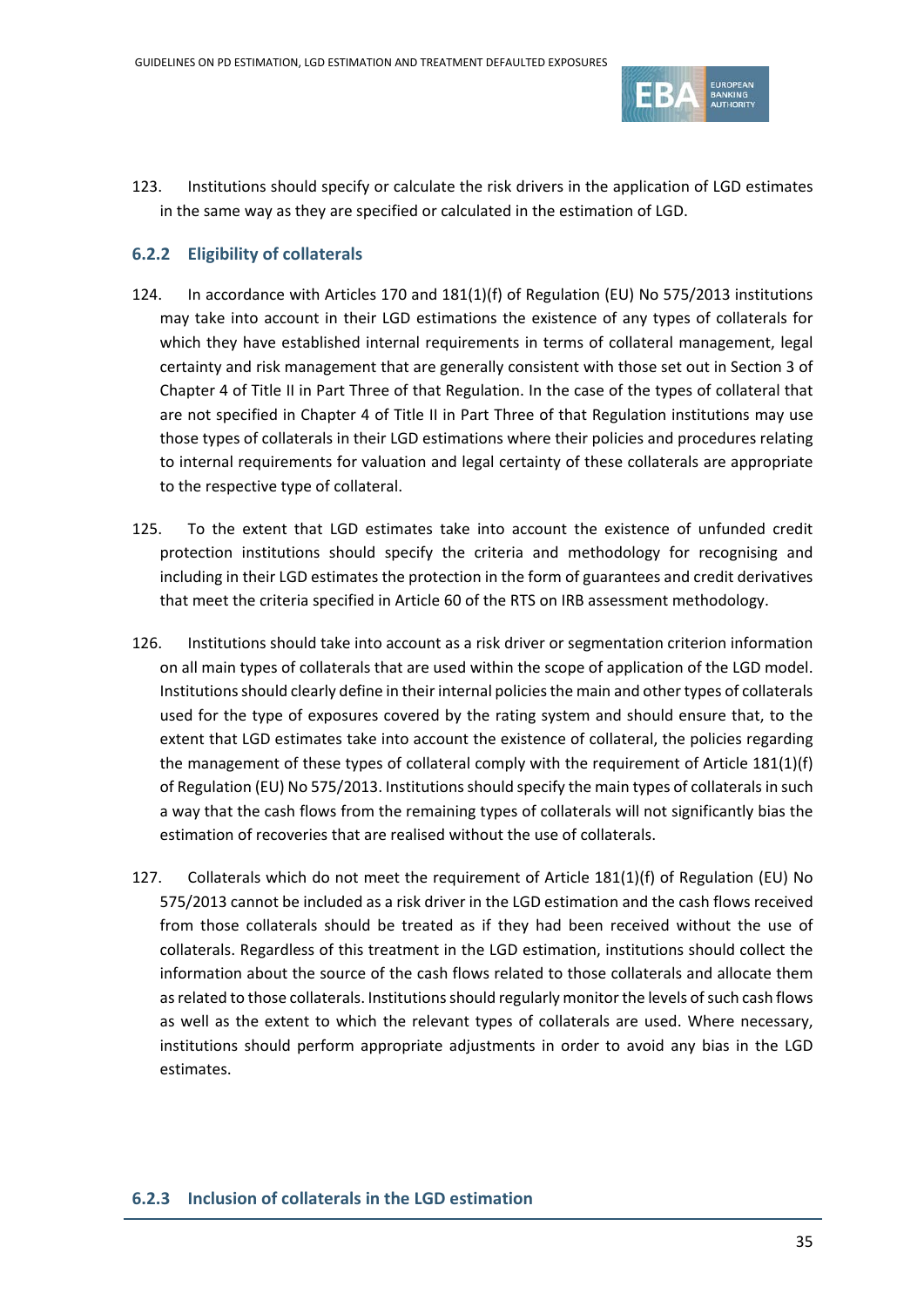

- 128. For the purpose of LGD estimation institutions may group the types of collaterals that are homogeneous in terms of recovery patterns taking into account both the average time of collection process and the recovery rates on these types of collaterals.
- 129. The approach developed by institutions to include the effect of collaterals in the LGD estimation should meet all of the following conditions:
	- (a) institutions should avoid the bias that may stem from including the cash flows related to realisation of collateral in the estimation of recoveries that are realised without the use of collaterals and vice versa;
	- (b) where institutions estimate separate recovery rates for specific types of collaterals, they should avoid a bias that may stem from including in the estimation sample the observations where the exposure was secured by only a part of the value of the collateral. For this purpose institutions should take reasonable steps to obtain the data on the total value of the collateral and total sale price of the collateral and include this information in the estimation where it is available;
	- (c) where institutions estimate separate recovery rates for specific types of collaterals they should recognise and include in this estimation direct costs related to the collection on each of these specific types of collaterals separately as well;
	- (d) where institutions estimate separate recovery rates for specific types of collaterals they should include in this estimation all recoveries realised from a specific type of collateral including those realised on exposures where the realisation of the collateral has been completed but the overall recovery process has not yet been closed;
	- (e) where the same collateral covers several exposures, institutions should specify an adequate allocation methodology in order to avoid double counting of collaterals; the allocation methodology should be consistent between the LGD estimation and the application of LGD estimates and with the methodology used for accounting purposes;
	- (f) the estimates should not be based solely on the estimated market value of the collateral but they should also take into account the realised recoveries from past liquidations and the potential inability of an institution to gain control and liquidate the collateral. For this purpose, institutions should take into account in the estimation those historical observations where the collateral could not be realised or where the recovery process was longer than expected, due to inability or difficulty to gain control or liquidate the collateral. Where institutions estimate the recovery rates related to specific types of collaterals, they should take into account the time between the moment of default and the time when the cash flows related to the collection on these types of collaterals have been received and should include in the estimation those observations where the collateral has not been realised as a result of inability to gain control;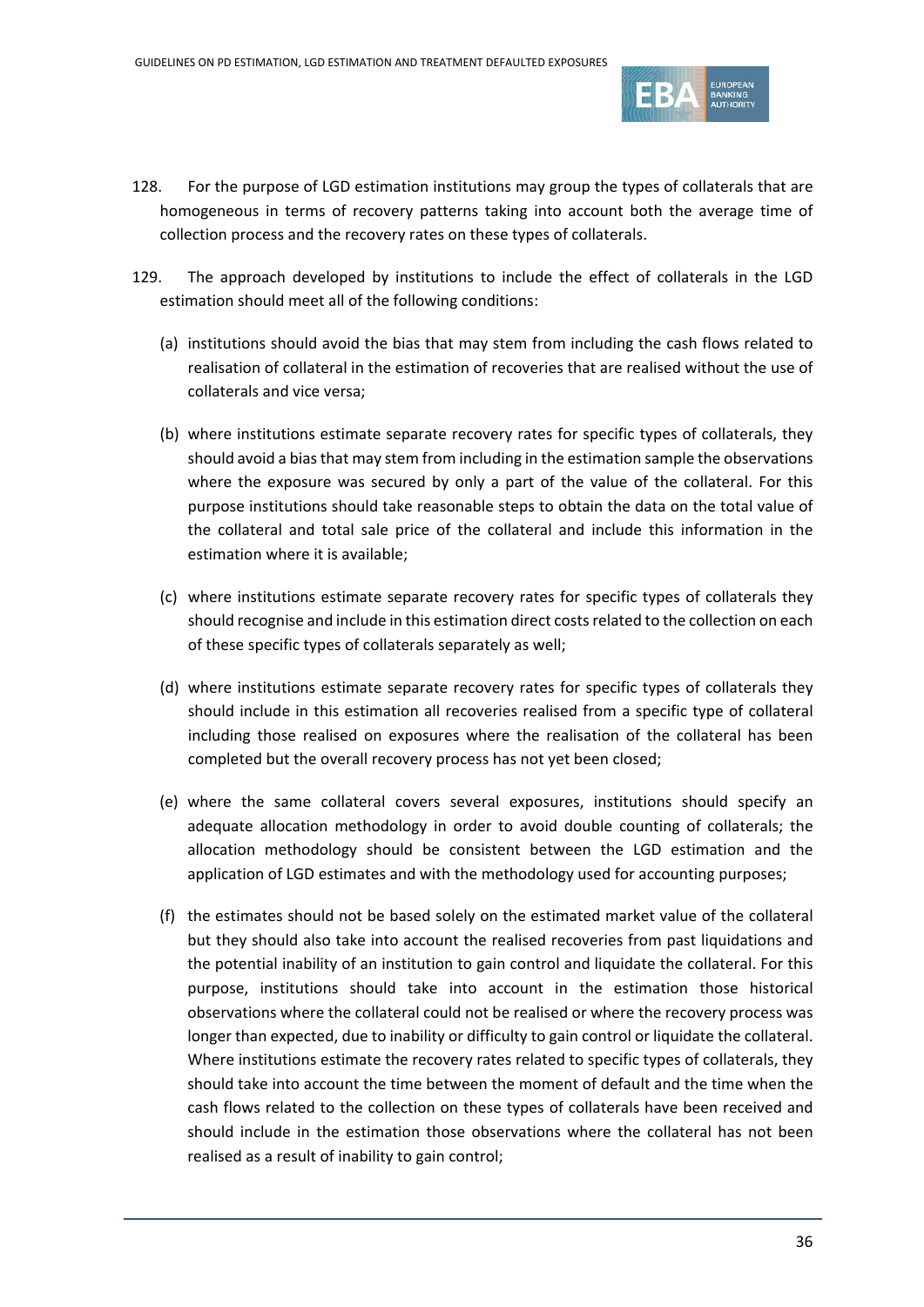

- (g) the estimates should take into account the potential decreases in collateral value from the point of LGD estimation to the eventual recovery, in particular those resulting from changes in the market conditions, the state and age of the collateral and, where relevant, currency fluctuations. Where institutions have experienced decreases in values of collaterals and these are already reflected in observed recoveries, no further adjustments to the LGD estimates based on these observations should be made. Where potential decreases in values of collaterals are not reflected in historical observations or where institutions predict further, potentially more severe decreases in the future, they should be included in the quantification of LGD estimates by means of an appropriate adjustment based on forwardlooking expectations. However, the LGD estimates should not be adjusted to take into account any potential increases in collateral value;
- (h) the estimates should take into account in a conservative manner the degree of dependence between the risk of the obligor and the risk of the diminishing value of the collateral as well as the cost of liquidating the collateral.

#### **6.2.4 Homogeneity of facility grades or pools**

130. In order to fulfil the requirement of Article 38 of the RTS on IRB assessment methodology, institutions should assess the homogeneity of exposures assigned to the same grades or pools based on the data in the RDS and they should ensure, in particular, that grades are defined in such a manner that individual grades are sufficiently homogeneous with respect to loss characteristics.

### 6.3 LGD calibration

#### <span id="page-36-0"></span>**6.3.1 Calculation of economic loss and realised LGD**

#### **6.3.1.1 Definition of economic loss and realised LGD**

- <span id="page-36-1"></span>131. For the purpose of LGD estimation as referred to in Article 181(1)(a) of Regulation (EU) No 575/2013, institutions should calculate realised LGDs for each exposure, as referred to in point (55) of Article 4(1) of that Regulation, as a ratio of the economic loss to the outstanding amount of the credit obligation at the moment of default, including any amount of principal, interest or fee.
- <span id="page-36-2"></span>132. For the purpose of paragrap[h 131,](#page-36-1) institutions should calculate the economic loss realised on an instrument (i.e. defaulted facility), as referred to in point (2) of Article 5 of Regulation (EU) No 575/2013 as a difference between:
	- (a) the outstanding amount of the credit obligation at the moment of default, without prejudice to paragraph [140,](#page-38-0) including any amount of principal, interest or fee, increased by material direct and indirect costs associated with collecting on that instrument discounted to the moment of default; and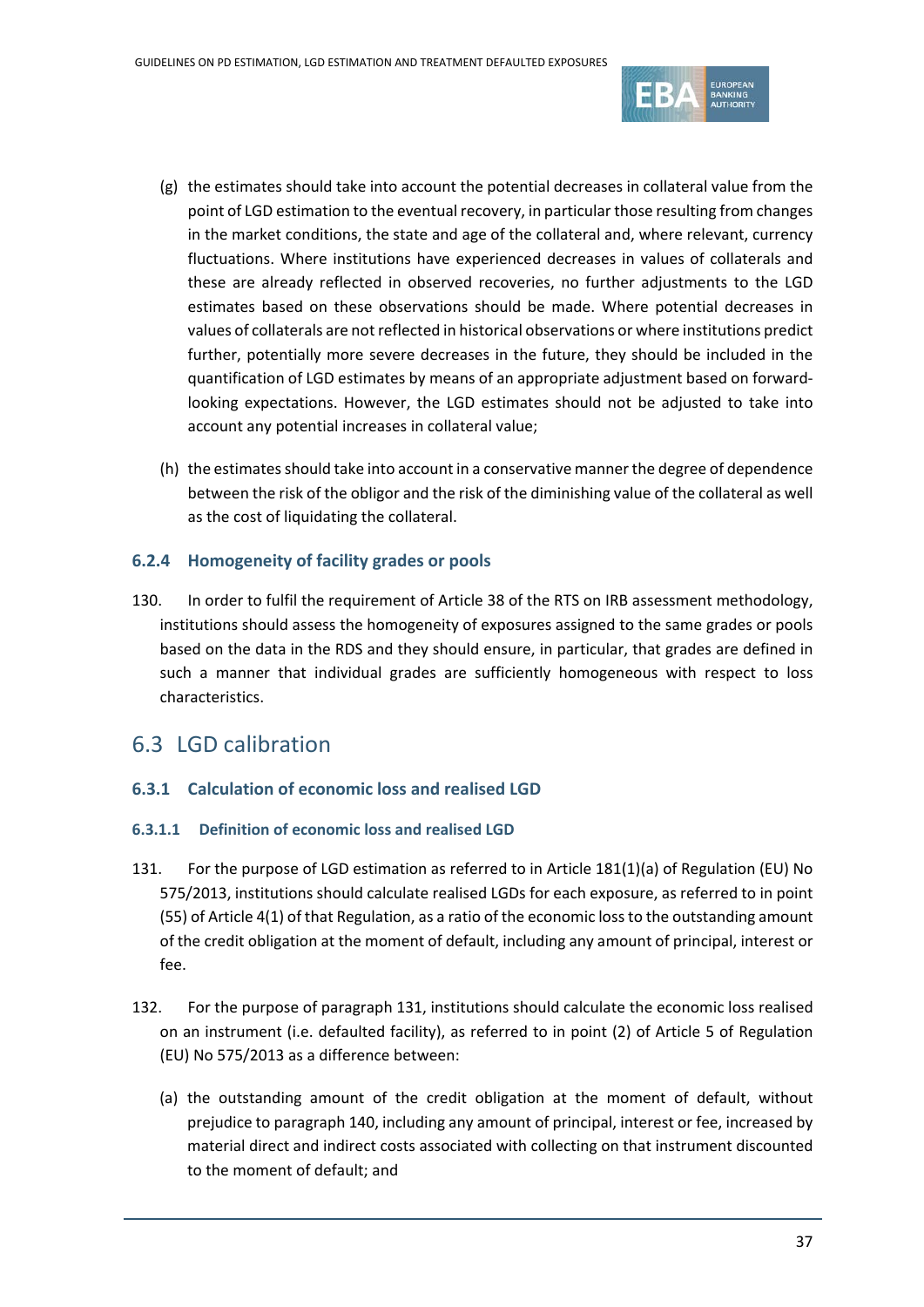

- (b) any recoveries realised after the moment of default discounted to the moment of default.
- 133. For the purpose of calculation of the economic loss realised on an exposure in accordance with paragraph [132](#page-36-2) institutions should take into account all realised recoveries including the recoveries from unknown sources and recoveries related to collaterals that do not meet the requirement of Article 181(1)(f) of Regulation (EU) No 575/2013.
- 134. Where, relating to a default event, any part of exposure has been forgiven or written off before or at the date of default and the amount forgiven or written off is not included in the outstanding amount of the credit obligation at the moment of default the amount of the exposure that was forgiven or written off should be added to the outstanding amount of the credit obligation at the moment of default for both the calculation of economic loss as specified in paragraph [132](#page-36-2) in the numerator, and the calculation of the outstanding amount of credit obligation in the denominator of the realised LGD.
- 135. In the case of exposures that return to non-defaulted status, institutions should calculate economic loss as for all other defaulted exposures with the only difference that an additional recovery cash flow should be added to the calculation as if a payment had been made by the obligor in the amount that was outstanding at the date of the return to non-defaulted status, including any principal, interests and fees ('artificial cash flow'). This artificial cash flow should be discounted to the moment of default in the same manner as all observed cash flows. Where the exposures meet the criteria of paragraph [101,](#page-27-0) the realised LGD should be calculated with the reference to the date of the first default event taking into account all cash flows observed from the date of the first default event, including those observed during the period between the first and the second defaulted status, without adding any artificial cash flows.
- 136. Where institutions open new facilities to replace previously defaulted facilities as part of restructuring or for technical reasons, they should calculate the realised LGDs based on the originally defaulted facilities. For this purpose, institutions should have a sound mechanism to allocate observed costs, recoveries and any additional drawings to original facilities.

#### **6.3.1.2 Treatment of fees, interest and additional drawings after default**

<span id="page-37-0"></span>137. For the purpose of Article 181(1)(i) of Regulation (EU) No 575/2013, institutions should take into account in the calculation of realised LGD any fees for delays in payments that have been capitalised in the institution's income statement before the moment of default by including them in the outstanding amount of the credit obligation at the moment of default in the numerator and denominator of the realised LGD. Where the fees were extended to the obligor in order to recover direct costs already incurred by the institution and these costs are already included in the calculation of the economic loss, institutions should not add these amounts to the economic loss or outstanding amount again. Any fees capitalised after the moment of default should not increase the amount of economic loss or amount outstanding at the moment of default. However, all recoveries, including those related to fees capitalised after default, should be included in the calculation of economic loss.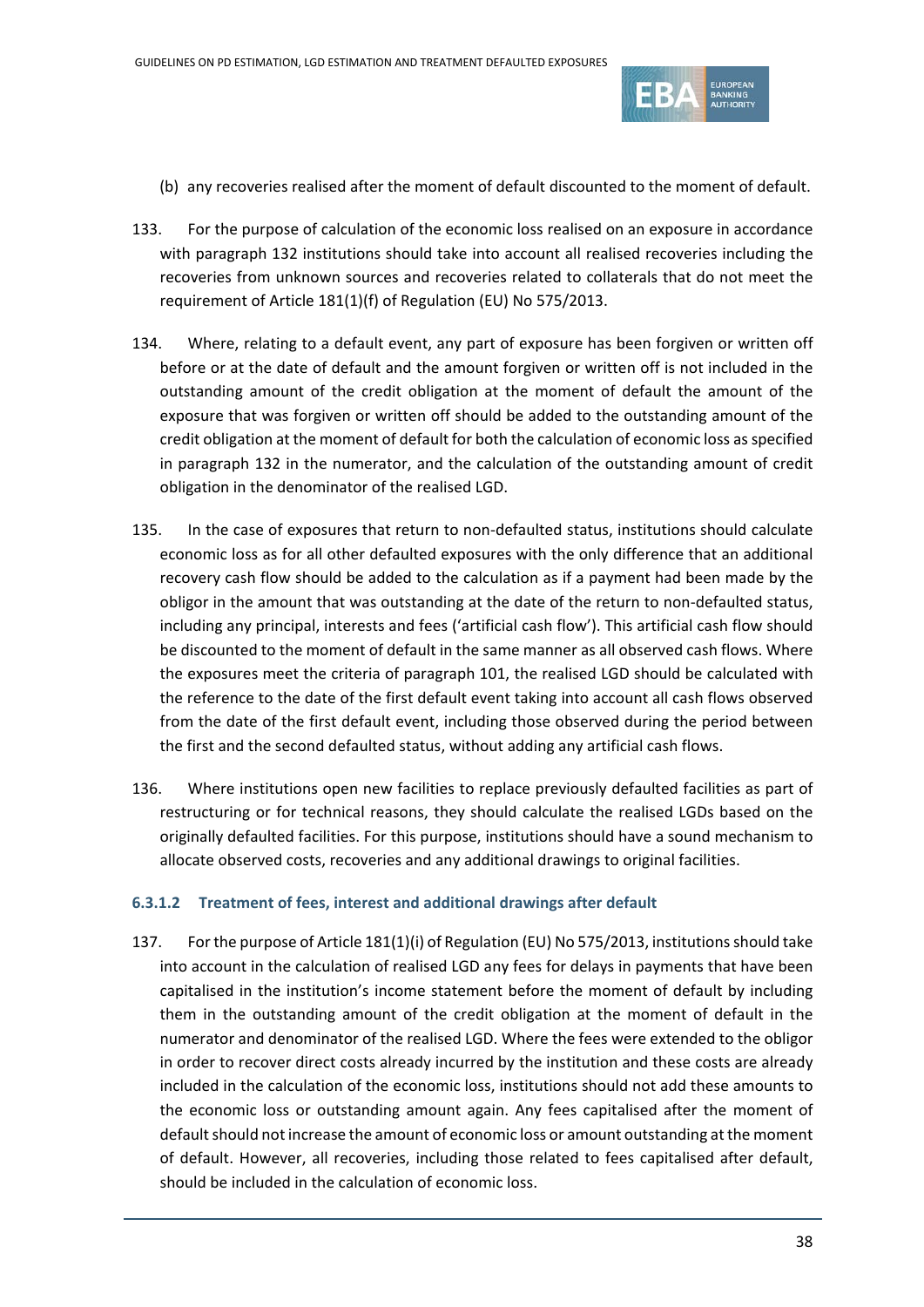

- 138. Institutions should apply the treatment specified in paragraph [137](#page-37-0) to any interest capitalised in the institution's income statement before and after the moment of default.
- 139. In accordance with Article 182(1)(c) of Regulation (EU) No 575/2013 institutions that obtained permission to use own estimates of LGD and conversion are required to reflect the possibility of additional drawings by the obligor up to and after the time of default in their estimates of conversion factors. In the case of retail exposures, in accordance with Articles 181(2)(b) and 182(3) of this Regulation institutions may reflect future drawings either in their conversion factors or in their LGD estimates. These future drawings should be understood as additional drawings by the obligor after the moment of default.
- <span id="page-38-0"></span>140. Where institutions include additional drawings by the obligor after the moment of default in their conversion factors they should calculate realised LGD as a ratio of the economic loss to the outstanding amount of the credit obligation at the moment of default increased by the amount of additional drawings by the obligor after the moment of default discounted to the moment of default.
- 141. For retail exposures, where institutions do not include additional drawings by the obligor after the moment of default in their conversion factors they should calculate realised LGD as a ratio of the economic loss to the outstanding amount of the credit obligation at the moment of default and they should not increase the denominator of the ratio by the value of additional drawings by the obligor after the moment of default.
- 142. Irrespective of whether institutions reflect future drawings in their conversion factors or in their LGD estimates they should calculate the economic loss used in the numerator of the realised LGD including the additional drawings after the moment of default and all realised recoveries discounted to the moment of default.

#### **6.3.1.3 Discounting rate**

143. For the purpose of the calculation of economic loss, in accordance with point (2) of Article 5 of Regulation (EU) No 575/2013, institutions should discount all recoveries, costs and additional drawings after the moment of default using an annual discounting rate composed of a primary interbank offered rate applicable at the moment of default increased by an add-on of 5%-points. For this purpose the primary interbank offered rate should be considered the 3 month EURIBOR or a comparable liquid interest rate in the currency of the exposure.

#### **6.3.1.4 Direct and indirect costs**

144. For the purpose of the calculation of the realised LGDs, institutions should take into account all material direct and indirect cost related to the recovery process. Where any material direct or indirect costs relating to the collection on exposures and the default of the respective counterparty have been incurred before the moment of default institutions should include these costs in the LGD estimation unless at least one of the following conditions is met: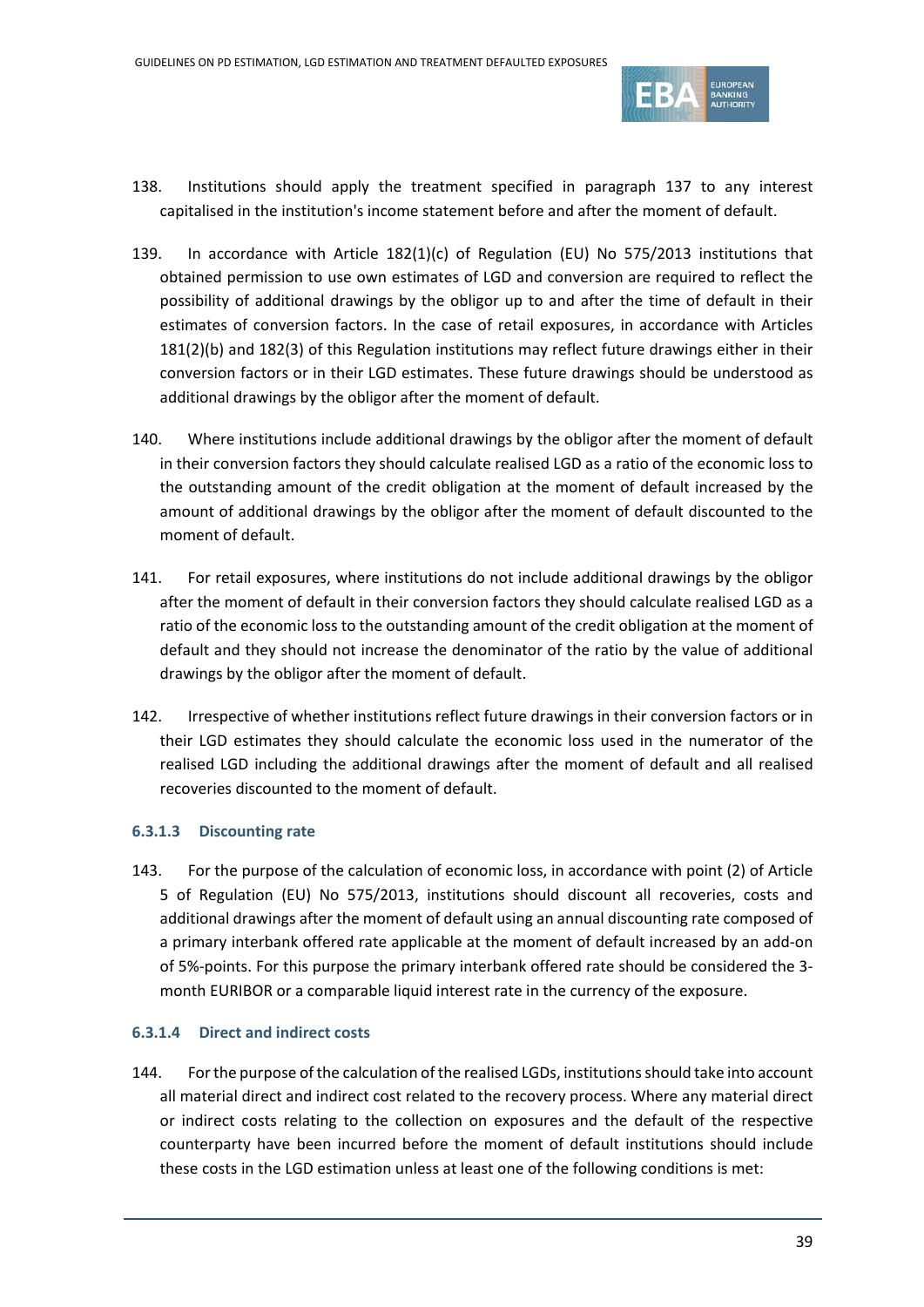

- (a) these costs are clearly included in the outstanding amount of the credit obligation at the moment of default;
- (b) these costs are associated with the previous default of the same obligor, which is not considered a multiple default in accordance with paragraph [101.](#page-27-0)
- 145. Direct costs should include the costs of outsourced collection services, legal costs, the cost of hedges and insurances and all other costs directly attributable to the collection on a specific exposure. Institutions should consider all direct costs as material.
- 146. Indirect costs should include all costs stemming from the running of the institution's recovery processes, overall costs of outsourced collection services not included as direct costs, and all other costs related to the collection on defaulted exposures that cannot be directly attributed to collection on a specific exposure. Institutions should include in their estimation of indirect costs an appropriate percentage of other ongoing costs, such as institutions' overheads related to the recovery processes, unless they can demonstrate that these costs are immaterial.

#### <span id="page-39-0"></span>**6.3.2 Long-run average LGD**

#### <span id="page-39-1"></span>**6.3.2.1 Historical observation period**

- <span id="page-39-2"></span>147. The historical observation period should be as broad as possible and should contain data from various periods with differing economic circumstances. For this purpose institutions should at a minimum select a historical observation period in such a way that:
	- (a) the length of the historical observation period, i.e. the timespan between the oldest default considered in the RDS and the moment of the LGD estimation, covers at least the minimum length specified in Article 181(1)(j) of Regulation (EU) No 575/2013 for exposures to corporates, institutions, central governments and central banks and, for retail exposures, the period specified in Article 181(2) subparagraph 2 of that Regulation and, where applicable, Commission Delegated Regulation adopting technical standards laid down in Article 181(3)(b) of that Regulation;
	- (b) it ensures that the RDS includes a sufficient number of closed recovery processes in order to provide robust LGD estimates;
	- (c) it is composed of consecutive periods and includes the most recent periods before the moment of LGD estimation;
	- (d) it includes the full period for which the institution is reasonably able to replicate the currently applicable definition of default;
	- (e) all available internal data is considered 'relevant', as referred to in Articles 181(1)(j) and 181(2) subparagraph 2 of Regulation (EU) No 575/2013 and is included in the historical observation period.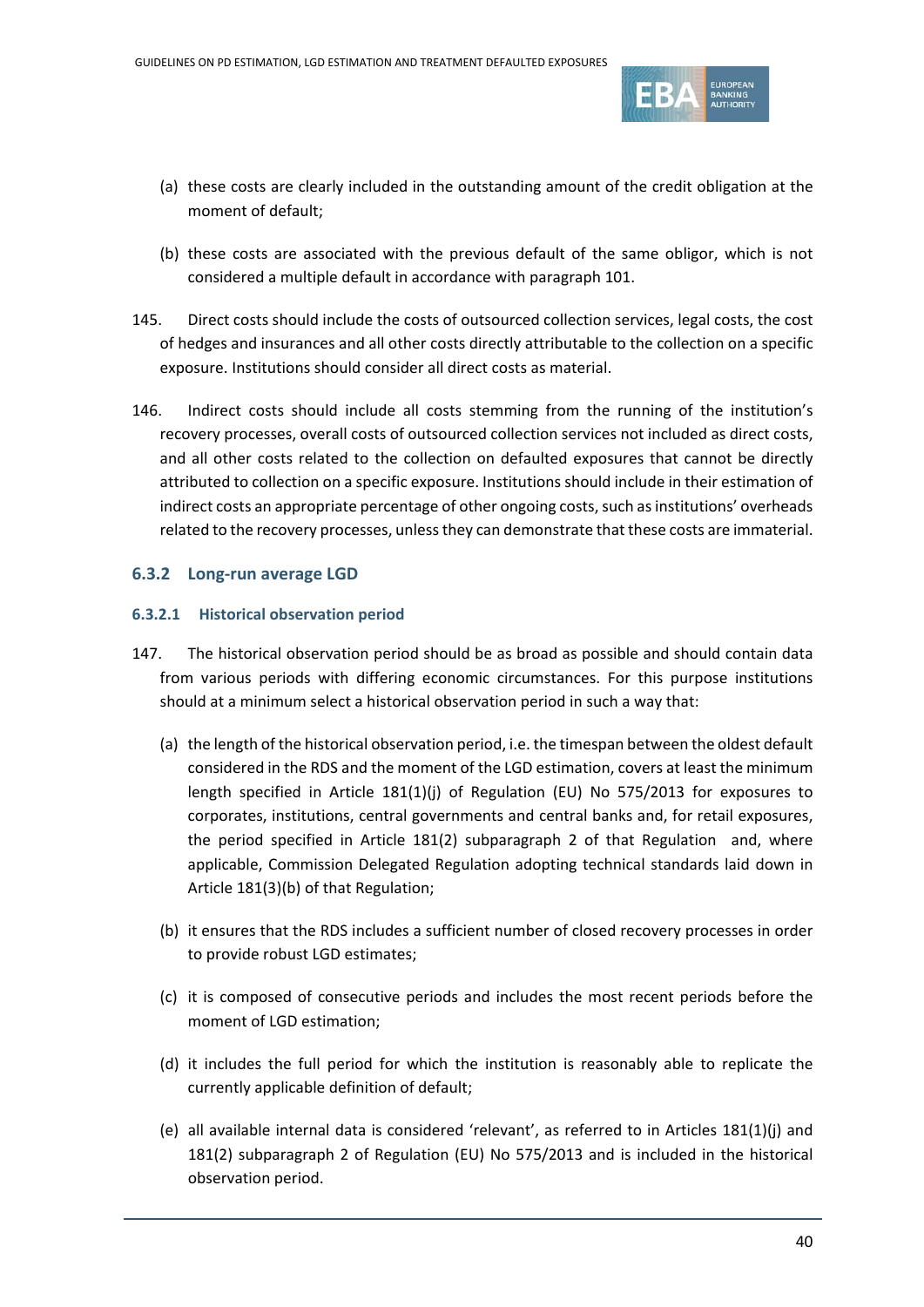

148. In assessing whether the RDS includes a sufficient number of closed recovery processes in accordance with paragraph [147\(b\),](#page-39-2) institutions should take into account the number of closed recovery processes in the total number of observations.

#### **6.3.2.2 Calculation of long-run average LGD**

- 149. In accordance with letter (a) of Article 181(1) of Regulation (EU) No 575/2013 institutions are required to calculate the long-run average LGD separately for each facility grade or pool. In this context institutions should calculate the long-run average LGD also at the level of the portfolio covered by the LGD model. In the calculation of long-run average LGD institutions should use all defaults observed in the historical observation period that fall within the scope of the LGD model.
- 150. Without prejudice to Article 181(2) of Regulation (EU) No 575/2013 institutions should calculate the long-run average LGD as an arithmetic average of realised LGDs over a historical observation period weighted by a number of defaults. Institutions should not use for that purpose any averages of LGDs calculated on a subset of observations, in particular any yearly average LGDs, unless they use this method to reflect higher weights of more recent data on retail exposures in accordance with Article 181(2) of Regulation (EU) No 575/2013.
- <span id="page-40-0"></span>151. Where institutions do not give equal importance to all historical data for retail exposures in accordance with Article 181(2) of Regulation (EU) No 575/2013 they should be able to demonstrate in a documented manner that the use of higher weights for more recent data is justified by better prediction of loss rates. In particular where zero or very small weights are applied to specific periods this should be duly justified or lead to more conservative estimates.
- 152. In specifying the weights in accordance with paragraph [151](#page-40-0) institutions should take into account the representativeness of data assessed in accordance with sectio[n 4.2.4](#page-9-1) as well as the economic and market conditions that are represented by the data.

#### <span id="page-40-1"></span>**6.3.2.3 Treatment of incomplete recovery processes**

- 153. For the purposes of letter (a) of Article 181(1) of Regulation (EU) No 575/2013, in relation to the use of all defaults observed during the historical observation period within the data sources for LGD estimation, institutions should ensure that the relevant information from incomplete recovery processes is taken into account in a conservative manner. The LGD estimation should be based on the long-run average LGD.
- 154. Institutions should calculate the observed average LGD for each facility grade or pool and at the level of the portfolio covered by the LGD model taking into account realised LGDs on all defaults observed in the historical observation period related to closed recovery processes in accordance with paragraphs [155](#page-41-0) to [157](#page-41-1) without including any expected future recoveries. The observed average LGD should be weighted by the number of defaults included in the calculation.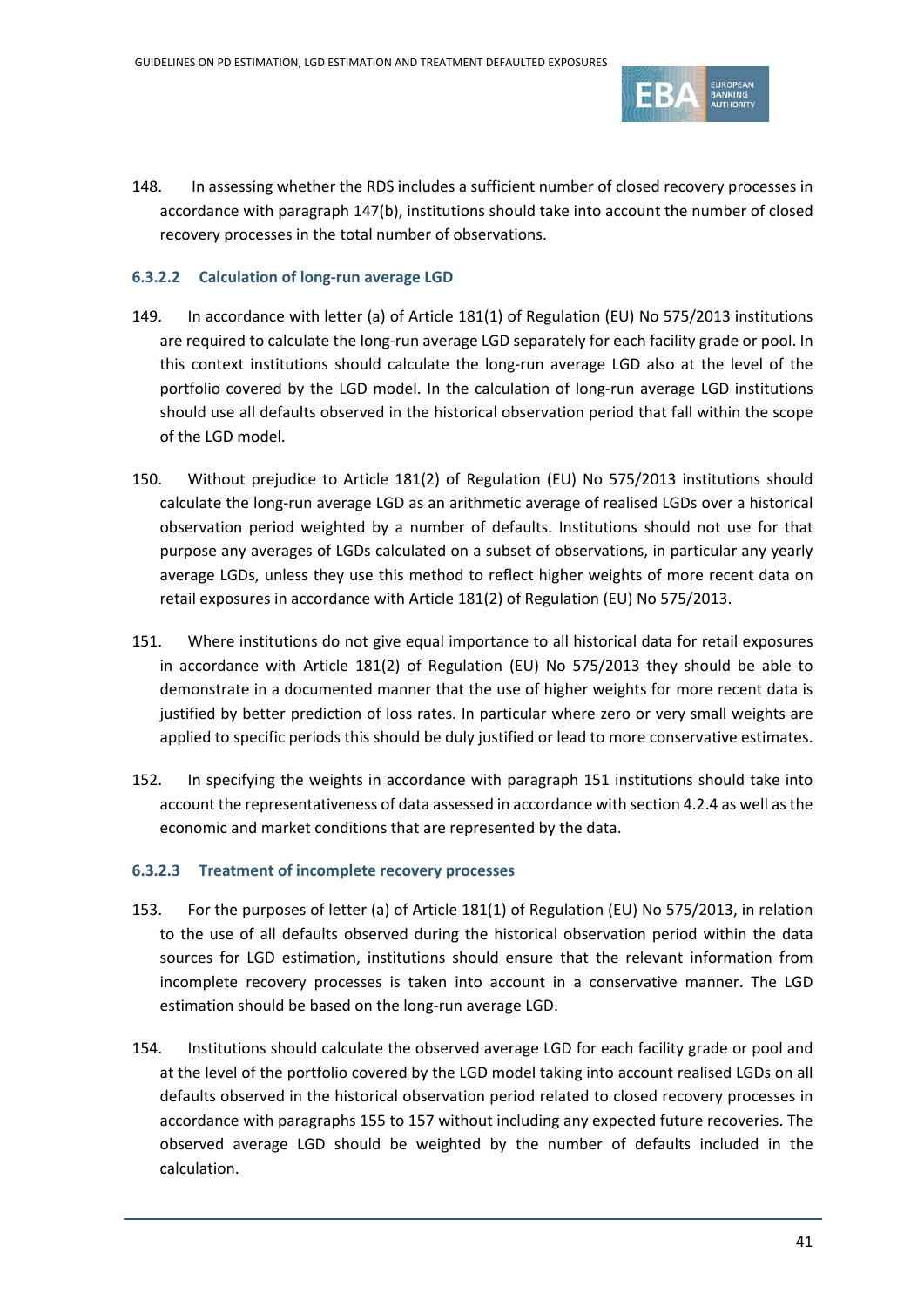

- <span id="page-41-0"></span>155. Institutions should clearly specify in their internal policies the moment of closing the recovery processes. All recovery processes that have been closed should be treated as such for the purpose of the calculation of the observed average LGD.
- 156. Institutions should define the maximum period of the recovery process for a given type of exposures from the moment of default that reflects the expected period of time observed on the closed recovery processes during which the institution realises the vast majority of the recoveries, without taking into account the outlier observations with significantly longer recovery processes. The maximum period of the recovery processes should be specified in a way that ensures sufficient data for the estimation of the recoveries within this period for the incomplete recovery processes. The length of the maximum period of the recovery processes may be different for different types of exposures. The specification of the maximum period of the recovery process should be clearly documented and supported by evidence of the observed recovery patterns, and should be coherent with the nature of the transactions and the type of exposures. Specification of the maximum period of the recovery process for the purpose of the long-run average LGD should not prevent institutions from taking recovery actions where necessary, even with regard to exposures which remain in default for a period of time longer than the maximum period of the recovery process specified for this type of exposures.
- <span id="page-41-1"></span>157. For the purpose of the calculation of the observed average LGD, institutions should recognise without undue delay as closed recovery processes all exposures in default which fall into at least one of the following categories:
	- (a) exposures for which the institution does not expect to take any further recovery actions;
	- (b) exposures that remain in defaulted status for a period of time longer than the maximum period of the recovery process specified for this type of exposures;
	- (c) exposures fully repaid or written-off;
	- (d) exposures that have been reclassified to non-defaulted status.

<span id="page-41-2"></span>With regard to the defaulted exposures falling under the categories in points (a) and (b), all recoveries and costs realised before or at the time of estimation should be considered for the purpose of the calculation of the observed average LGD, including any recoveries realised after the maximum period of the recovery processes.

- 158. Institutions should obtain the long-run average LGD by adjusting the observed average LGD taking into account the information related to processes that were not closed ('incomplete recovery processes') and where the time from the moment of default until the moment of estimation is shorter than the maximum period of the recovery process specified for this type of exposures. For these processes, institutions should comply with both of the following:
	- (a) they should take into account all observed costs and recoveries;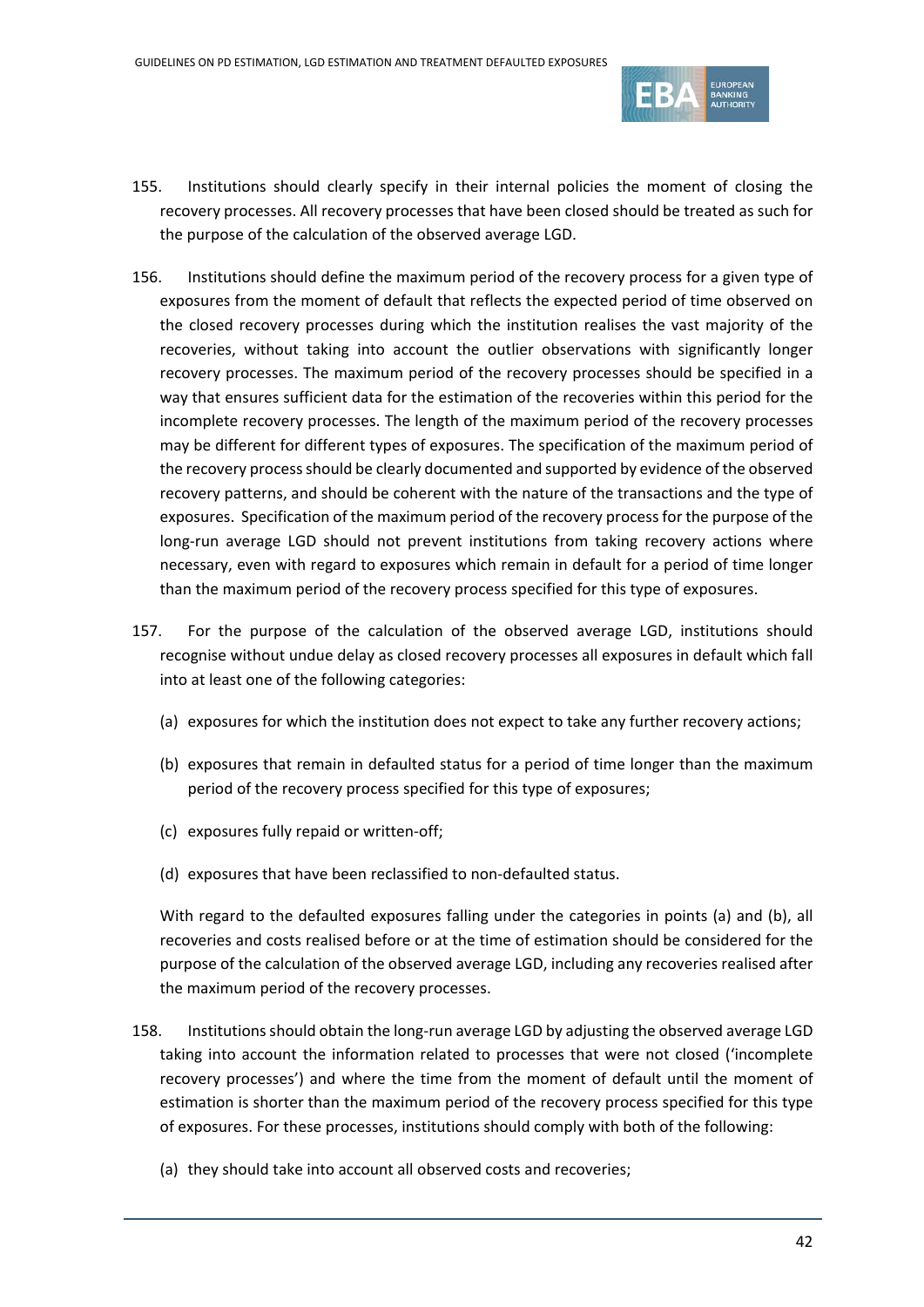

- (b) they may estimate future costs and recoveries, both those stemming from the realisation of the existing collaterals and those to be realised without the use of collaterals within the maximum period of the recovery processes.
- <span id="page-42-0"></span>159. The estimation referred to in paragraph 158(b) should comply with the following principles:
	- (a) for the purpose of estimation of the future costs and recoveries institutions should analyse the costs and recoveries realised on these exposures until the moment of estimation, in comparison with the average costs and recoveries realised during a similar period of time on similar exposures; for this purpose institutions should analyse the recovery patterns observed on both closed and incomplete recovery processes, taking into account only costs and recoveries realised up to the moment of estimation;
	- (b) the assumptions underlying the expected future costs and recoveries as well as the adjustment to the observed average LGD should be:
		- i. proven accurate through back-testing;
		- ii. based on a reasonable economic rationale;
		- iii. proportionate, taking into consideration that LGD estimates should be based on the long-run average LGD that reflects the average LGDs weighted by the number of defaults using all defaults observed during a historical observation period.
	- (c) in estimating the future recoveries institutions should take into account the potential bias stemming from incomplete recovery processes being characterised by longer average recovery processes or lower average recoveries than closed recovery processes;
	- (d) in estimating the future recoveries stemming from the realisation of the existing collaterals institutions should take into account the legal certainty of the claims on the collateral and realistic assumptions regarding the possibility of its realisation;
	- (e) the adjustment of the observed average LGD may be estimated at the level of individual exposures, at the level of grade or pool or at the level of portfolio covered by the LGD model;
	- (f) any uncertainty related to the estimation of the future recoveries on incomplete recovery processes should be reflected in an adequate MoC applied in accordance with section [4.4.](#page-11-0)

#### **6.3.2.4 Treatment of cases with no loss or positive outcome**

160. Where institutions observe that they realised profit on their observations of defaults, the realised LGD on these observations should equal zero for the purpose of calculation of the observed average LGD and the estimation of the long-run average LGD. Institutions may use the information on the realised LGDs before the application of this floor in the process of model development for the purpose of risk differentiation.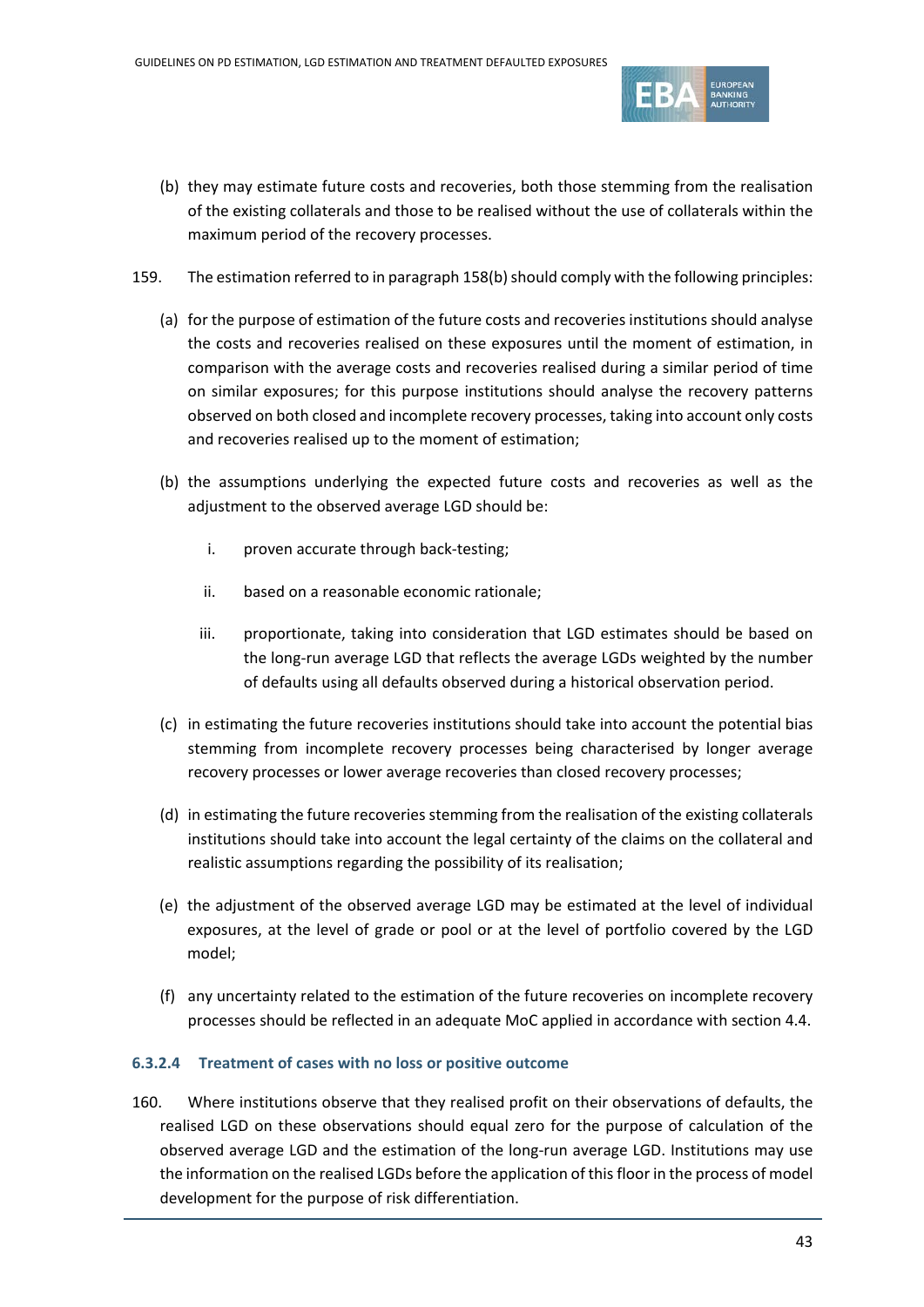

#### **6.3.3 Calibration to the long-run average LGD**

- 161. Institutions should calibrate their LGD estimates to the long run average LGD calculated in accordance with sectio[n 6.3.2.](#page-39-0) For this purpose institutions should choose a calibration method that is appropriate for their LGD estimation methodology from the following approaches:
	- (a) the calibration of LGD estimates to the long-run average LGD calculated for each grade or pool, in which case they should provide additional calibration tests at the level of the relevant calibration segment;
	- (b) the calibration of LGD estimates to the long-run average LGD calculated at the level of calibration segment, in particular where they use direct LGD estimates in accordance with Article 169(3) of Regulation (EU) No 575/2013, including where they use LGD estimation methodology based on intermediate parameters. In this case institutions should at least compare this long-run average LGD with the average LGD estimate applied to the same set of observations as those used for calculating the long-run average LGD and, where necessary, correct the individual LGD estimates for the application portfolio accordingly, for instance by using a scaling factor. Where realised values are higher than estimated values at the level of calibration segment, institutions should correct the estimates upwards or readjust their estimation in order to reflect their loss experience.
- 162. Where institutions observe extremely high values of realised LGDs much above 100%, especially for exposures with small outstanding amounts at the moment of default, they should identify relevant risk drivers to differentiate these observations and adequately reflect these specific characteristics in the assignment to grades or pool. Where institutions use a continuous rating scale in the LGD estimation, they may create a separate calibration segment for such exposures.
- 163. In order to comply with the requirement of Article 181(1)(a) of Regulation (EU) No 575/2013 to use all observed defaults in LGD quantification, institutions should not exclude any defaults observed in the historical observation period that fall within the scope of application of the LGD model.
- 164. In the analysis of the representativeness of data in accordance with section [4.2.4,](#page-9-1) institutions should take into account not only the current characteristics of the portfolio but also, where relevant, the changes to the structure of the portfolio that are expected to happen in the foreseeable future due to specific actions or decisions that have already been taken. Adjustments made on the basis of the changes expected in the foreseeable future should not lead to a decrease in the estimates of LGD parameter.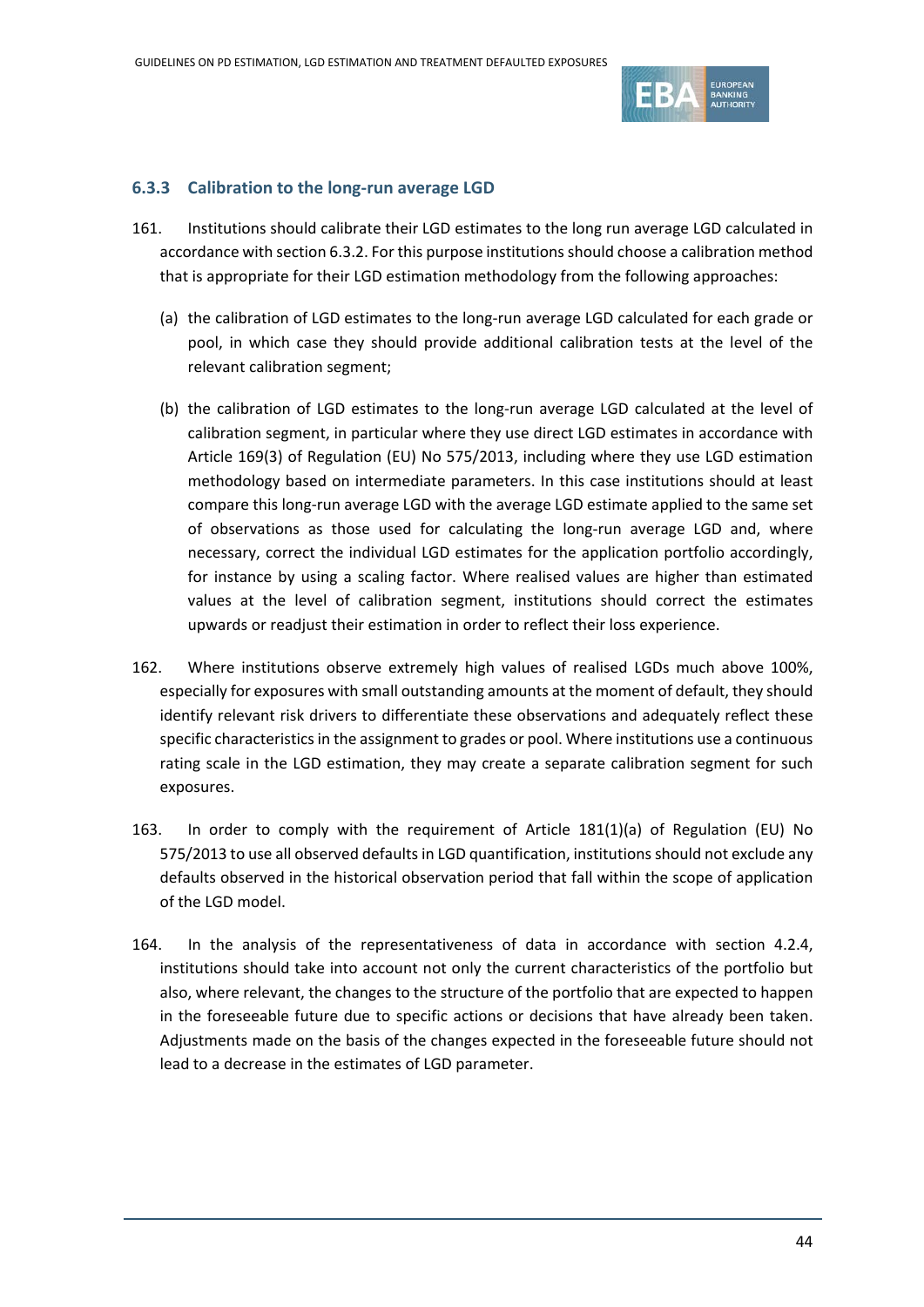

# 7 Estimation of risk parameters for defaulted exposures

## 7.1 General requirements specific to  $EL_{BE}$  and LGD in-default estimation

#### **7.1.1 Estimation methodologies for ELBE and LGD in-default**

- 165. Institutions that have obtained permission to use own estimates of LGD in accordance with Article 143(2) of Regulation (EU) No 575/2013, should assign an  $EL_{BF}$  estimate and an LGD indefault estimate to each defaulted exposure within the range of application of the rating system subject to such permission.
- 166. Institutions should estimate  $EL_{BE}$  and LGD in-default for each of the facility grades of the distinct facility rating scale or for each of the pools that are used within the rating system.
- 167. For the purposes of  $E_{\text{BE}}$  and LGD in-default estimation, and unless otherwise specified in this Chapter, institutions should use the same estimation methods used for estimating LGD on non-defaulted exposures, as set out in Chapter 6.
- 168. Institutions should take into consideration all relevant post-default information in their  $EL_{BE}$ and LGD in-default estimates in a timely manner, in particular where events from the recovery process invalidate the recovery expectations underlying the most recent estimates.
- 169. Institutions should assess and duly justify situations where the estimates of LGD in-default shortly after the date of default systematically deviate from the LGD estimates immediately before the date of default at the facility grade or pool, where these deviations do not stem from the use of risk drivers that are applicable only from the date of default onwards.
- 170. Institutions should perform back-testing and benchmarking of their  $E_{\text{B}E}$  and LGD in-default estimates in accordance with points (b) and (c) respectively, of Article 185 of Regulation (EU) No 575/2013.

#### **7.1.2 Reference dates**

<span id="page-44-0"></span>171. For the purposes of  $EL_{BE}$  and LGD in-default estimation, institutions should set the reference dates to be used for grouping defaulted exposures in accordance with the recovery patterns observed. These reference dates should be used in the estimation of  $E_{\text{BE}}$  and LGD in-default instead of the date of default. For the purposes of setting the reference dates institutions should use information only on closed recovery processes taking into account costs and recoveries only if observed up to the date of estimation.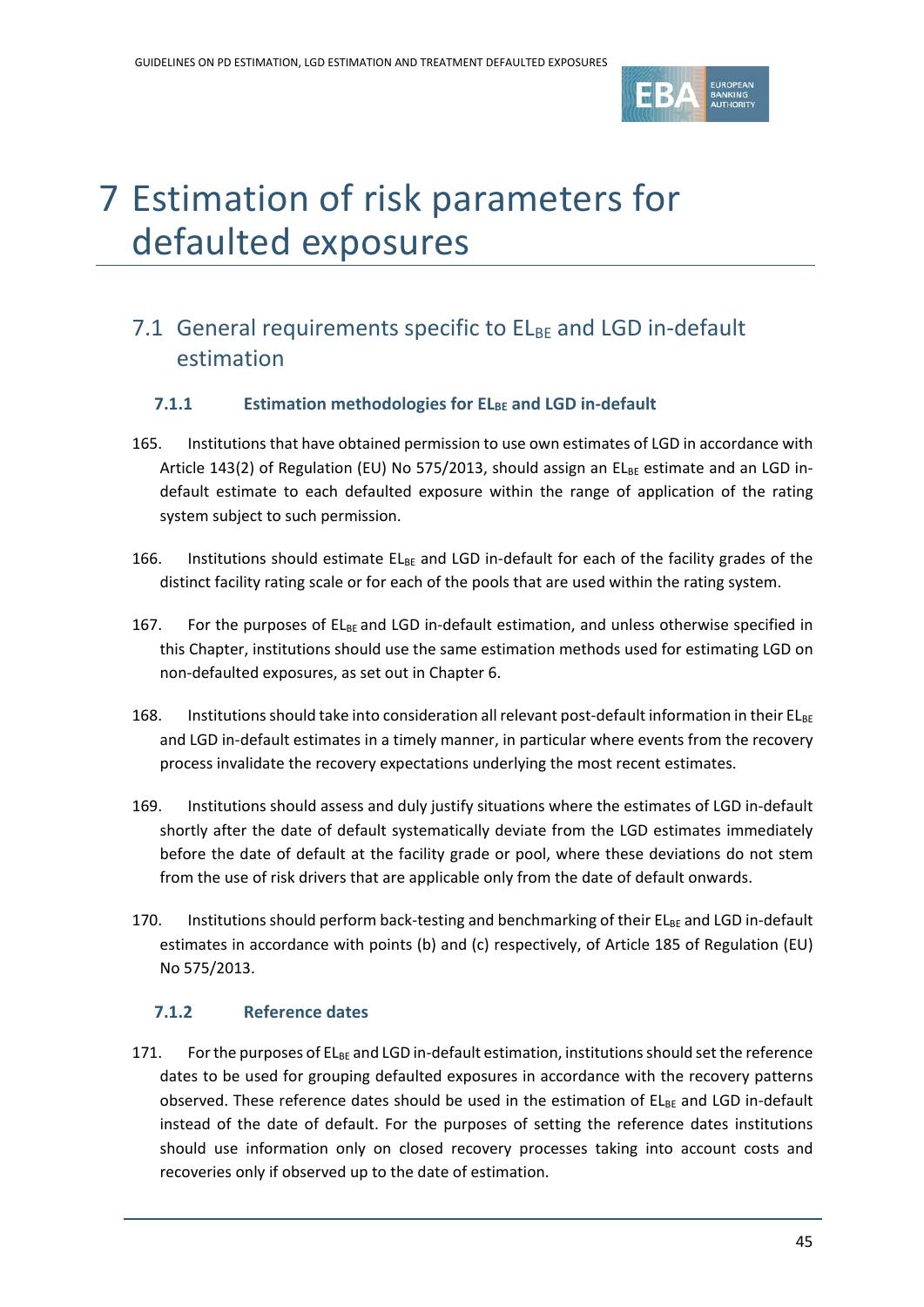

- 172. Each of the reference dates referred to in paragraph [171](#page-44-0) could be any of the following:
	- (a) a specific number of days after the date of default; this option would be appropriate in particular where the estimation refers to a portfolio of exposures showing a stable recovery pattern through time;
	- (b) a relevant date associated with a specific event at which significant breaks in the recovery profile are observed; this option would be appropriate in particular where the estimation refers to a portfolio of exposures that are subject to significant changes of the recovery patterns associated with certain specific events, for instance at the date of realisation of collateral;
	- (c) any combination of the cases referred to in points (a) and (b) that better reflects the recovery patterns; this option would be appropriate in particular where the estimation refers to a portfolio of exposures showing a stable recovery pattern through time but for which breaks in such recovery patterns are observed around certain specific events, for instance at collection, and where the reference dates following those events are defined as a specific number of days after the recovery event, rather than after the date of default;
	- (d) where appropriate, the reference date can have any value between zero and the number of days until the end of the maximum period of the recovery process set by the institution for the type of exposures in question.
- 173. For the purposes of  $EL_{BE}$  and LGD in-default estimation the same defaulted exposures in the RDS should be used at all relevant reference dates considered in the model.
- <span id="page-45-0"></span>174. Institutions should monitor on a regular basis potential changes in the recovery patterns and in the relevant recovery policies which may affect the estimation of ELBE and LGD in-default at each reference date.

#### **7.1.3 Data requirements for EL<sub>BE</sub> and LGD in-default estimation**

- 175. For the purposes of  $EL_{BE}$  and LGD in-default estimation, institutions should use the same RDS referred to in section [6.1.2,](#page-28-0) complemented by any relevant information observed during the recovery process and at each reference date, specified in accordance with paragraphs [171](#page-44-0) to [174](#page-45-0) and, in particular at least the following additional information:
	- (a) all relevant factors that can be used to group defaulted exposures, and all relevant drivers of loss, including those that may become relevant after the date of default and at each reference date;
	- (b) the amount outstanding at each reference date;
	- (c) the values of any collateral associated with the defaulted credit obligations and their dates of valuation after the date of default.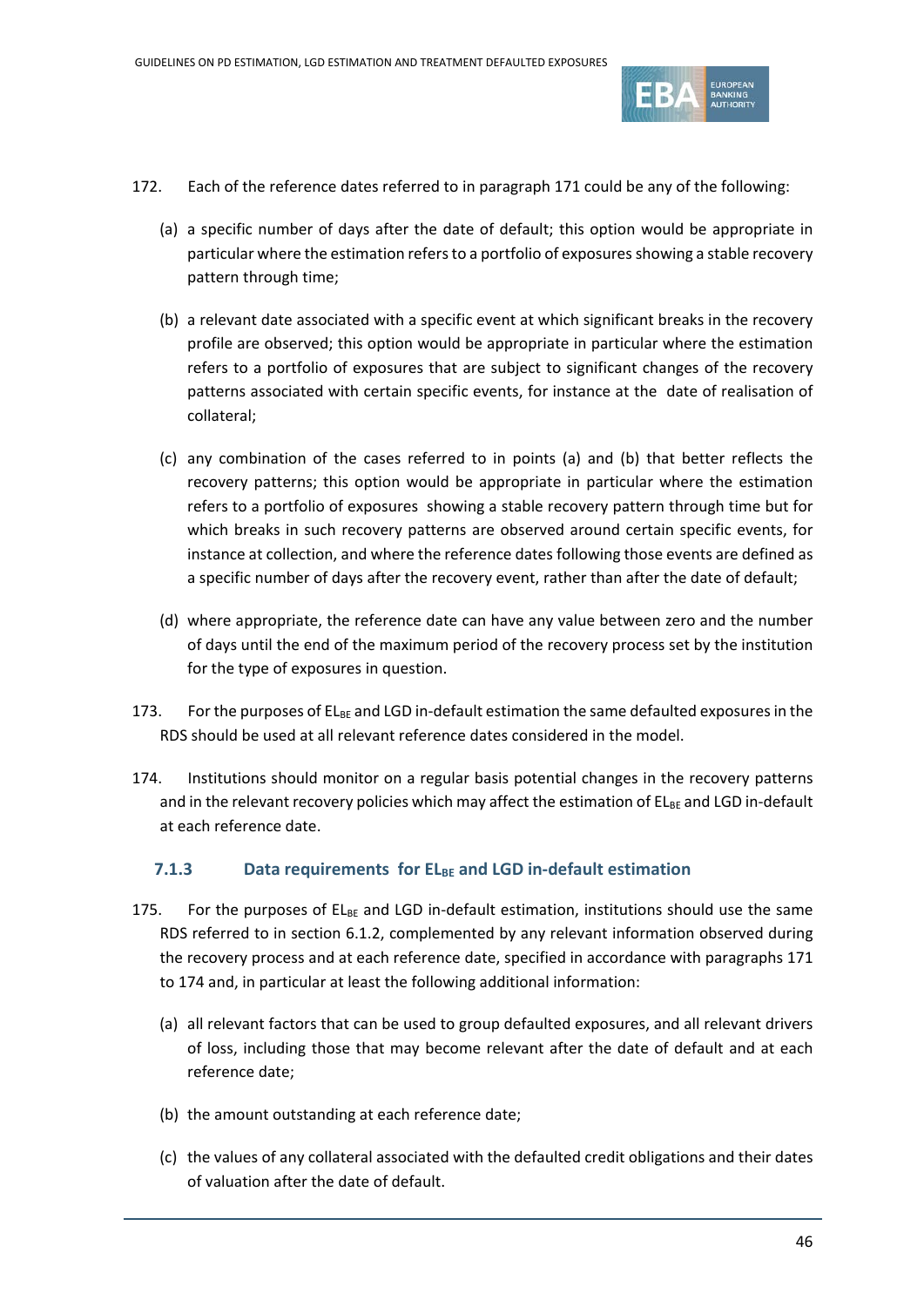

## 7.2 Model development in the estimation of  $EL_{BE}$  and LGD indefault

- 176. For the purposes of taking into account the information on the time in-default and recoveries realised so far, in accordance with Article 54(2)(b) of the RTS on IRB assessment methodology institutions may take into account this information either directly as risk drivers or indirectly, for instance by setting the reference date for estimation, as referred to in paragraphs [171](#page-44-0) to [174.](#page-45-0)
- 177. For the purpose of  $EL_{BE}$  and LGD in-default estimation, institutions should analyse the potential risk drivers referred to in paragraph [121](#page-33-0) not only until the moment of default but also after the date of default and until the date of termination of the recovery process. Institutions should analyse also other potential risk drivers that might become relevant after the date of default, including in particular the expected length of the recovery process and the status of the recovery process. Institutions should use the values of risk drivers as well as the values of collateral adequate to the reference dates specified in accordance with paragraphs [171](#page-44-0) t[o 174.](#page-45-0)

## 7.3 Calibration of  $E_{BE}$  and LGD in-default

#### **7.3.1 Calculation of realised LGD and long-run average LGD for defaulted exposures**

- <span id="page-46-0"></span>178. For the purposes of  $E_{\text{BE}}$  and LGD in-default estimation, institutions should calculate the realised LGDs for defaulted exposures, in accordance with sectio[n 6.3.1](#page-36-0) with the only difference that this should be done with regard to each of the reference dates specified in accordance with paragraphs [171](#page-44-0) to [174,](#page-45-0) rather than the date of default. In the calculation of the realised LGD at a given reference date institutions should include all fees and interest capitalised before the reference date and they should discount all subsequent cash flows and drawings to the reference date.
- 179. Where, after the moment of default, institutions write-off part of the exposure the calculation of the economic loss and the realised LGD should be based on the full amount of the outstanding credit obligation, without taking into account the partial write-off. However, where institutions regularly write-off parts of exposures based on a consistent policy in terms of the time and proportion of the write-off, they may include this information in the calibration of final  $EL_{BE}$  and LGD in-default. Where institutions perform write-offs in a less regular manner, they may reflect the information about the partial write-off of a specific exposure in the application of these parameters to this exposure by overriding the output of the rating assignment process in accordance with section [8.2](#page-51-0) in order to ensure consistency between the LGD estimation and the application of the LGD estimates.
- <span id="page-46-1"></span>180. For the purposes of  $E_{\text{BF}}$  and LGD in-default estimation, institutions should calculate the long run average LGD of the realised LGDs for defaulted exposures, referred to in paragraph [178,](#page-46-0) following the requirements set out in section [6.3.2](#page-39-0) with the only exception that, for each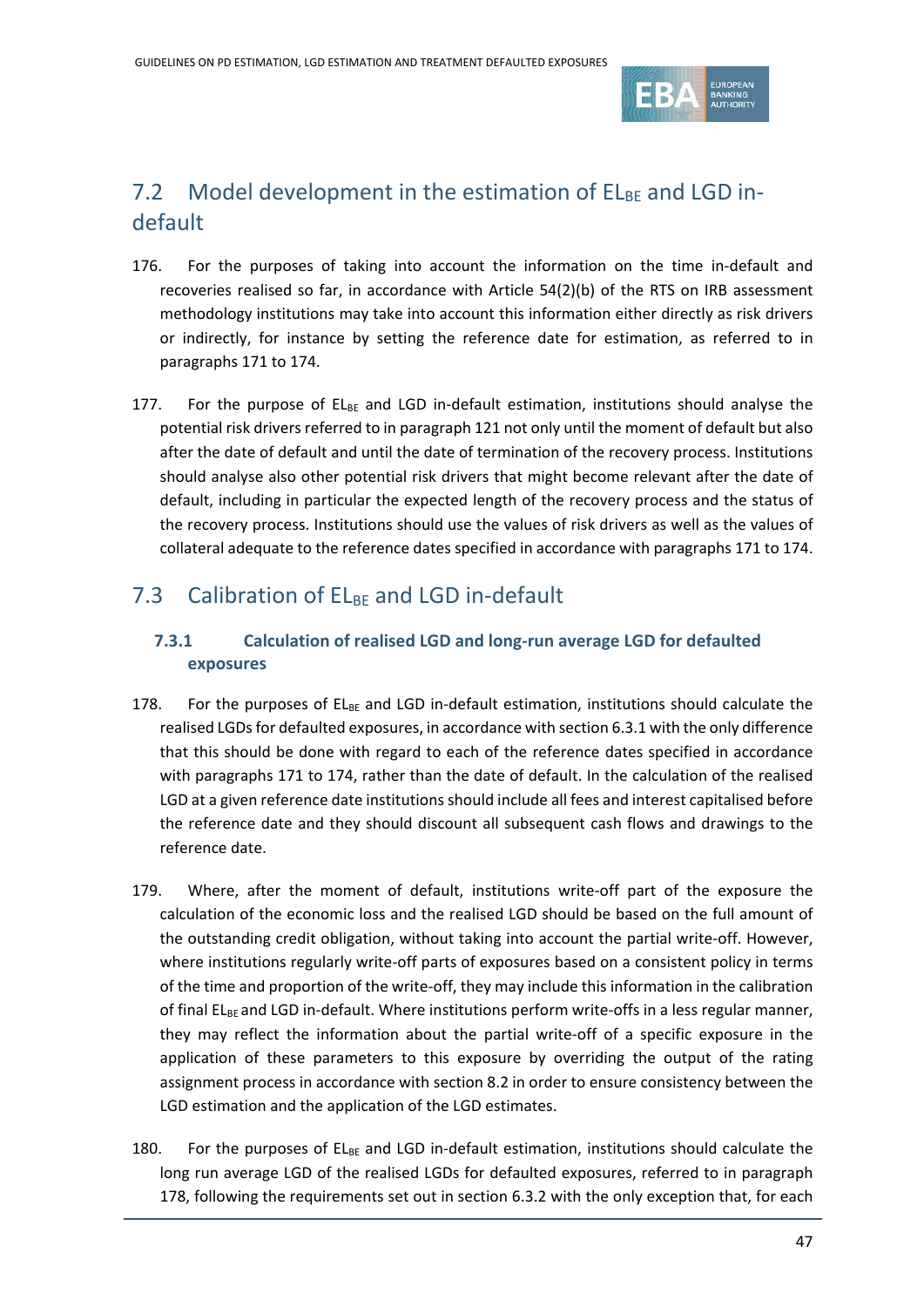

reference date, incomplete recovery processes should be used only if their relevant reference date for the application of the  $EL_{BE}$  and LGD in-default parameters is posterior to the reference date under consideration for the estimation.

181. In accordance with section [6.3.2.3](#page-40-1) institutions should not estimate any future recoveries for exposures that remain in defaulted status for a period of time longer than the maximum length of the recovery process as specified by the institution. However, relevant information regarding specific exposures, in particular information about existing collateral, may be reflected in the application of these parameters by overriding the output of the rating assignment process in accordance with sectio[n 8.2.](#page-51-0)

#### **7.3.2 Specific requirements for ELBE estimation**

#### **7.3.2.1** Consideration of MoC in ELBE estimation

182. For the purpose of Article 181(1)(h) of Regulation (EU) No 575/2013 the ELBE should not include any MoC in the sense of sectio[n 4.4.3.](#page-13-3)

#### **7.3.2.2 Current economic circumstances**

- 183. For the purposes of considering current economic circumstances in their  $EL_{BE}$  estimates, as required by Article 181(1)(h) of Regulation (EU) No 575/2013, institutions should take into account economic factors, including macroeconomic and credit factors, relevant for the type of exposures under consideration.
- <span id="page-47-0"></span>184. The  $EL_{BE}$  should be estimated on the basis of the long-run average LGD, referred to in paragraph [180](#page-46-1) and no further adjustments to reflect current economic conditions should be performed where any of the following conditions is met:
	- (a) the model includes directly at least one macroeconomic factor as a risk driver;
	- (b) at least one material risk driver is sensitive to economic conditions;
	- (c) the realised LGD for defaulted exposures, referred to in paragraph [178,](#page-46-0) is not sensitive to the economic factors relevant for the type of exposures under consideration.
- 185. Where none of the conditions listed in paragrap[h 184](#page-47-0) is met, institutions should adjust the long run average LGD for defaulted exposures to reflect current economic conditions. In this case institutions should document separately the long-run average LGD for defaulted exposures, referred to in paragrap[h 180,](#page-46-1) and the adjustment to current economic conditions.

#### **7.3.2.3 Relation of ELBE to specific credit risk adjustments**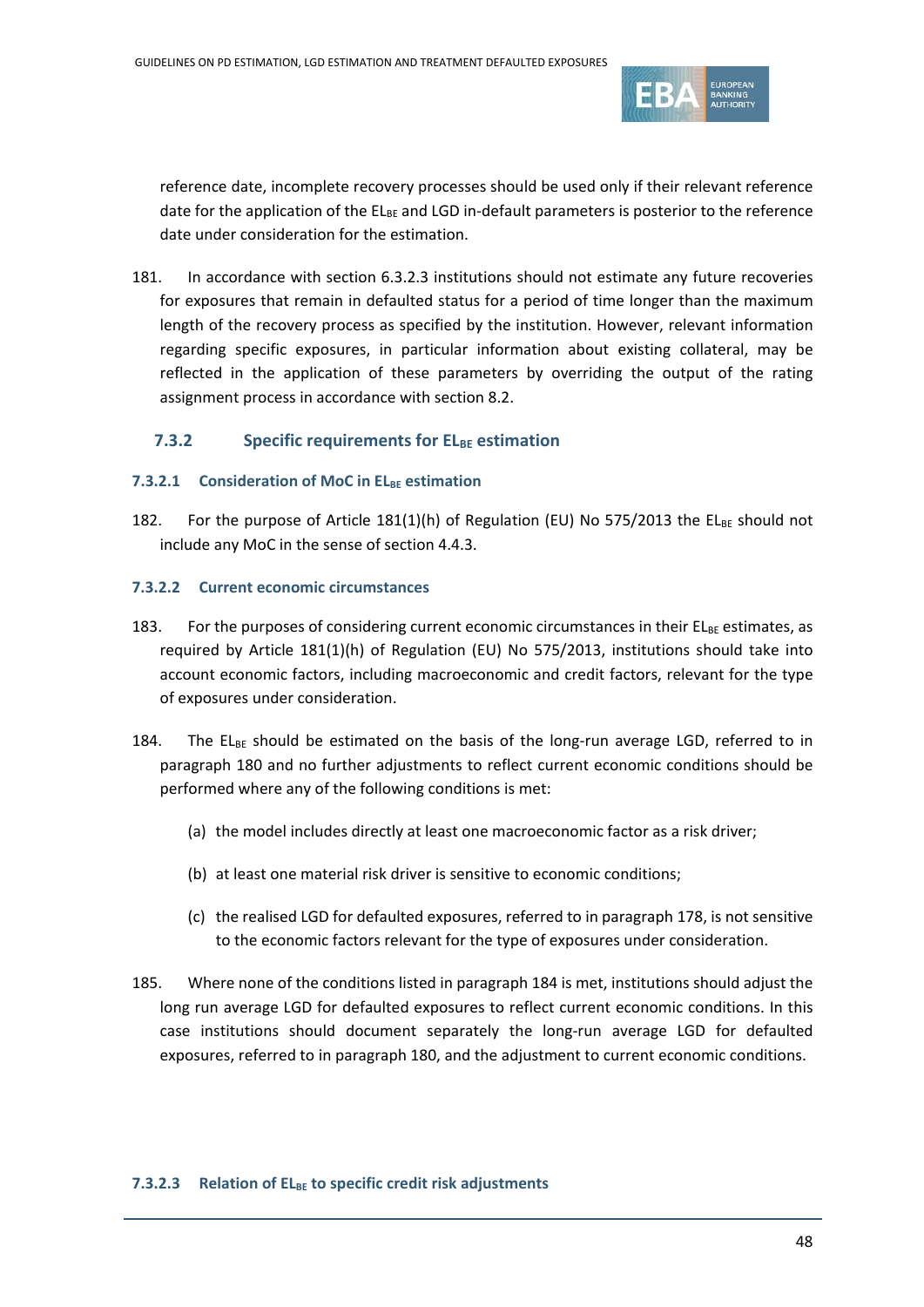

- <span id="page-48-1"></span>186. Where the model used for credit risk adjustments satisfies or can be adjusted to satisfy the requirements for own-LGD estimates set out in Part Three, Title II, Chapter 3, Section 6 of Regulation (EU) No 575/2013, institutions may use specific credit risk adjustments as  $EL_{BE}$ estimates.
- 187. Where specific credit risk adjustments are assessed individually for a single exposure or a single obligor, institutions may override the  $EL_{BE}$  estimates based on specific credit risk adjustments, where they are able to prove that this would improve the accuracy of the  $EL_{BE}$ estimates and that the specific credit risk adjustments reflect or are adjusted to the requirements set in sectio[n 6.3.1](#page-36-0) on the calculation of economic loss.
- 188. For the purposes of justifying situations where the specific credit risk adjustments exceed the EL<sub>BE</sub> estimates in accordance with Article 54(2)(f) of the RTS on IRB assessment methodology, institutions should ensure consistency of the  $EL_{BE}$  estimates with the economic loss components described in section [6.3.1](#page-36-0) as well as with the definition of default set out in Article 178 of Regulation (EU) No 575/2013 and analyse any differences in that regard from the definitions and methods used for the purpose of determining specific credit risk adjustments. In particular, institutions should take into account, the possible differences in the discounting rate, the presence of collateral that is not eligible under Article 181(1)(f) of Regulation (EU) No 575/2013, different treatments of costs and the application of different definitions of default.

#### <span id="page-48-0"></span>**7.3.3 Specific requirements for LGD in-default estimation**

- 189. For the purpose of considering the possible adverse change in economic conditions during the expected length of the recovery processes referred to in Article 54(2)(a) of the RTS on IRB assessment methodology the LGD in-default should reflect at least downturn conditions, where the estimates of LGD in-default that are appropriate for an economic downturn are more conservative than the long-run average LGD for defaulted exposures, referred to in paragraph [180.](#page-46-1)
- <span id="page-48-2"></span>190. For the purpose of Article 181(1)(h) of Regulation (EU) No 575/2013 the LGD in-default should be increased above the level referred to in paragraph [189](#page-48-0) where this is necessary to ensure that the difference between the LGD in-default and the  $EL_{BE}$  covers for any increase of loss rate caused by possible additional unexpected losses during the recovery period.
- 191. For the purpose of ensuring that the LGD in-default is higher than the  $EL_{BE}$ , or is in exceptional cases equal to the  $EL_{BE}$  for individual exposures, in accordance with Article 54(2)(d) of the RTS on IRB assessment methodology institutions should analyse and correct the LGD indefault in those situations where the  $E_{\text{BE}}$  was obtained using specific credit risk adjustments, in accordance with paragraph [186,](#page-48-1) and is above the LGD in-default obtained through direct estimation in accordance with Article 54(1)(a) of the RTS on IRB assessment methodology.
- 192. To the extent that the reasons for overriding the outputs of  $E_{BE}$  estimation are relevant also to LGD in-default a consistent override should also be applied to the assignment of LGD indefault in such a way that the add-on to the ELBE covers for any increase of loss rate caused by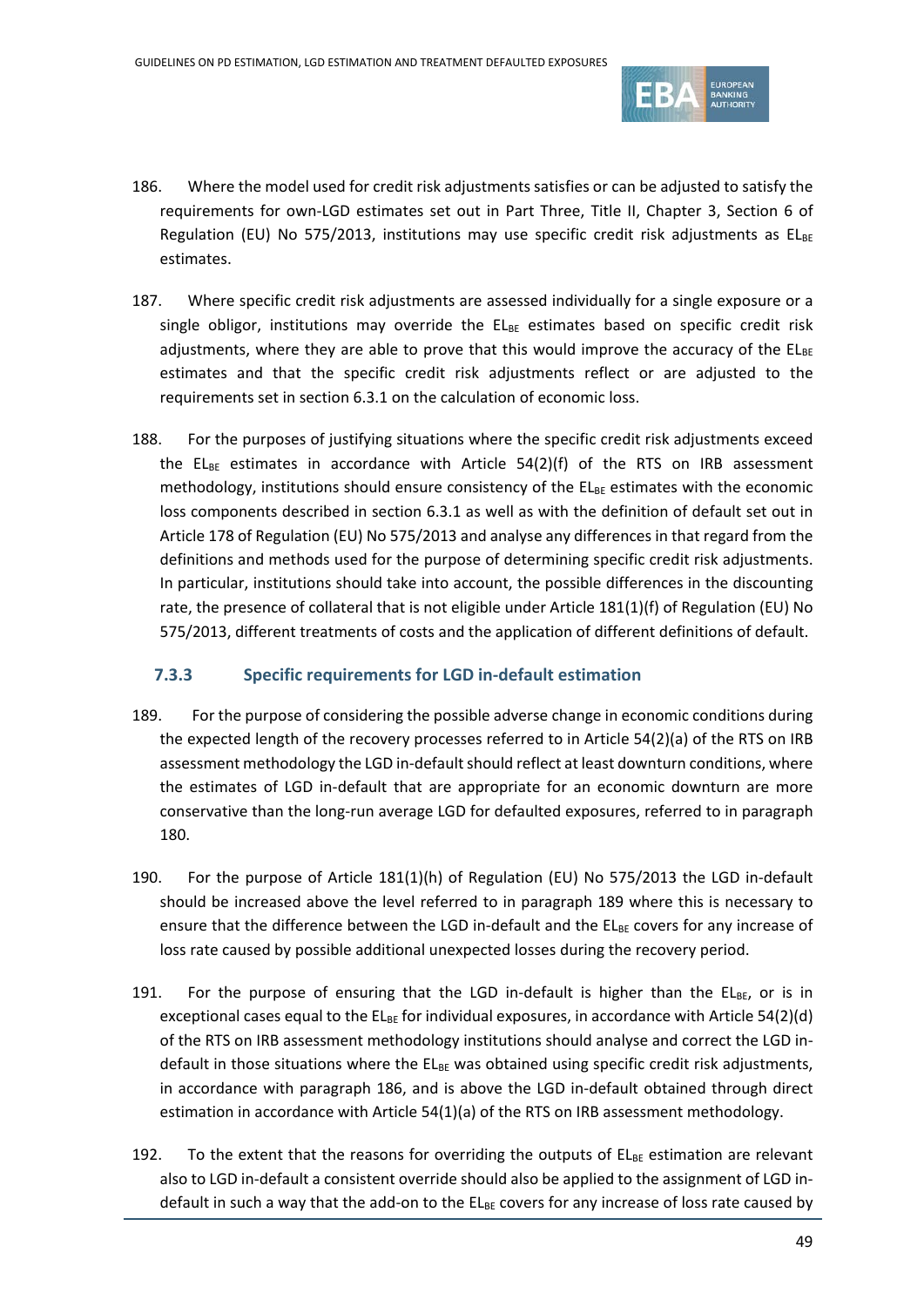

possible additional unexpected losses during the recovery period in accordance with Article 181(1)(h) of Regulation (EU) No 575/2013.

- 193. Irrespective of which of the two approaches referred to in points(a) and (b) of Article 54(1) of the RTS on IRB assessment methodology is used for the purposes of estimating LGD indefault institutions should document separately all of the following:
	- (a) the break-down of the LGD in-default into its components: the  $EL_{BE}$  and the add-on;
	- (b) the break-down of the add-on into all of the following components:
		- (i) the downturn conditions component calibrated on the downturn adjustment to the long-run average LGD as specified in paragraph [189;](#page-48-2)
		- (ii) the MoC component, referred to in sectio[n 4.4;](#page-11-0)
		- (iii) any component covering for potential additional unexpected losses during the recovery period referred to in Article 181 (1)(h) of Regulation (EU) No 575/2013; this component should only be included in exceptional circumstances where the potential additional losses are not sufficiently reflected in the components referred to in points (i) and (ii).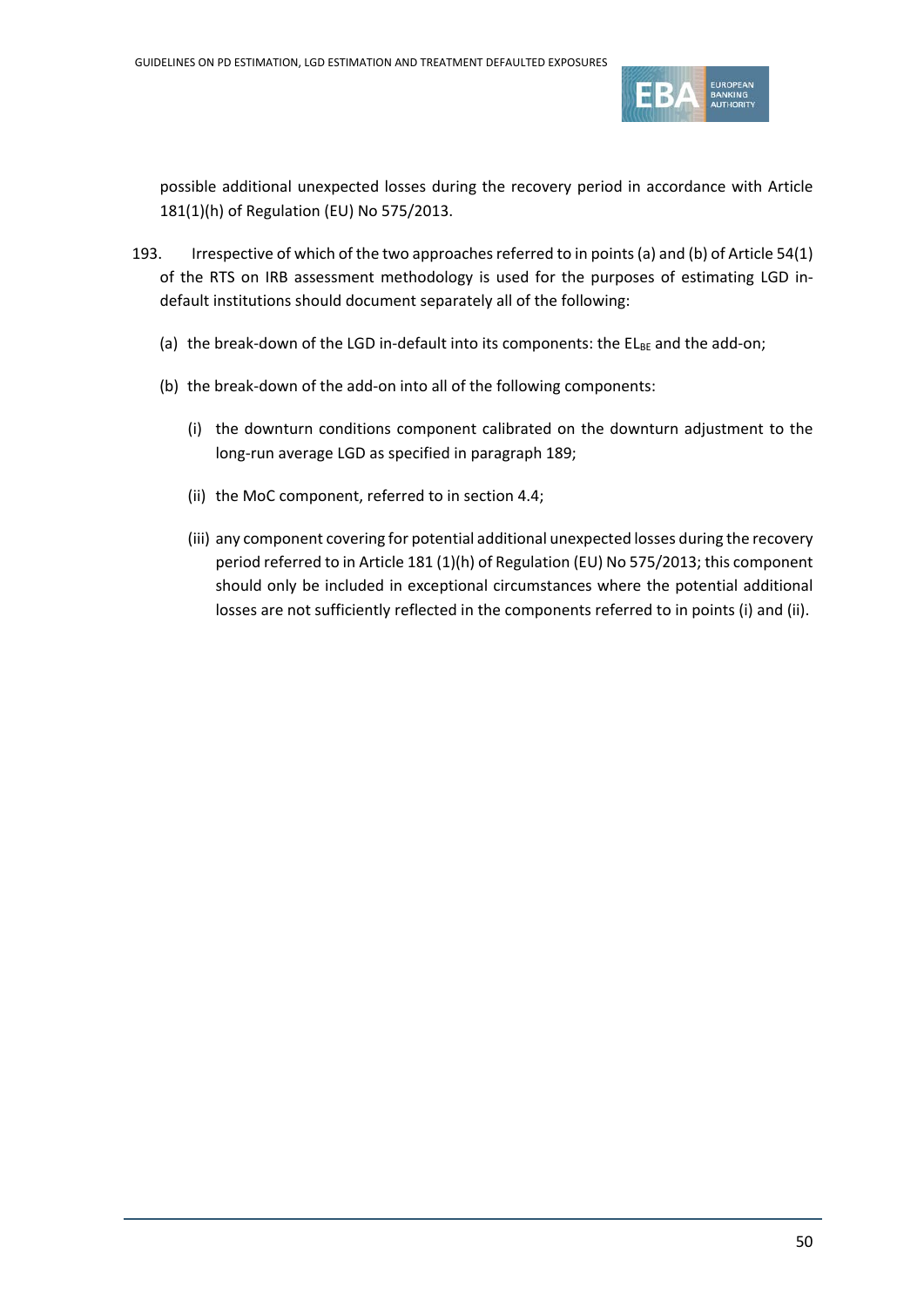

# 8 Application of risk parameters

- 194. In the application of the PD or LGD model and where institutions receive new information with respect to a relevant risk driver or rating criterion, they should take this information into account in the rating assignment in a timely manner, in particular by ensuring both of the following:
	- (a) that the relevant IT systems are updated as soon as possible and that the corresponding rating and PD or LGD assignment is reviewed as soon as possible;
	- (b) where the new information relates to the default of an obligor, that the PD of the obligor is set to 1 in all relevant IT systems in a timely manner and in accordance with paragraph 108 of the Guidelines on the application of the definition of default under Article 178 of Regulation (EU) No 575/2013.

### <span id="page-50-0"></span>8.1 Conservatism in the application of risk parameters

- <span id="page-50-1"></span>195. For the purpose of Article 171(2) of Regulation (EU) No 575/2013 institutions should apply additional conservatism to the outcomes of the rating assignment where any deficiencies are identified related to the implementation of the model in the IT system or to the process of assignment of risk parameters to obligors or facilities in the current portfolio (application of risk parameters), especially when those deficiencies relate to data used in the rating assignment process. They should do so by establishing a framework that consists of the following phases:
	- (a) identification of deficiencies of implementation of the model in the IT system or application of risk parameters;
	- (b) specification of the form of conservatism to be applied and quantification of the appropriate level of conservatism;
	- (c) monitoring of the deficiencies and correcting them;
	- (d) documentation.
- <span id="page-50-2"></span>196. For the purpose of paragraph [195\(a\)](#page-50-1) institutions should have a robust process for identifying all implementation and application deficiencies in the assignment process, whereby each deficiency leads to additional conservative treatment in the affected assignment to a grade or pool. Institutions should consider at least the following triggers for additional conservatism:
	- (a) missing data in the application portfolio;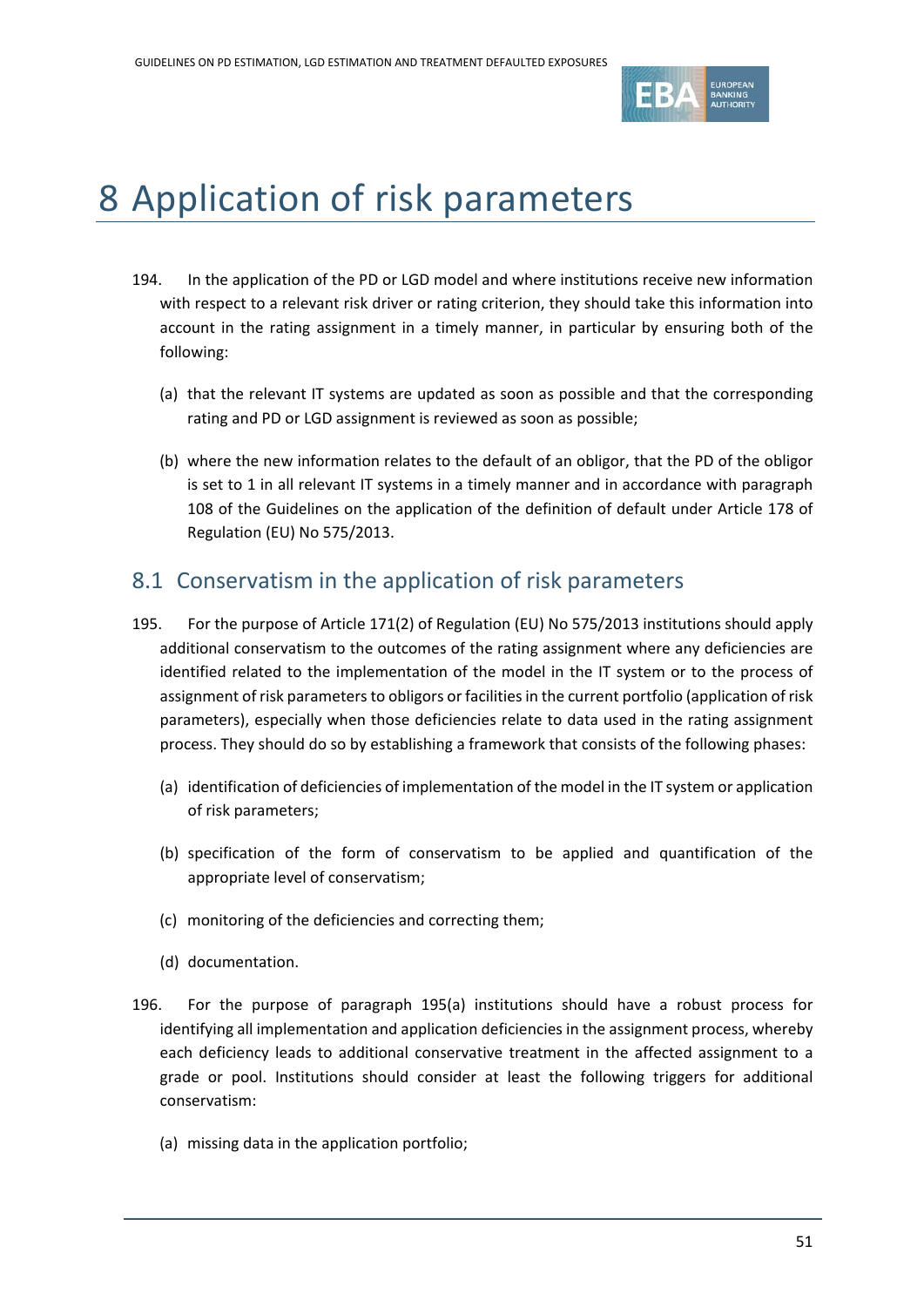

- (b) missing updates of financial statements or credit bureau data as referred to in paragraph [59;](#page-17-0)
- (c) outdated ratings in the application portfolio; where outdated rating should be understood as specified in Article 25(2)(b) of the RTS on IRB methodology;
- (d) missing ratings, whereby an exposure is considered as being within the scope of application of the IRB model but is not rated by it.
- 197. For the purpose of paragraph [195\(b\)](#page-50-1) institutions should ensure that the occurrence of any of the triggers referred to in paragrap[h 196](#page-50-2) results in the application of additional conservatism to the risk parameter for the purpose of the calculation of risk-weighted exposure amounts. Where more than one trigger occurs, the estimate should be more conservative. The additional conservatism related to each trigger should be proportionate to the uncertainty in the estimated risk parameter introduced by the trigger.
- 198. Institutions should consider the overall impact of the identified deficiencies and the resulting conservatism at the level of portfolio covered with the relevant model on the soundness of the assignments to grades or pools and ensure that the own funds requirements are not distorted by the necessity of excessive adjustments.
- 199. For the purpose of paragraph [195\(c\)](#page-50-1) institutions should regularly monitor the implementation and application deficiencies and the levels of additional conservatism applied in relation to them. Whenever possible, institutions should take steps to address the identified deficiencies. Following its assessment, the institution should develop a plan to rectify the deficiencies within a reasonable timeframe, taking into consideration the magnitude of the impact on the own funds requirements.
- 200. For the purpose of paragraph [195\(d\)](#page-50-1) institutions should specify adequate manuals and procedure for applying additional conservatism and should document the process applied in addressing implementation and application deficiencies. Such documentation should contain at least the triggers considered and the effects that the activation of such triggers had on the final assignment to a grade or pool, the level of risk parameter and on the own funds requirements.

### <span id="page-51-0"></span>8.2 Human judgement in the application of risk parameters

- 201. Institutions may use human judgement in the application of the model in the following cases:
	- (a) in the application of the qualitative variables used within the model;
	- (b) via overrides of the inputs of the rating assignment process;
	- (c) via overrides of the outputs of the rating assignment process.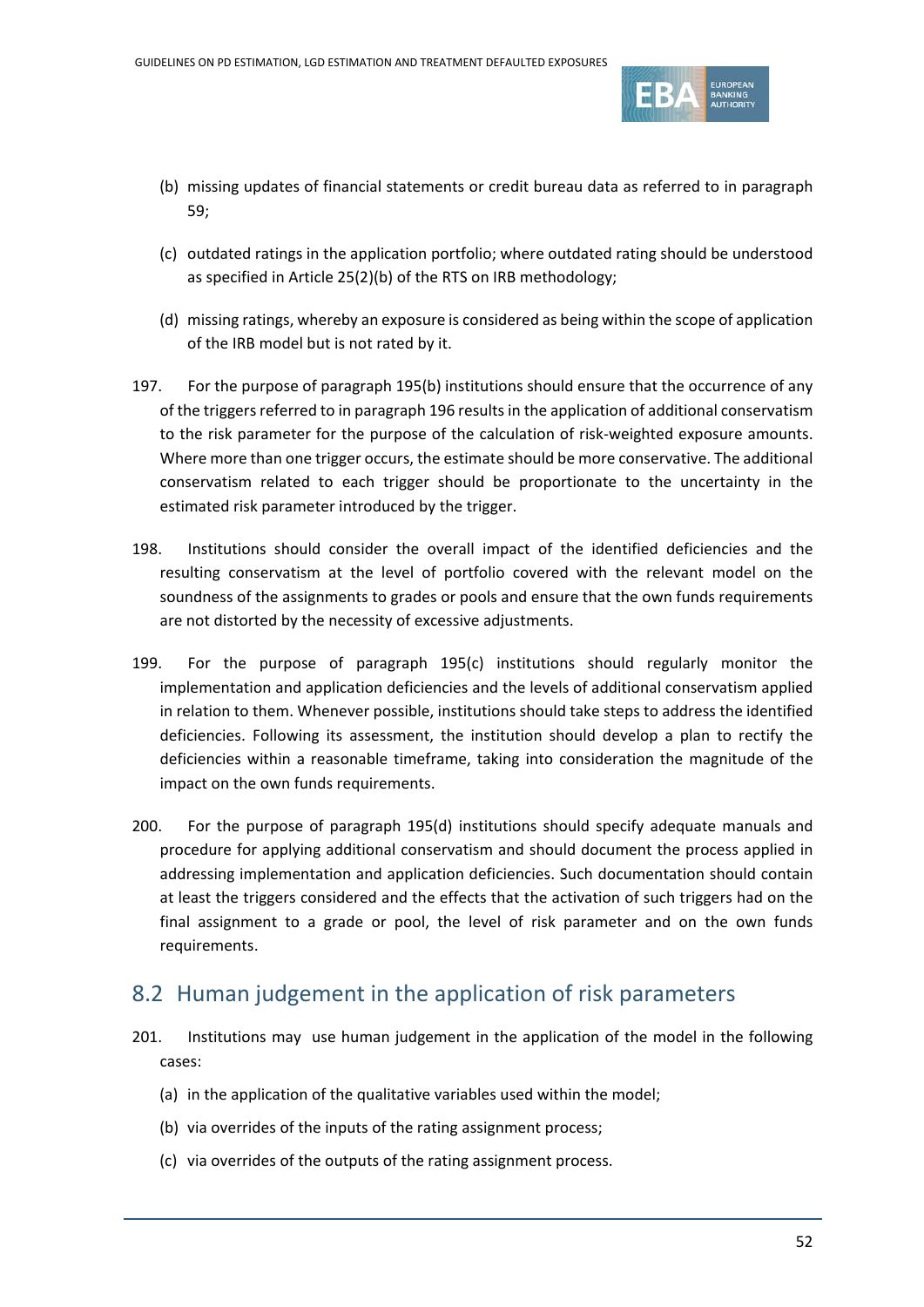

- 202. Institutions should specify clear criteria for the use of qualitative model inputs and they should ensure a consistent application of such inputs by all relevant personnel and a consistent assignment of obligors or facilities posing similar risk to the same grade or pool as required by Article 171(1)(a) of Regulation (EU) No 575/2013.
- 203. For the purpose of Article 172(3) of Regulation (EU) No 575/2013 institutions should specify the policies and criteria for the use of overrides in the rating assignment process. These policies should refer both to possible overrides of inputs and outputs of such process and should be specified in a conservative manner such that the scale of conservative overrides should not be limited. In contrast, the scale of potential decreases of the estimates resulting from the model, either by overriding the inputs or outputs of the rating assignment process, should be limited. In applying the overrides institutions should take into account all relevant and up-to-date information.
- 204. Institutions should document the scale and rationale of each override. Wherever possible institutions should specify a predefined list of possible justifications of the overrides to choose from. Institutions should also store information on the date of override and the person that performed and approved it.
- 205. Institutions should regularly monitor the level and justifications for overrides of inputs and outputs of the rating assignment process. They should specify in their policies the maximum acceptable rate of overrides for each model. Where those maximum levels are breached, adequate measures should be taken by the institution. The rates of overrides should be specified and monitored at the level of calibration segment. Where there is a high number of overrides institutions should adopt adequate measures to improve the model.
- 206. Institutions should regularly analyse the performance of exposures in relation to which an override of input or output of the rating assignment process has been performed in accordance with Article 172(3) of Regulation (EU) No 575/2013.
- 207. Institutions should regularly assess the performance of the model before and after the overrides of outputs of the rating assignment process. Where the assessment concludes that the use of overrides significantly decreased the model's capacity to accurately quantify the risk parameters ('predictive power of the model'), institutions should adopt adequate measures to ensure the correct application of overrides.

### 8.3 Use of internal ratings and default and loss estimates

- <span id="page-52-0"></span>208. In accordance with Article 144(1)(b) of Regulation (EU) No 575/2013 and Articles 18 to 21 of the RTS on IRB assessment methodology institutions should use the same estimates of risk parameters for the purpose of own funds requirements calculation and for internal purposes, including risk management and decision-making processes, unless all of the following conditions are met:
	- (a) the deviation is justified and appropriate for the specific area of use;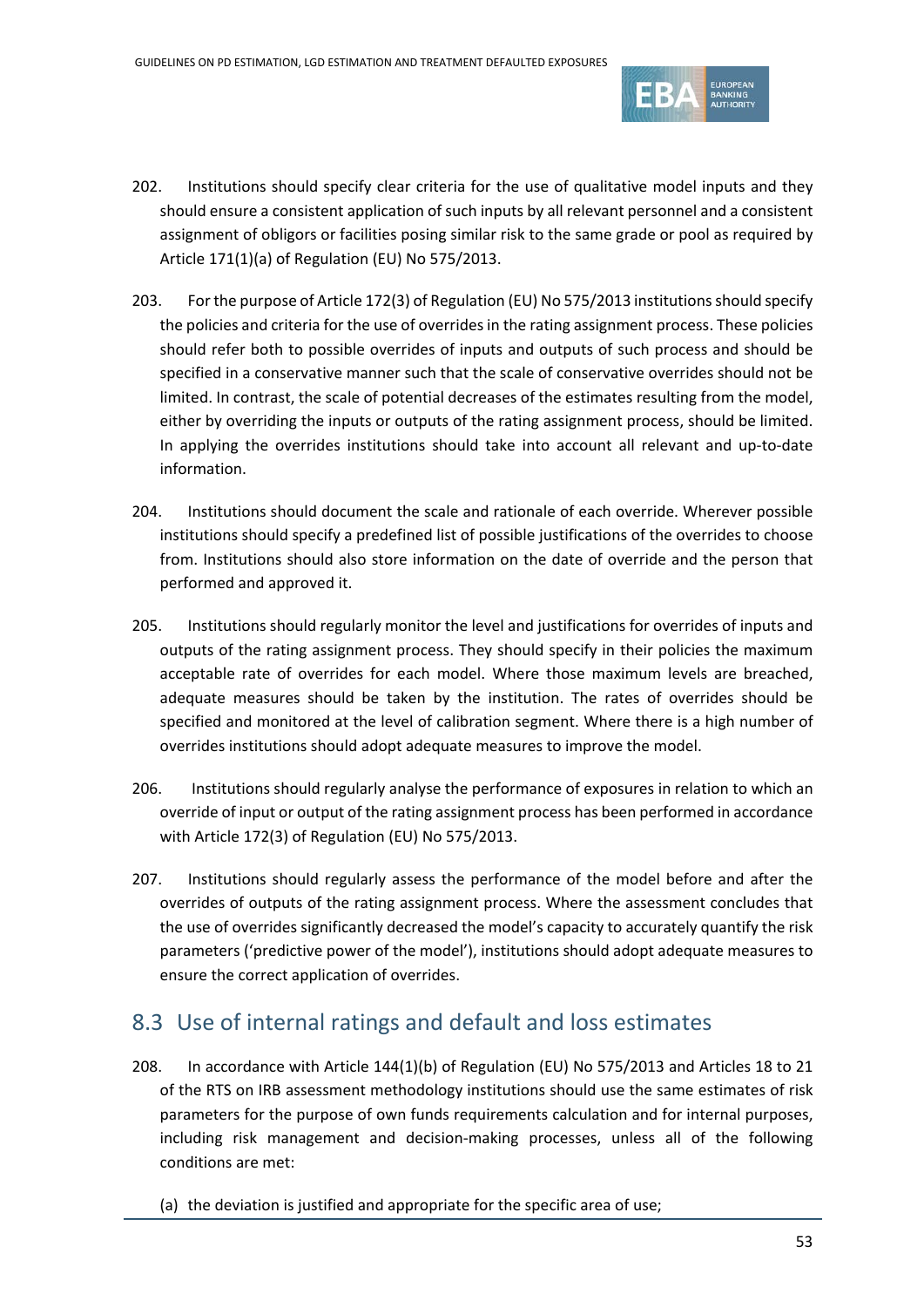

- (b) the deviation does not lead to a change in rank ordering in the assignment of obligors or facilities to grades and pools within a calibration segment other than within each grade or pool;
- (c) the deviation is due to the use of parameters for internal purposes without consideration of the MoC, without regulatory floors, without downturn adjustment in the case of LGD estimates or is due to the use of a different calibration method, which may entail specifying different calibration segments.
- 209. For the purpose of paragraph [208](#page-52-0) it may also be considered adequate to group continuous risk parameter estimates into homogenous ranks for internal purposes.
- 210. Where institutions use for internal purposes estimates of risk parameters that are different from those used in the calculation of own funds requirements they should periodically reflect this in their internal reporting to senior management by providing information on both sets of parameters. In any case internal reporting should include all elements specified in Article 189(3) of Regulation (EU) No 575/2013 based on the estimates of risk parameters used for the purpose of calculation of own funds requirements.

## 8.4 Calculation of IRB shortfall or excess

- 211. For the purpose of this chapter the difference between, on the one hand, general and specific credit risk adjustments, additional value adjustments and other own funds reductions relating to these exposures and, on the other hand, expected loss amount in accordance with Article 159 of Regulation (EU) No 575/2013 should be considered IRB shortfall, if negative, and IRB excess, if positive.
- 212. Where the calculation for the overall non-defaulted portfolio referred to in Article 159 of Regulation (EU) No 575/2013 results in an IRB excess, institutions may use this IRB excess to cover for any IRB shortfall from the calculation carried out in accordance with that Article for the overall defaulted portfolio.
- 213. For the purposes of adding any IRB excess to Tier 2 in accordance with Article 62 (d) of Regulation (EU) No 575/2013, where the calculation referred to in Article 159 of Regulation (EU) No 575/2013 results in an IRB excess for both the defaulted and the non-defaulted portfolio, the sum of those two IRB excesses should be considered and added to Tier 2 in accordance with the limit referred to in Article 62(d) of Regulation (EU) No 575/2013.
- 214. For the purposes of Article 159 of Regulation (EU) No 575/2013 institutions should not include partial write-offs in the calculation of general and specific credit risk adjustments. However, as per Article 166(1) of Regulation (EU) No 575/2013, the calculation of the expected loss amount for the application of Articles 158 and 159 of Regulation (EU) No 575/2013 should be based on the exposure value gross of value adjustments but net of write-offs.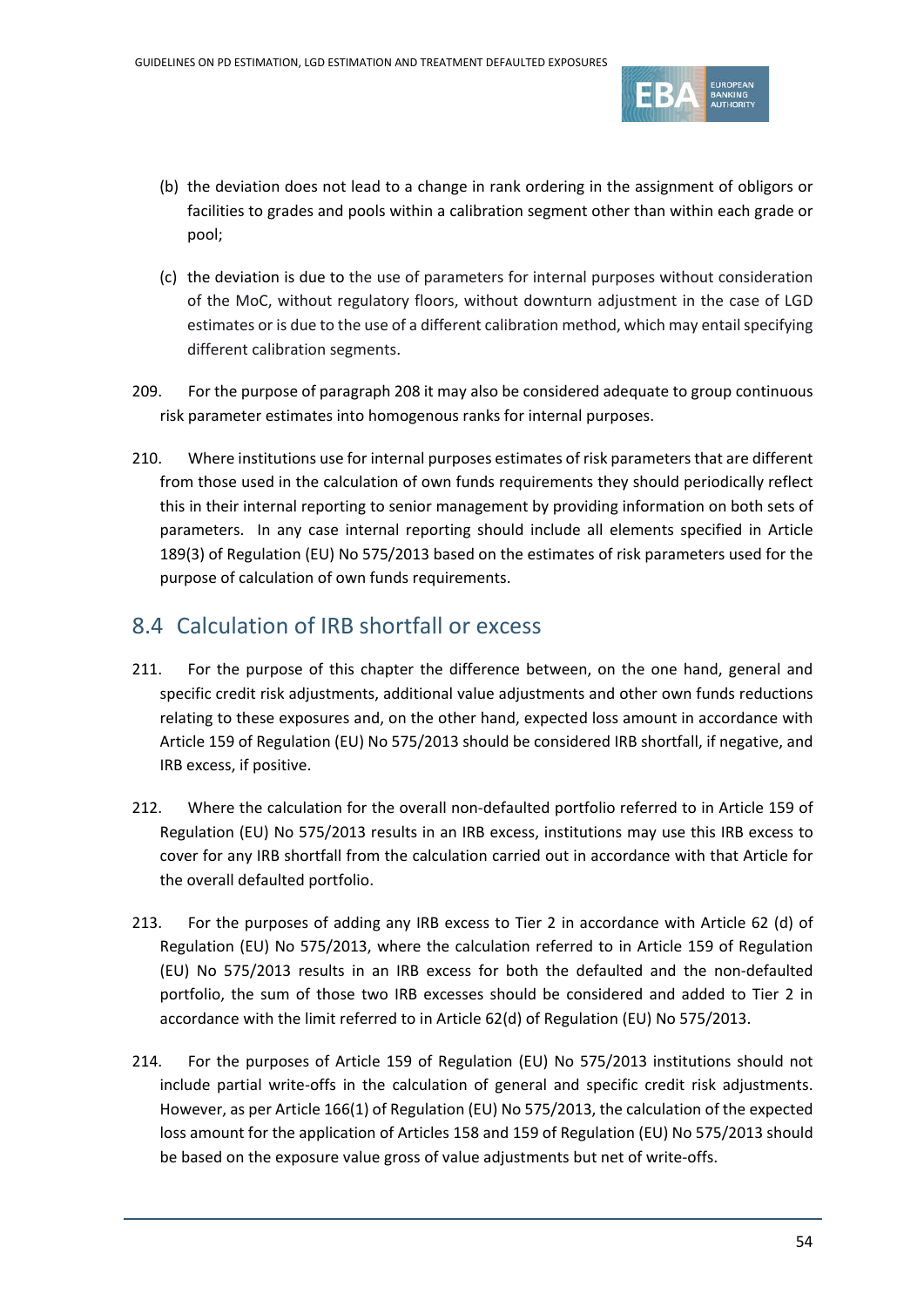

# 9 Review of estimates

- <span id="page-54-0"></span>215. Institutions should specify internal policies for changes of models and estimates of risk parameters used within a rating system. Such policies should provide that changes in the models should be made as a result of at least the following:
	- (a) regular review of estimates;
	- (b) independent validation;
	- (c) changes in the legal environment;
	- (d) internal audit review;
	- (e) competent authority review.
- 216. Where material deficiencies are identified as a result of the procedures referred to in paragraph [215](#page-54-0) institutions should take appropriate actions depending on the severity of the deficiency and apply a MoC in accordance with sectio[n 4.4.3.](#page-13-3)
- <span id="page-54-1"></span>217. For the purpose of regular reviews of estimates, institutions should have a framework in place which includes at least the following elements:
	- (a) a minimum scope and frequency of analyses to be performed, including predefined metrics chosen by the institution to test data representativeness, model performance, its predictive power and stability;
	- (b) predefined standards, including predefined thresholds and significance levels for the relevant metrics;
	- (c) predefined actions to be taken in case of adverse results of the review, depending on the severity of the deficiency.

In their regular reviews of estimates institutions may rely on the results of independent validation where such results are up to date.

- <span id="page-54-2"></span>218. The reviews of estimates to be performed at least annually in accordance with Article 179(1)(c) of Regulation (EU) No 575/2013 should be performed taking into account the metrics, standards and thresholds defined by the institution in accordance with paragraph [217.](#page-54-1) The scope of such reviews should comprise at least the following elements:
	- (a) an analysis of data representativeness, including all of the following: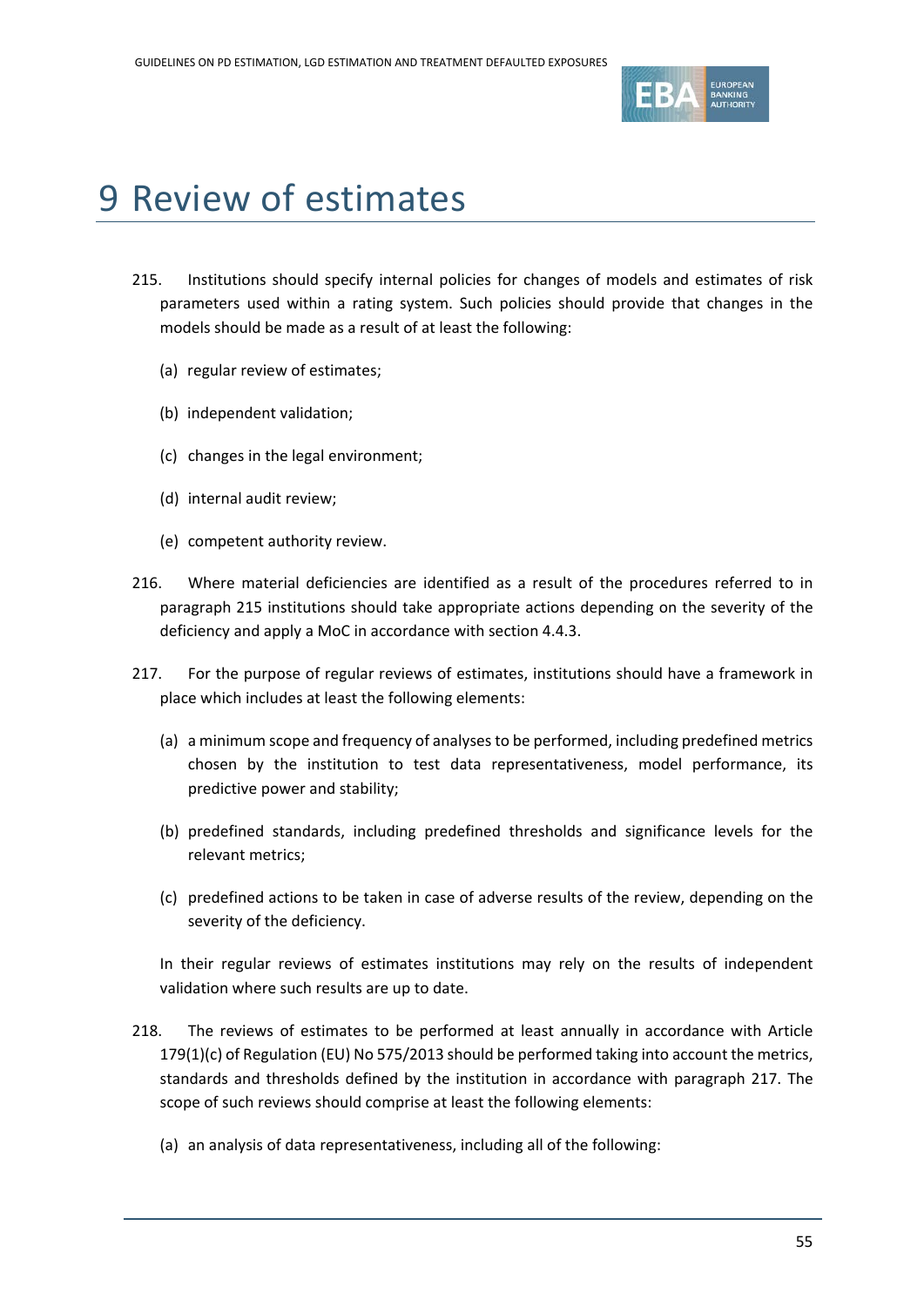

- (i) an analysis of potential differences between the RDS used to quantify the risk parameter and the application portfolio, including the analysis of any changes in the portfolio or any structural breaks, in the manners of analysing the representativeness described in sectio[n 4.2.4;](#page-9-1)
- (ii) an analysis of potential differences between the RDS used to develop the model and the application portfolio; for this purpose institutions should:
	- perform the analysis set out in paragraph[s 24,](#page-8-0) [25,](#page-8-1) an[d 26;](#page-8-2)
	- consider that data used for model development is sufficiently representative in terms of points (a) and (b) of paragraph [21](#page-7-0) if the performance of the model in the sense of paragrap[h 218\(](#page-54-2)b) is sound;
	- perform the analysis set out in paragraphs [22](#page-7-1) and [23](#page-8-3) where the performance of the model in the sense of paragraph [218\(](#page-54-2)b) is deteriorating;
- (b) an analysis of the performance of the model and its stability over time, which should have both of the following characteristics:
	- (i) the analysis should identify any potential deterioration of the model performance, including the model's discriminatory power, through the comparison of its performance at the time of the development against its performance on each subsequent observation period of the extended data set as well as against the predefined thresholds; this analysis should be performed on relevant subsets, for instance with and without delinquency status in the case of PD estimates, or for various recovery scenarios in the case of LGD estimates;
	- (ii) the analysis should be performed with regard to the whole application portfolio, without any data adjustments or exclusions performed in model development; for comparison purposes, the performance at the time of development should also be obtained for the whole application portfolio, prior to any data adjustments or exclusions;
- (c) an analysis of the predictive power of the model, including at least:
	- (i) an analysis of whether the inclusion of the most recent data in the dataset used to estimate risk parameters leads to materially different risk estimates and in particular:
		- for PD, whether including the most recent data leads to a significant change in the long-run average default rate; this analysis should take into account the appropriate redefinition of the period of likely range of